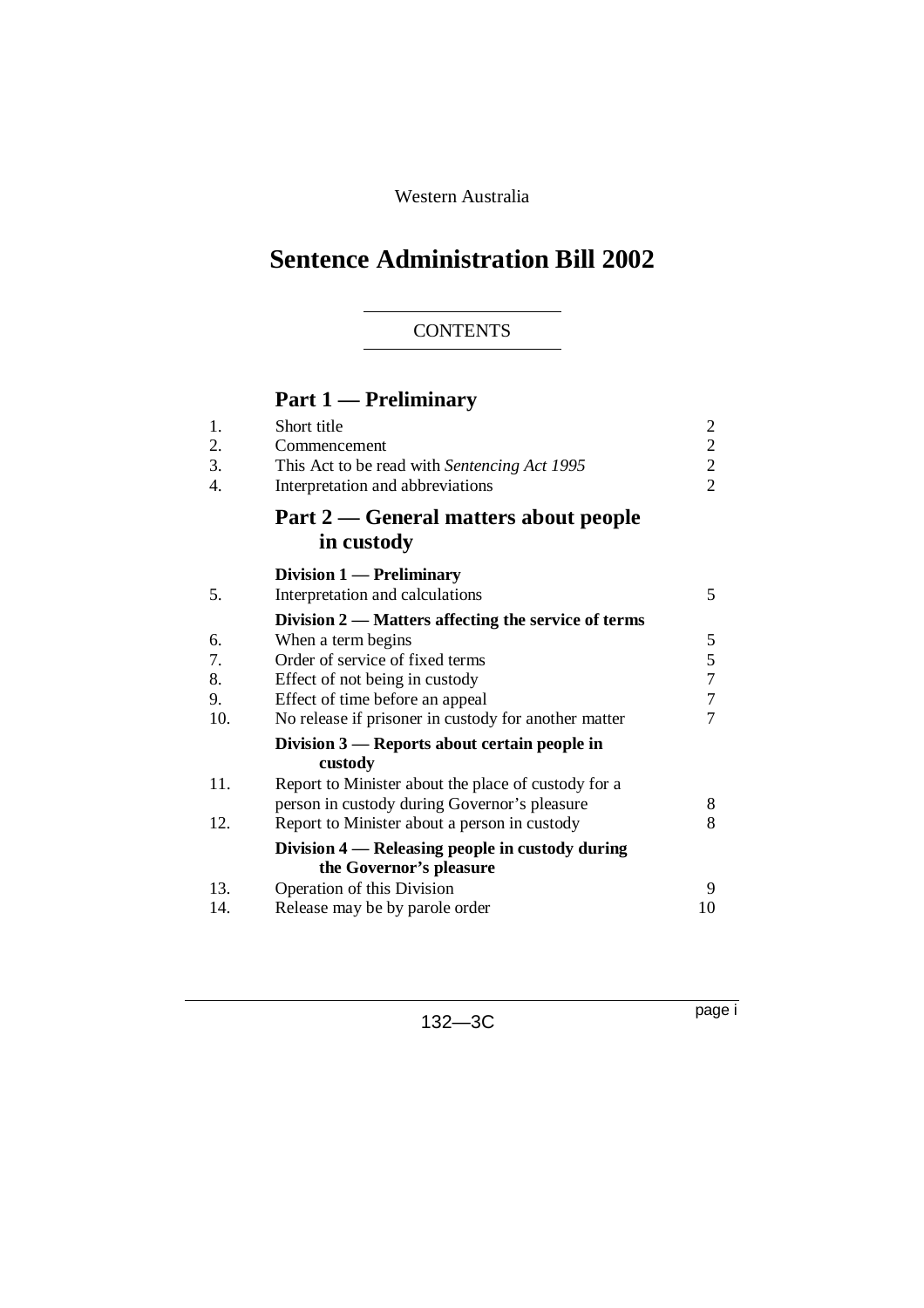**Contents** 

## **Part 3 — Parole**

|            | <b>Division 1 — Preliminary</b>                                                           |          |
|------------|-------------------------------------------------------------------------------------------|----------|
| 15.        | Interpretation                                                                            | 11       |
| 16.        | Release on parole, matters to be considered                                               | 11       |
|            | Division 2 — Reports about certain people eligible                                        |          |
|            | for parole                                                                                |          |
| 17.        | Parole term, CEO to report to Board about prisoner                                        | 12       |
| 18.        | Life term or indefinite imprisonment, Board to report                                     |          |
|            | periodically to Minister about prisoner                                                   | 12       |
|            | Division 3 — Parole in case of parole term                                                |          |
| 19.        | Interpretation                                                                            | 14       |
| 20.        | Board may parole prisoner                                                                 | 14       |
| 21.        | Prisoner to be notified of postponement or refusal of                                     |          |
|            | parole                                                                                    | 15       |
|            | Division 4 — Parole in case of short term                                                 |          |
| 22.        | Application                                                                               | 15       |
| 23.        | CEO may parole prisoner                                                                   | 16       |
| 24.        | Prisoner to be notified of postponement or refusal of                                     |          |
|            | parole                                                                                    | 17       |
|            |                                                                                           |          |
|            | Division 5 — Parole in case of life term or                                               |          |
|            | indefinite imprisonment                                                                   |          |
| 25.        | Life imprisonment, Governor may parole prisoner                                           | 18       |
| 26.        | Strict security life imprisonment, Governor may                                           |          |
|            | parole prisoner                                                                           | 18       |
| 27.        | Indefinite imprisonment, Governor may parole                                              |          |
|            | prisoner                                                                                  | 19       |
|            | Division 6 - Parole orders                                                                |          |
| 28.        | Parole order, nature of                                                                   | 19       |
| 29.        | Parole order, standard obligations                                                        | 20       |
| 30.        | Parole order, additional requirements                                                     | 21       |
| 31.        | CEO to ensure parolee is supervised during                                                |          |
|            | supervised period                                                                         | 22       |
|            | Division 7 — Parole orders, general provisions                                            |          |
| 32.        | Parole order may relate to more than one term                                             | 22       |
| 33.        | Prisoner may refuse to be released on parole                                              | 23       |
| 34.<br>35. | Prisoner's acknowledgment or undertaking<br>Making parole order after refusal by prisoner | 23<br>23 |

page ii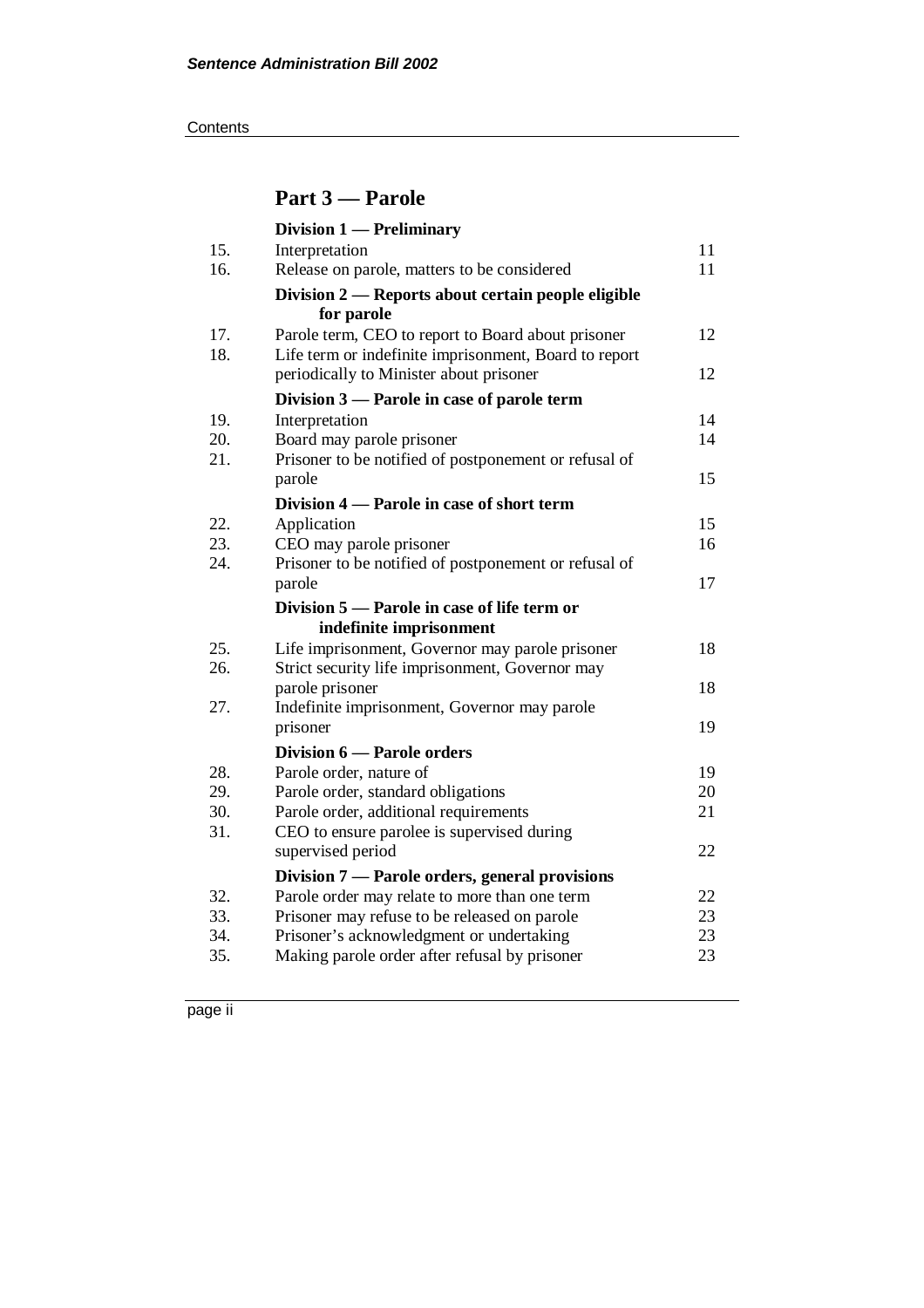|     | Division 8 – Amendment of parole orders               |    |
|-----|-------------------------------------------------------|----|
| 36. | Amending before release                               | 24 |
| 37. | Amendment of parole order during supervised period    | 24 |
|     | Division 9 — Suspension of parole orders              |    |
| 38. | Suspension by CEO during supervised period            | 25 |
| 39. | Suspension by Board during supervised period          | 25 |
| 40. | Period of suspension                                  | 25 |
| 41. | Suspension, effect on other parole orders             | 26 |
| 42. | Prisoner to be notified                               | 26 |
|     | Division 10 — Cancellation of parole orders           |    |
| 43. | Cancellation before release                           | 26 |
| 44. | Cancellation by Board or CEO                          | 27 |
| 45. | Cancellation, prisoner to be notified                 | 27 |
| 46. | Cancellation, effect on other parole orders           | 28 |
|     | Division 11 - Miscellaneous                           |    |
| 47. | Decision to refuse etc. parole, Board may review      | 28 |
| 48. | Parole ordered by Governor, Minister to be advised of |    |
|     | amendment, suspension or cancellation                 | 29 |
| 49. | Resolution of doubtful cases                          | 29 |
|     | Part 4 – Re-entry release orders                      |    |
| 50. | Certain prisoners may apply to Board for RRO          | 31 |
| 51. | CEO to report to Board about RRO applicants           | 31 |
| 52. | Board may make RRO                                    | 32 |
| 53. | Prisoner to be notified of refusal to make RRO        | 32 |
| 54. | RRO, nature of                                        | 33 |
| 55. | RRO, standard obligations                             | 34 |
| 56. | RRO, primary requirements                             | 34 |
| 57. | RRO, additional requirements                          | 35 |
| 58. | Prisoner's undertaking                                | 35 |
| 59. | CEO to ensure prisoner is supervised during RRO       | 36 |
| 60. | Prisoner may be paroled or returned to custody after  |    |
|     | <b>RRO</b>                                            | 36 |
| 61. | Suspension by Board or CEO                            | 37 |
| 62. | Suspension, prisoner to be notified                   | 38 |
| 63. | <b>Cancellation by Board</b>                          | 38 |
| 64. | Cancellation, prisoner to be notified                 | 38 |

page iii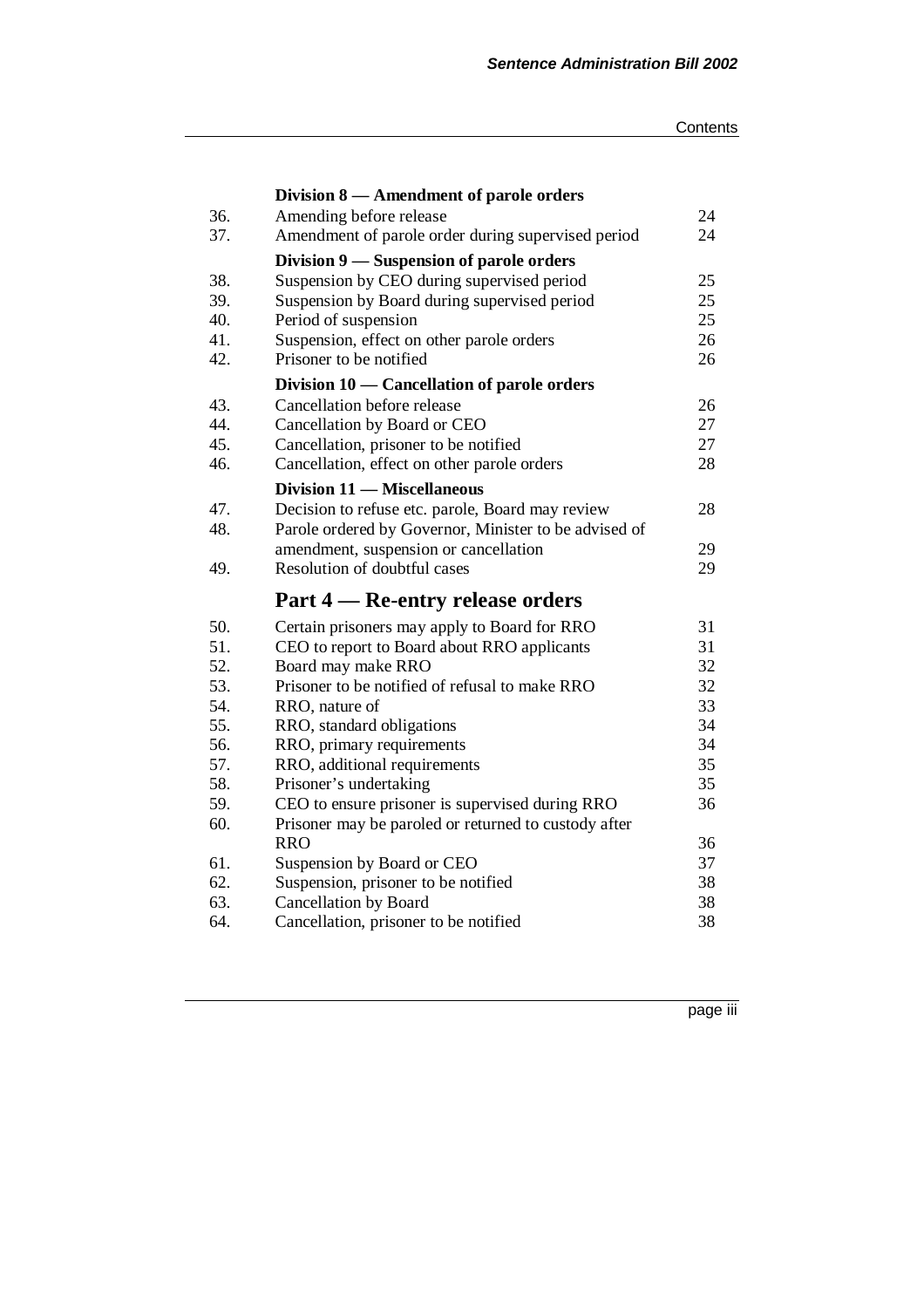| Part 5 — Provisions applying to early |  |
|---------------------------------------|--|
| release orders                        |  |

|     | Division 1 — General                                  |    |
|-----|-------------------------------------------------------|----|
| 65. | Period of early release order counts as time served   | 39 |
| 66. | Prisoner under sentence until discharged              | 39 |
|     | Division 2 — Automatic cancellation                   |    |
| 67. | Cancellation automatic if prisoner imprisoned for     |    |
|     | offence committed on early release order              | 40 |
|     | Division 3 — Consequences of suspension and           |    |
|     | cancellation                                          |    |
| 68. | Suspension, effect of                                 | 40 |
| 69. | Cancellation, effect of                               | 41 |
| 70. | Returning prisoner to custody                         | 42 |
| 71. | Clean street time counts as time served               | 43 |
|     | Division 4 — Re-release after cancellation            |    |
| 72. | Re-release after cancellation of order made by Board  |    |
|     | or CEO                                                | 44 |
| 73. | Re-release after cancellation of parole order made by |    |
|     | Governor                                              | 45 |
| 74. | Parole period under new parole order deemed to be     |    |
|     | time served                                           | 45 |
|     | Part 6 — Provisions applying to                       |    |
|     | offenders on community                                |    |
|     | corrections orders                                    |    |
| 75. | Interpretation                                        | 46 |
| 76. | Offender's obligations                                | 46 |
| 77. | Consequences of contravening the obligations          | 48 |
| 78. | CEO may suspend requirements in case of illness etc.  | 48 |
| 79. | Community service requirement, offender may be        |    |
|     | directed to do activities                             | 50 |
| 80. | Programme requirement                                 | 50 |
| 81. | Compensation for injury                               | 51 |
| 82. | Regulations                                           | 51 |

page iv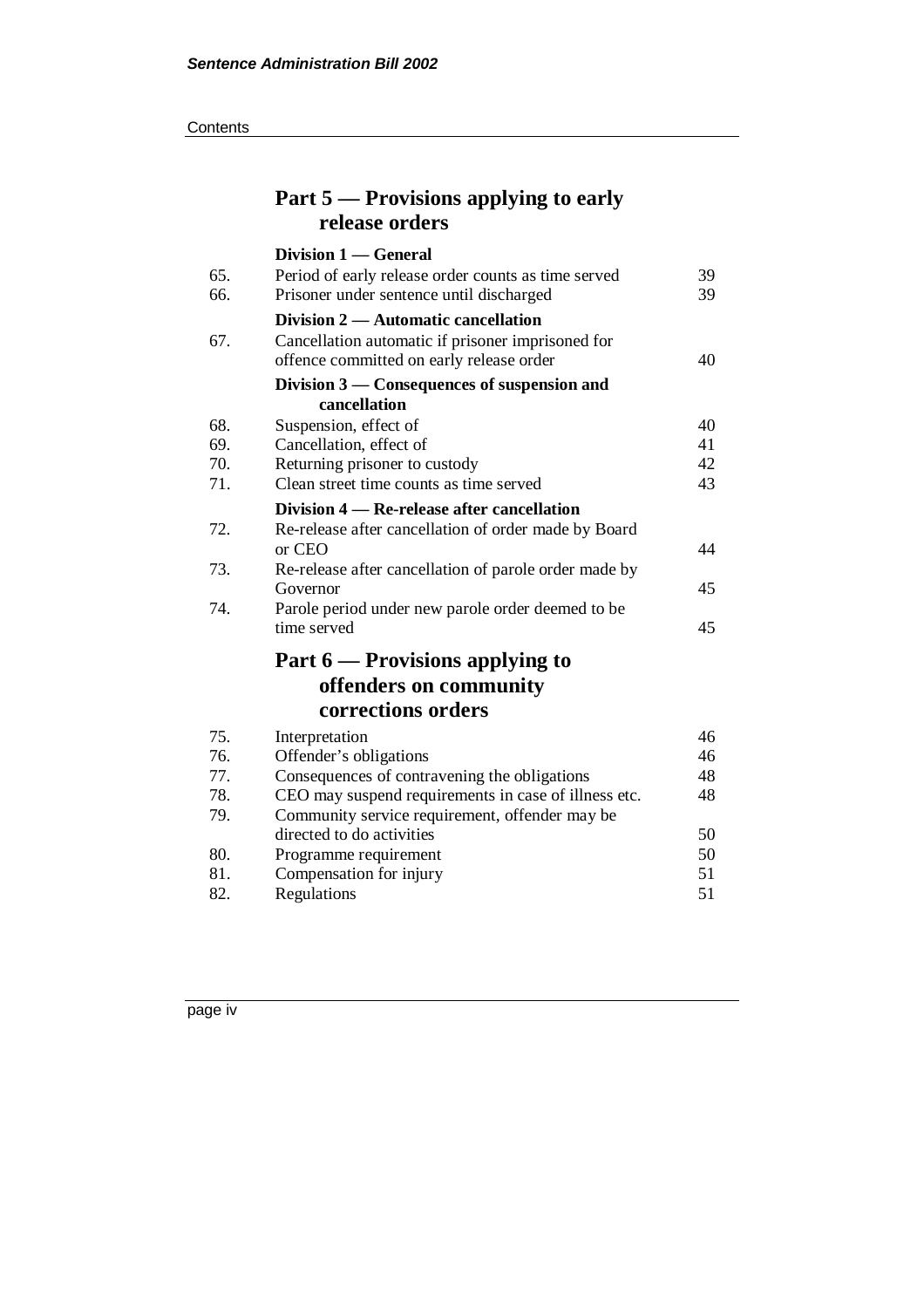## **Part 7 — Community corrections centres**

|      | Division 1 — Preliminary                  |    |
|------|-------------------------------------------|----|
| 83.  | Interpretation                            | 52 |
| 84.  | Community corrections centres             | 52 |
| 85.  | Community corrections activities          | 52 |
|      | Division 2 — Management                   |    |
| 86.  | CEO may issue written instructions        | 53 |
| 87.  | Supervisors of centres                    | 53 |
| 88.  | Functions of CCOs at centres              | 54 |
| 89.  | Access to centres                         | 55 |
| 90.  | Searches                                  | 56 |
| 91.  | Seizure                                   | 57 |
|      | <b>Division 3 – Miscellaneous</b>         |    |
| 92.  | Department to report on centres           | 57 |
| 93.  | Regulations                               | 57 |
|      | Part 8 — Staff                            |    |
|      | Division 1 — Chief executive officer      |    |
| 94.  | <b>Functions</b>                          | 58 |
| 95.  | Delegation by CEO                         | 58 |
| 96.  | CEO may confer functions of CCO on person | 59 |
| 97.  | CEO to notify Board of certain breaches   | 59 |
|      | Division 2 — Other staff                  |    |
| 98.  | Appointment                               | 59 |
| 99.  | Volunteers                                | 60 |
|      | Division 3 — Miscellaneous                |    |
| 100. | Compensation for injury                   | 60 |
| 101. | Assistance by police officers             | 60 |
|      | Part 9 — Parole Board                     |    |
| 102. | Parole Board established                  | 62 |
| 103. | Membership                                | 62 |
| 104. | Secretary                                 | 62 |
| 105. | Schedule 1 applies                        | 62 |
| 106. | Functions                                 | 62 |
| 107. | Board to have powers of Royal Commission  | 63 |
|      |                                           |    |

page v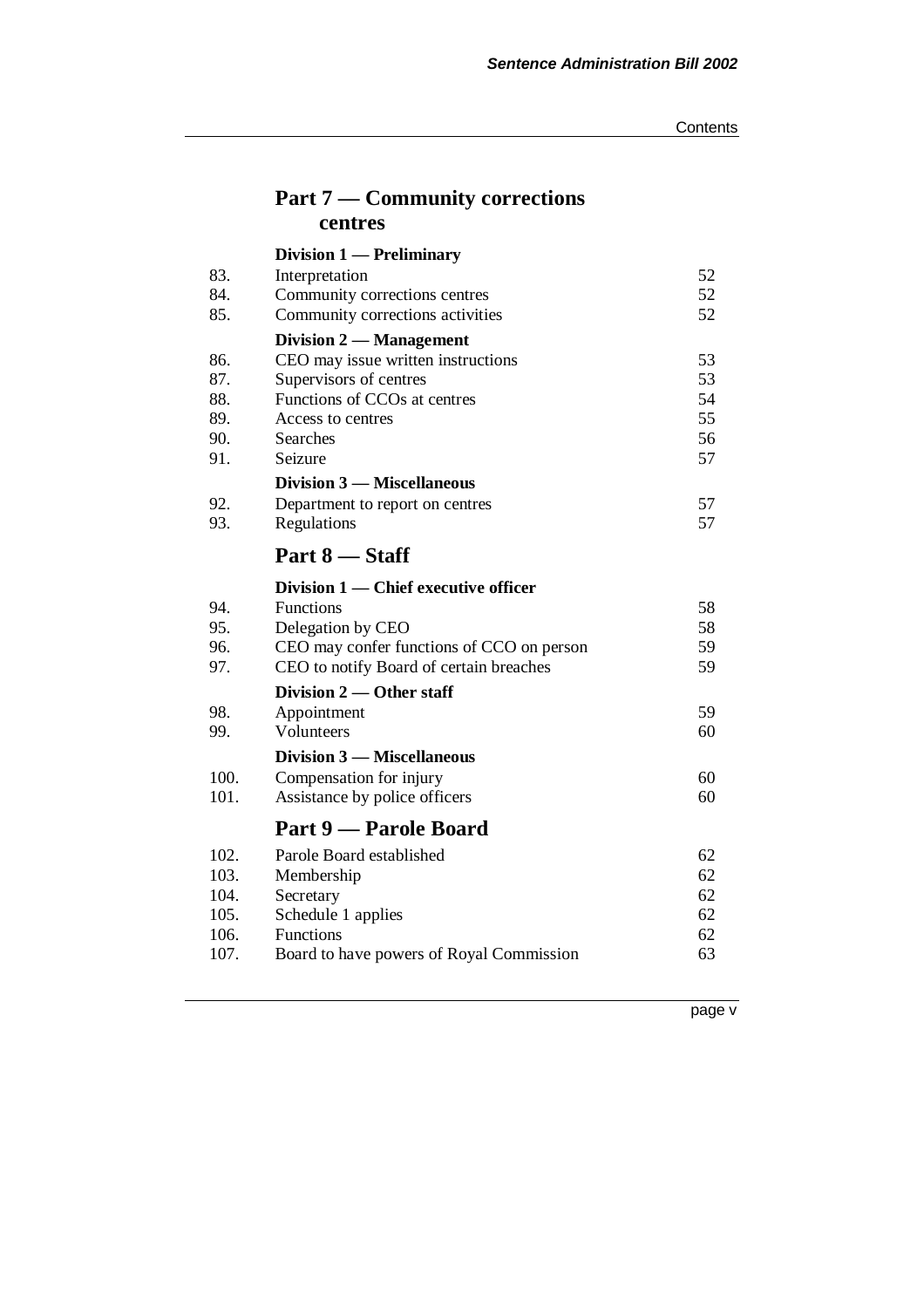#### **Contents**

| 108. | Orders by the Board                            | 63 |
|------|------------------------------------------------|----|
| 109. | Board may require prisoner to appear before it | 64 |
| 110. | Issue of warrants by Board                     | 64 |
| 111. | Judicial notice of appointment and signature   | 64 |
| 112. | Annual report to Minister                      | 65 |
| 113. | Special reports to Minister                    | 65 |
|      | <b>Part 10 – Miscellaneous</b>                 |    |
| 114. | Reasons for decision may be withheld           | 66 |
| 115. | Exclusion of rules of natural justice          | 66 |
| 116. | Arrest warrant may be issued if warrant of     |    |
|      | commitment in force                            | 66 |
| 117. | Issue and execution of warrants                | 67 |
| 118. | Monitoring equipment                           | 67 |
| 119. | Secrecy                                        | 68 |
| 120. | Protection from liability for wrongdoing       | 69 |
| 121. | Regulations                                    | 69 |
|      | Schedule $1$ — Provisions applying to the      |    |
|      | <b>Parole Board</b>                            | 70 |
| 1.   | Interpretation                                 | 70 |
| 2.   | Terms of office                                | 70 |
| 3.   | Resignation                                    | 70 |
| 4.   | Deputies of members                            | 71 |
| 5.   | Meetings                                       | 71 |
| 6.   | Remuneration and allowances                    | 72 |
| 7.   | Leave of absence                               | 72 |
|      | <b>Schedule 2 — Prescribed offences</b>        | 73 |

## **Defined Terms**

page vi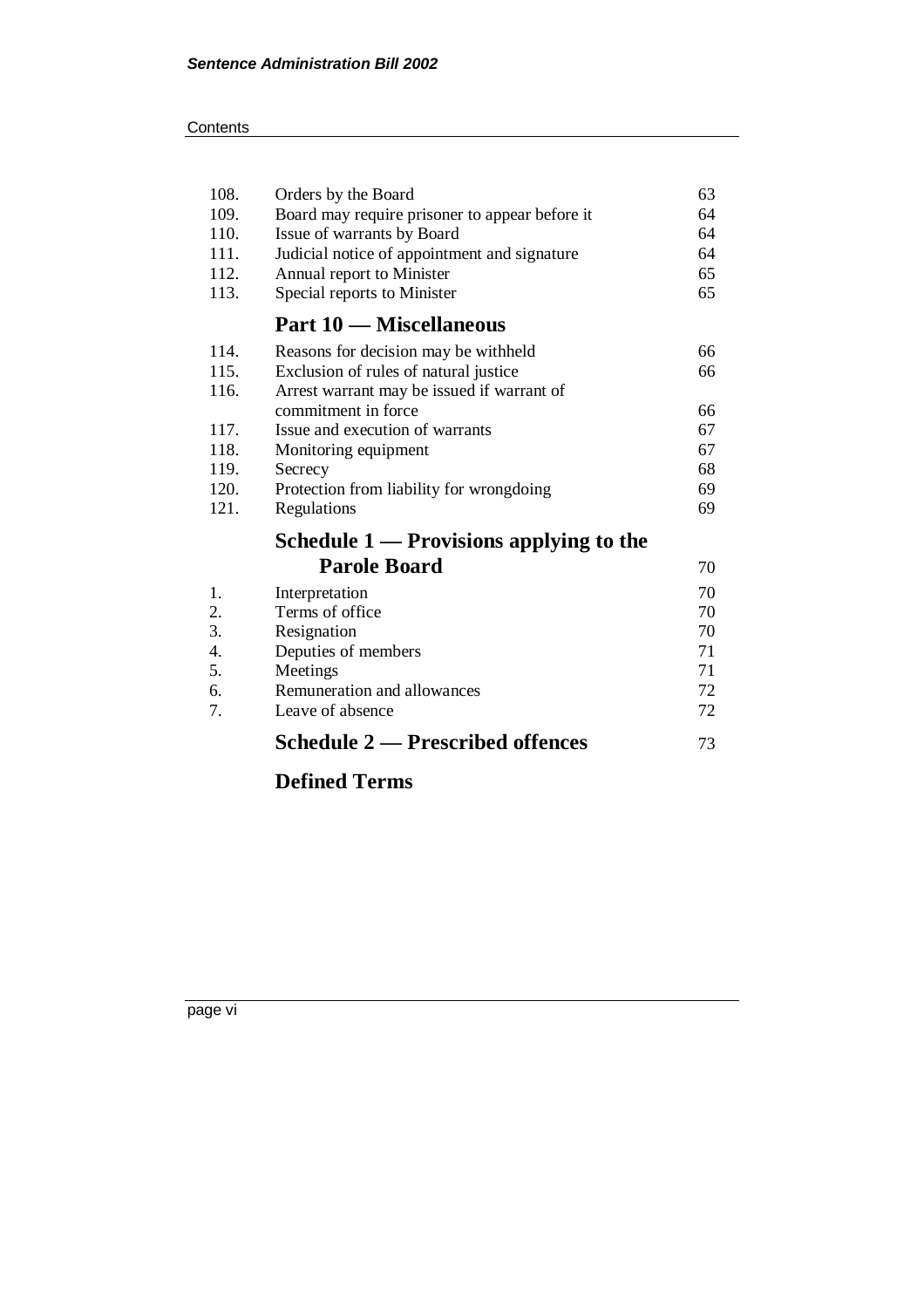Western Australia

### LEGISLATIVE ASSEMBLY

(*As amended in committee*)

## **Sentence Administration Bill 2002**

### **A Bill for**

**An Act to provide for the administration of sentences and other orders imposed on offenders.**

The Parliament of Western Australia enacts as follows: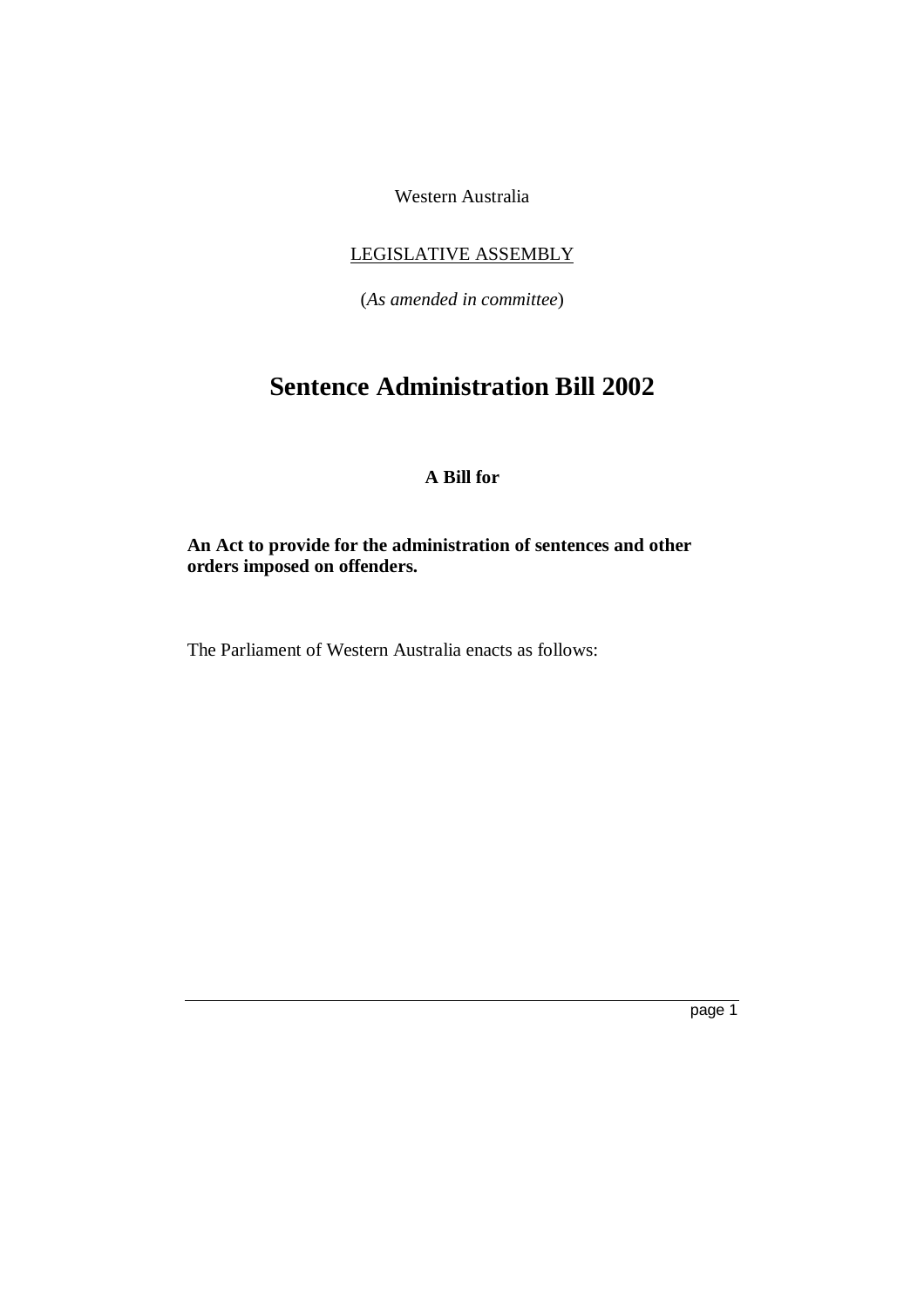**s. 1**

## **Part 1 — Preliminary**

#### **1. Short title**

This Act may be cited as the *Sentence Administration Act 2003*.

### **2. Commencement**

5 (1) Subject to subsection (3) and to section 2(3) of the *Sentencing Legislation Amendment and Repeal Act 2003* this Act comes into operation on a day fixed by proclamation.

- (2) Different days may be fixed under subsection (1) for different provisions.
- 10 (3) No part of this Act shall be proclaimed to come into operation within 6 months of Part 5 of the *Sentencing Legislation Amendment and Repeal Act 2003* coming into operation.

### **3. This Act to be read with** *Sentencing Act 1995*

This Act is to be read with the *Sentencing Act 1995*.

### 15 **4. Interpretation and abbreviations**

- (1) If not defined in this Act words and expressions in this Act have the same definitions as in the *Sentencing Act 1995* and in particular, in Part 13 of that Act.
- $(2)$  In this Act —
- 20 **"Board"** means the Parole Board;
	- **"CEO parole order"** means a parole order made by the CEO;
	- **"CEO parole order (supervised)"** means a CEO parole order that specifies that it is supervised;
- **"CEO parole order (unsupervised)"** means a CEO parole 25 order that specifies that it is unsupervised;
	- **"community corrections activities"** are activities approved as such under section 85;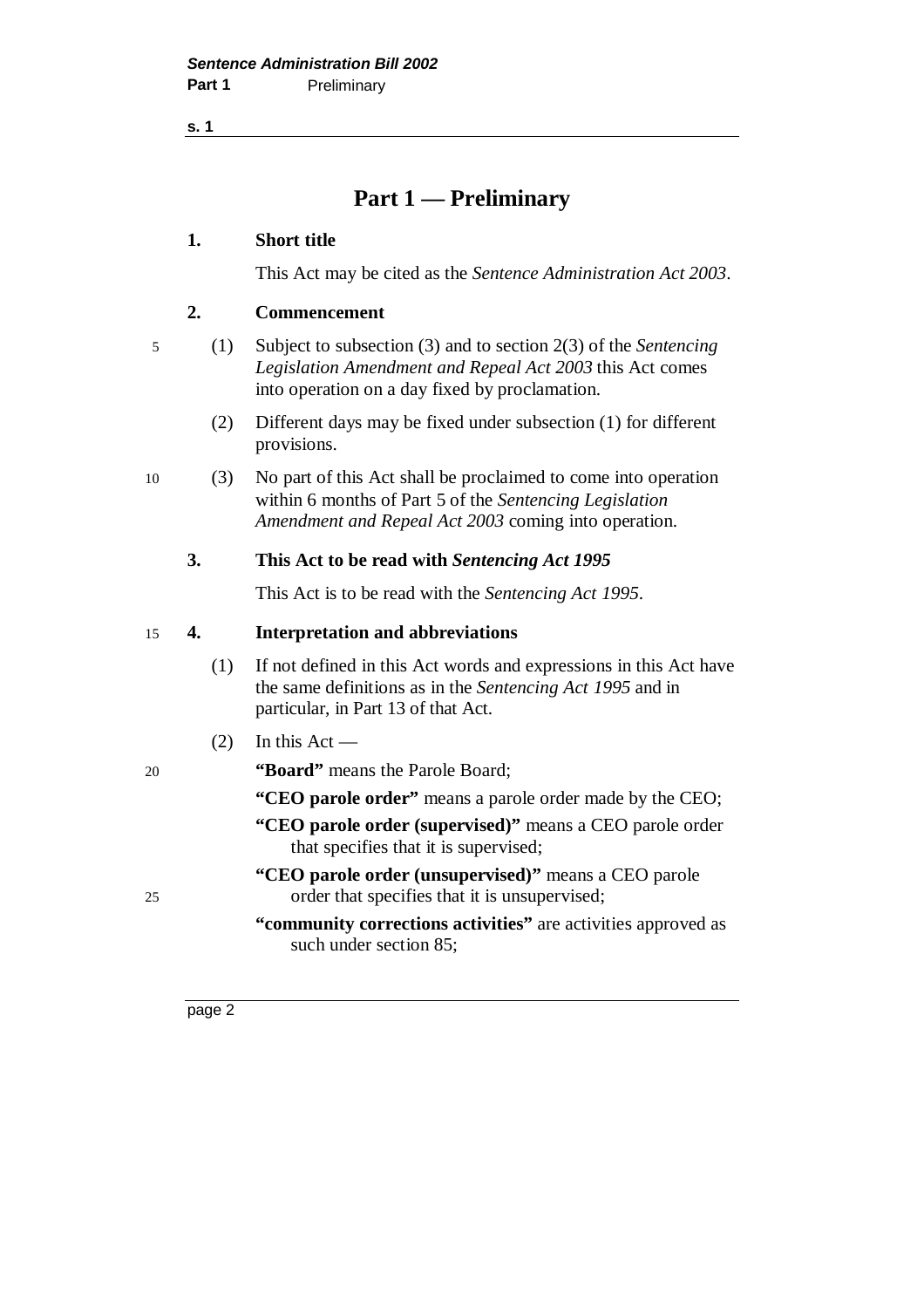|    | "community corrections centre" means a place declared to be<br>a community corrections centre under section 84;                                                    |
|----|--------------------------------------------------------------------------------------------------------------------------------------------------------------------|
| 5  | "community corrections officer" means a person appointed as<br>a community corrections officer under section 98 and<br>includes an honorary CCO;                   |
|    | "community order" means a community based order or an<br>intensive supervision order imposed under the Sentencing<br>Act 1995;                                     |
| 10 | "department" means the department principally assisting the<br>Minister with the administration of this Act;                                                       |
|    | "departmental officer" means a person appointed under<br>section $98(1)(a)$ ;                                                                                      |
| 15 | "departmental staff" means the people appointed or engaged<br>under section 98 and the people authorised to work as<br>unpaid volunteers under section 99;         |
|    | "early release order" means -                                                                                                                                      |
|    | (a)<br>a parole order; or                                                                                                                                          |
|    | (b)<br>a re-entry release order;                                                                                                                                   |
| 20 | "honorary CCO" means a person appointed as a community<br>corrections officer under section $98(1)(b)$ ;                                                           |
|    | "parole order" means an order made under Part 3 that a<br>prisoner be released on parole and includes a parole order<br>made for the purposes of section 72 or 73; |
| 25 | "re-entry release order" means a re-entry release order made<br>under Part 4 and includes a re-entry release order made for<br>the purposes of section 72;         |
|    | "release" means release from custody;                                                                                                                              |
|    | "serious offence" means an offence of the kind set out in<br>Schedule 2, other than such of those offences as have been                                            |
| 30 | prescribed by the regulations as not to be a serious offence;                                                                                                      |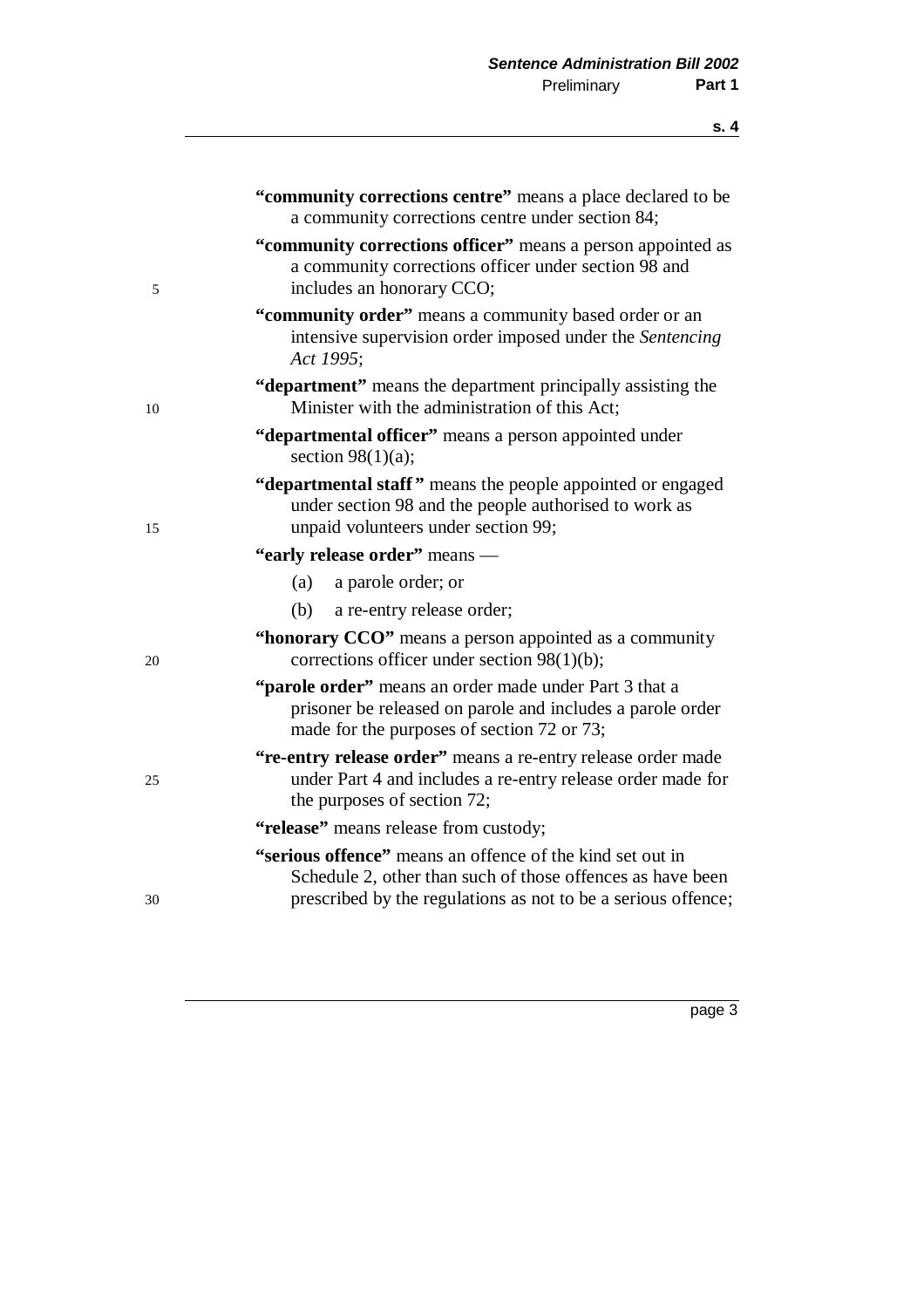#### **s. 4**

**"work and development order"** means a work and development order made under Part 4 of the *Fines, Penalties and Infringement Notices Enforcement Act 1994*.

(3) In this Act these abbreviations are used —

5 **"CCO"** for community corrections officer;

**"CEO"** for chief executive officer;

"RRO" for re-entry release order;

**"WDO"** for work and development order.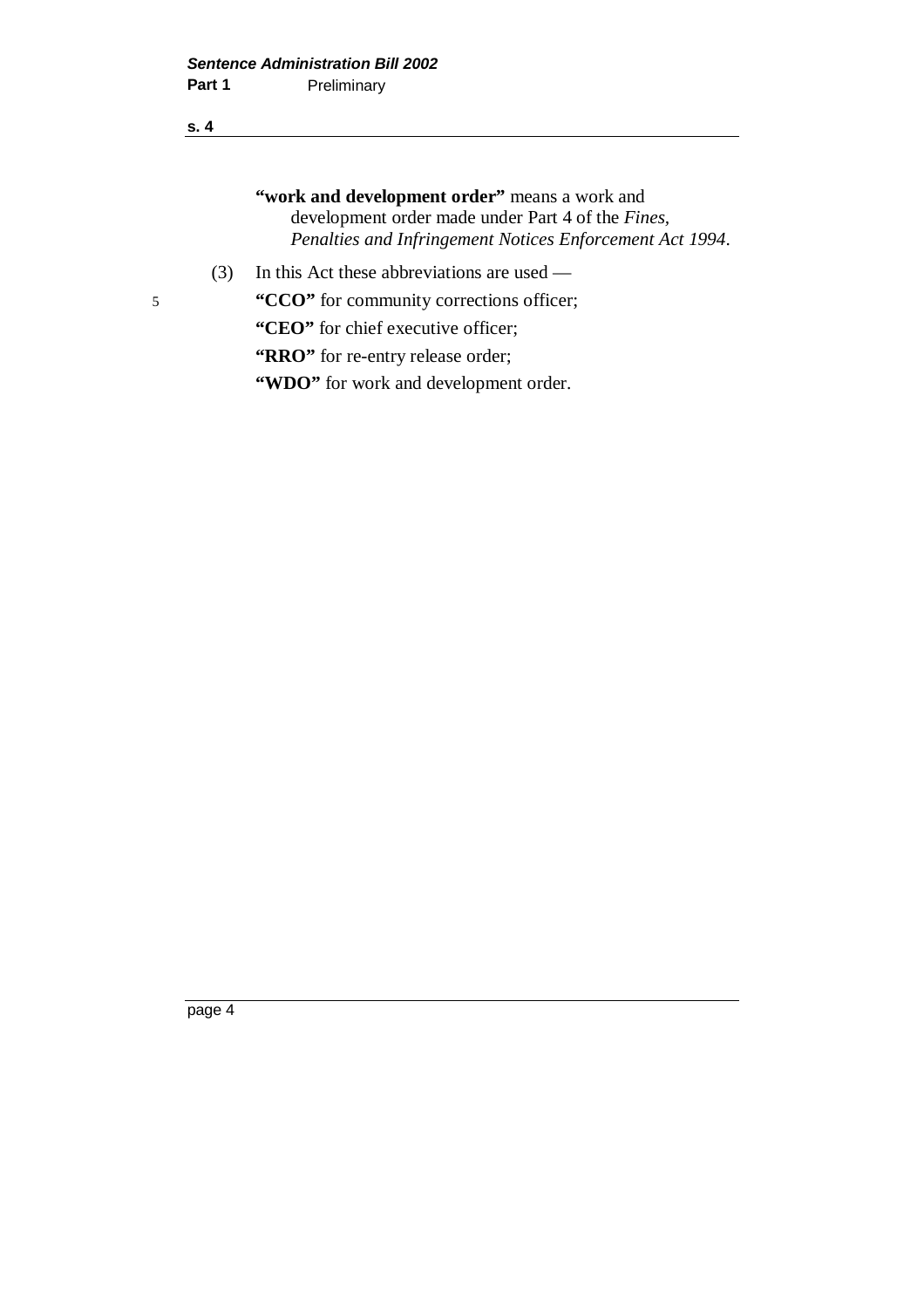## **Part 2 — General matters about people in custody**

### **Division 1 — Preliminary**

### **5. Interpretation and calculations**

In this Part words and expressions have the same definitions, 5 and calculations are to be made in the same way, as in Part 13 of the *Sentencing Act 1995*.

### **Division 2 — Matters affecting the service of terms**

### **6. When a term begins**

(1) Unless this section provides otherwise or an order is made under 10 section 87(d) or 88(3) of the *Sentencing Act 1995*, a term, other than indefinite imprisonment, begins on the day it is imposed, or if the prisoner is not then in custody, on the day he or she is arrested under a warrant issued in respect of the sentence.

(2) If a term is cumulative on one or more other terms then that 15 term begins on the earliest date on which the prisoner could be released in relation to the last to be served of those other terms, whether or not the release would otherwise be under —

- (a) a parole order; or
- (b) a recognizance release order, or a parole order, made 20 under the *Crimes Act 1914* of the Commonwealth.

### **7. Order of service of fixed terms**

### $(1)$  In this section —

- **"fixed term"** includes a period of imprisonment ordered under section 58, 59 or 119A of the *Sentencing Act 1995*;
- 25 **"non-parole period"**, in relation to a parole term, means the period that under section 93(1) of the *Sentencing Act 1995* the prisoner has to serve before he or she is eligible to be released on parole.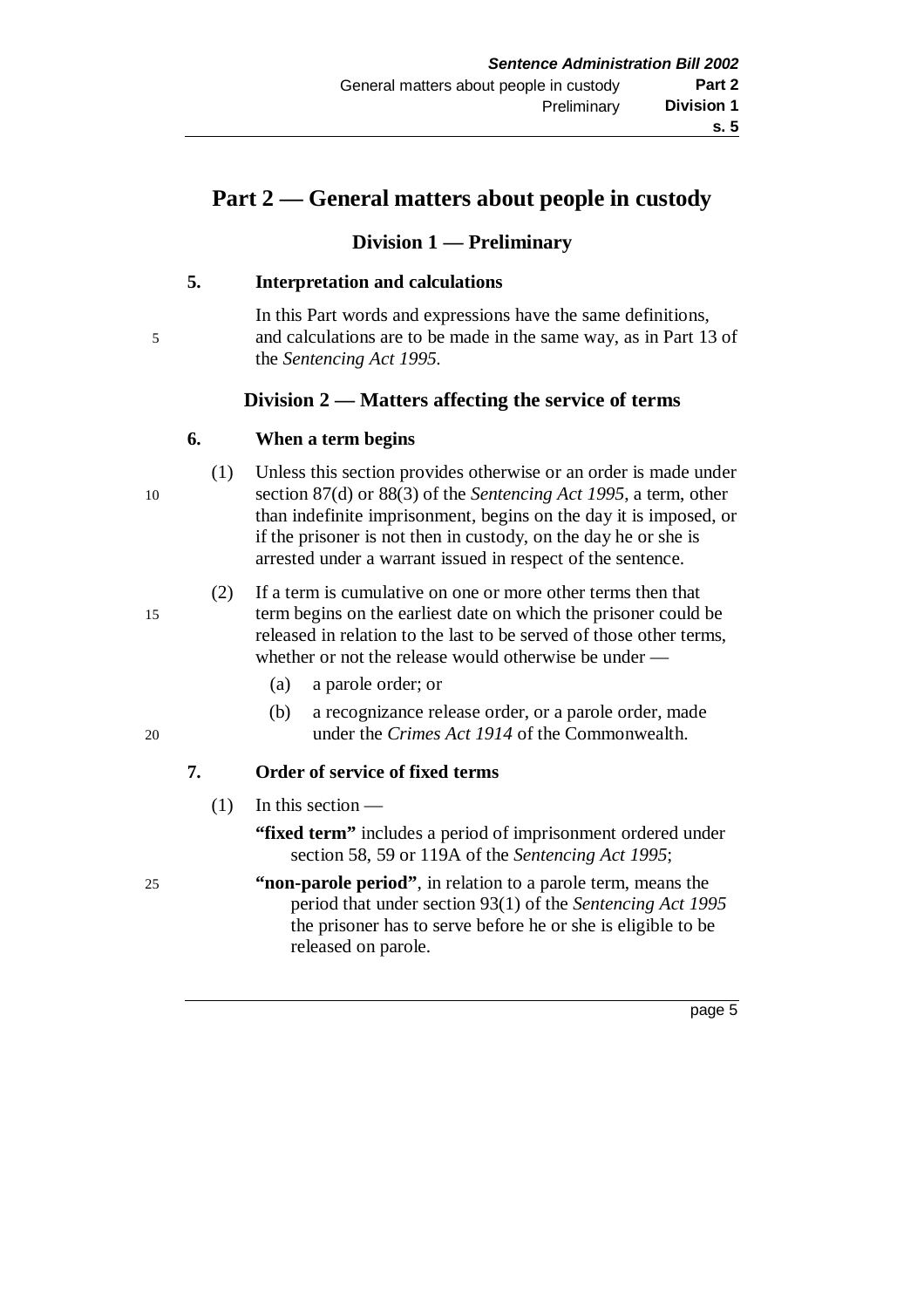|    | (2) | A prisoner sentenced to serve 2 or more fixed terms is to serve<br>those terms in this order $-$                                                                                                                                                                                        |
|----|-----|-----------------------------------------------------------------------------------------------------------------------------------------------------------------------------------------------------------------------------------------------------------------------------------------|
| 5  |     | firstly, those that are not parole terms are to be served<br>(a)<br>according to whether they are concurrent, partly<br>concurrent or cumulative with one another;                                                                                                                      |
| 10 |     | secondly, subject to section 94 of the Sentencing<br>(b)<br>Act 1995 and subsection (3), the non-parole periods of<br>those that are parole terms are to be served according to<br>whether those parole terms are concurrent, partly<br>concurrent or cumulative with one another;      |
|    |     | thirdly, subject to section 94 of the Sentencing Act 1995<br>(c)<br>and subsection (3), unless and until released on parole,<br>the balance of any parole terms after the end of any<br>non-parole periods are to be served —                                                           |
| 15 |     | cumulatively if the terms are cumulative;<br>(i)<br>concurrently if the terms are concurrent or partly<br>(ii)<br>concurrent.                                                                                                                                                           |
| 20 | (3) | If after the commencement of Part 2 Division 4 of the<br>Sentencing Legislation Amendment and Repeal Act 2003 a<br>prisoner who is serving, or has yet to serve, a parole term<br>imposed before the commencement of that Division is<br>sentenced to serve another parole term, then - |
| 25 |     | the non-parole periods of the terms are to be served<br>(a)<br>according to whether the parole terms are concurrent,<br>partly concurrent or cumulative with one another; and                                                                                                           |
|    |     | the balance of the parole terms after the end of any<br>(b)<br>non-parole periods are to be served concurrently<br>irrespective of whether the parole terms are concurrent,<br>partly concurrent or cumulative with one another.                                                        |
| 30 | (4) | If while serving a fixed term a prisoner is sentenced to serve<br>another fixed term, other than a fixed term ordered to be served                                                                                                                                                      |

partly concurrently with another term, service of the former is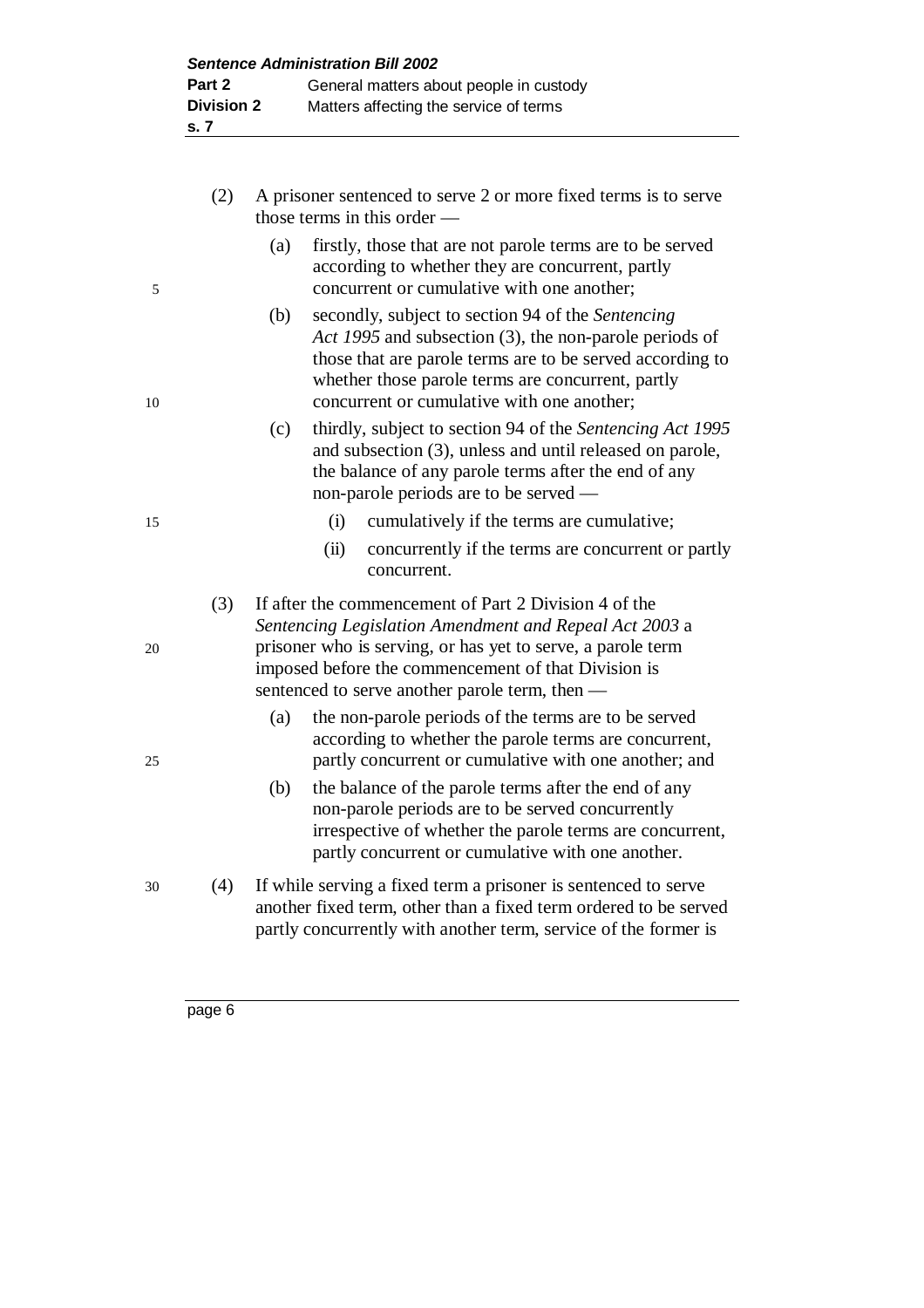suspended if necessary so that the terms can then be served in the order required by subsection (1).

### **8. Effect of not being in custody**

- (1) A term does not elapse while a prisoner is at large, having 5 escaped lawful custody while serving it.
	- (2) A prisoner who is returned to lawful custody after having escaped from it while serving a fixed term, must serve —
		- (a) the part of the term he or she had yet to serve at the time of escaping; plus
- 
- 10 (b) one-third of the lesser of
	- (i) the period during which he or she was absent from lawful custody; or
- (ii) the period beginning on the date of escape and ending on the date when, but for the escape, the 15 fixed term would have ended,

in addition to any term imposed for escaping lawful custody.

(3) A term does not elapse while a prisoner is not in lawful custody unless this Act or another written law provides otherwise.

### **9. Effect of time before an appeal**

- 20 (1) Any period that a prisoner spends on bail while he or she is appealing against a conviction or a sentence does not count as time served in respect of any term that the prisoner is liable to serve.
- (2) Any period that a prisoner spends in custody while he or she is appealing against a conviction or a sentence counts as time served 25 in respect of any term that he or she is then serving, but not in respect of any other term that he or she is liable to serve.

### **10. No release if prisoner in custody for another matter**

Despite this Act and the *Sentencing Act 1995*, a prisoner must not be released (whether under an early release order or 30 otherwise) in respect of a term if at the time the release could be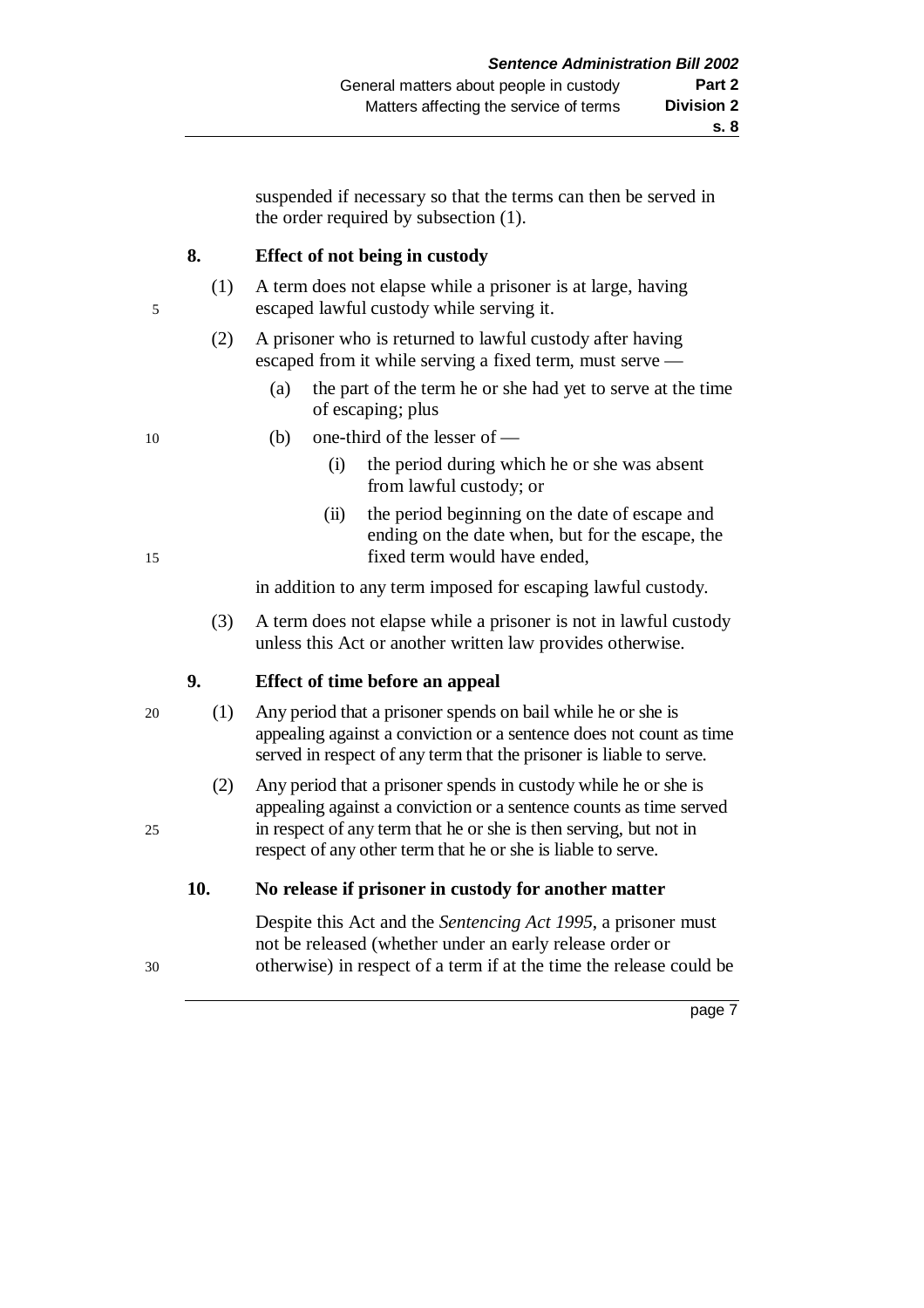ordered he or she is by law required to be kept in custody in respect of another matter.

### **Division 3 — Reports about certain people in custody**

### **11. Report to Minister about the place of custody for a person in** 5 **custody during Governor's pleasure**

- (1) At any time the Minister, in writing, may request the CEO to provide a report of the kind mentioned in subsection (2).
- (2) Whenever the CEO gets a written request to do so from the Minister, or whenever the CEO thinks there are special

10 circumstances which justify doing so, the CEO must give the Minister a written report on the place or places where a person who is ordered to be detained in strict custody under section 282 of *The Criminal Code* is or should be detained in safe custody.

#### **12. Report to Minister about a person in custody**

### 15 (1) In this section —

**"person in custody"** means —

- (a) a prisoner sentenced to a fixed term, whether a parole term or not;
- (b) a prisoner sentenced to a life term;
- 20 (c) a prisoner sentenced to indefinite imprisonment;
	- (d) a person in strict or safe custody by virtue of an order made under section 282 of *The Criminal Code*.
	- (2) At any time the Minister, in writing, may request the Board to report about a person in custody.
- 25 (3) The Board must give the Minister a written report about a person in custody —
	- (a) whenever it gets a written request to do so from the Minister;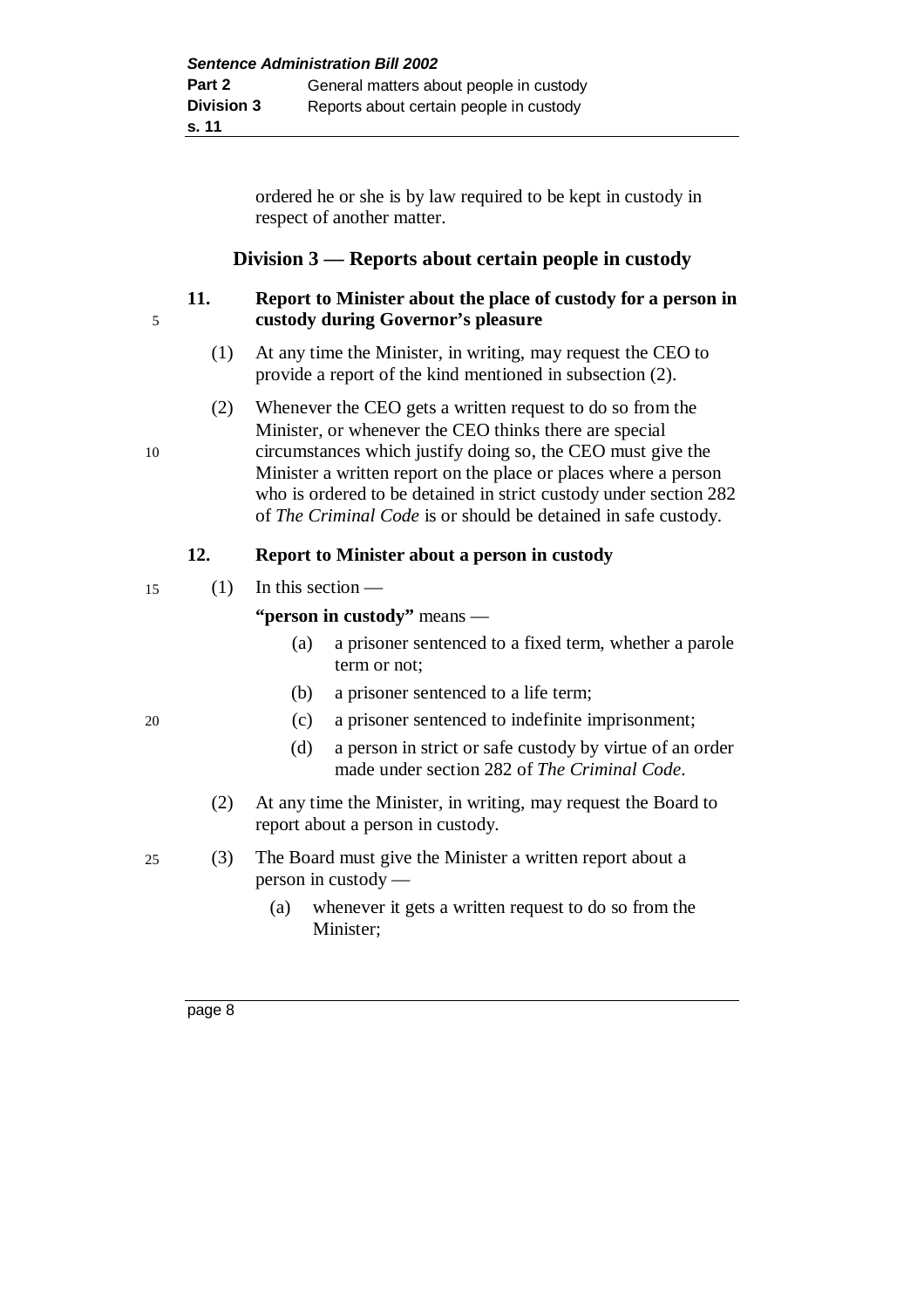|    |     | (b)          |       | whenever it thinks there are special circumstances which<br>justify doing so; and                                                                                                                                                                                 |
|----|-----|--------------|-------|-------------------------------------------------------------------------------------------------------------------------------------------------------------------------------------------------------------------------------------------------------------------|
| 5  |     | (c)          |       | in any event, in the case of a person referred to in<br>paragraph (d) of the definition of "person in custody" in<br>subsection (1), at least once in every year.                                                                                                 |
|    | (4) | $A$ report — |       |                                                                                                                                                                                                                                                                   |
|    |     | (a)          |       | must, if given under subsection $(3)(a)$ ; and                                                                                                                                                                                                                    |
|    |     | (b)          |       | may, if given under subsection $(3)(b)$ or $(c)$ ,                                                                                                                                                                                                                |
| 10 |     |              |       | recommend whether or not the Governor should be advised to<br>exercise any power vested in the Governor to release the person<br>in custody and, if release is recommended, the requirements or<br>conditions (if any) that should apply to the person's release. |
| 15 | (5) |              |       | If a report under subsection $(3)$ about a person in custody<br>recommends that the person be released, the report must, in<br>addition to any other matters the Board thinks fit, report —                                                                       |
|    |     | (a)          |       | on the nature and circumstances of the offence that gave<br>rise to the person being in custody; and                                                                                                                                                              |
|    |     | (b)          |       | if parole is recommended —                                                                                                                                                                                                                                        |
| 20 |     |              | (i)   | on the parole considerations (within the meaning<br>of section 16) relating to the person;                                                                                                                                                                        |
|    |     |              | (ii)  | on the period for which the person should be on<br>parole; and                                                                                                                                                                                                    |
|    |     |              | (iii) | on the additional requirements (if any) to which<br>the person should be subject while on parole.                                                                                                                                                                 |
| 25 |     |              |       | Division 4 — Releasing people in custody during the<br><b>Governor's pleasure</b>                                                                                                                                                                                 |
|    | 13. |              |       | <b>Operation of this Division</b>                                                                                                                                                                                                                                 |
|    |     |              |       | The company is also Point-transported and interest and also expected $f(t)$                                                                                                                                                                                       |

The powers in this Division are in addition to the power of the Governor to at any time release people who are in custody 30 during the Governor's pleasure.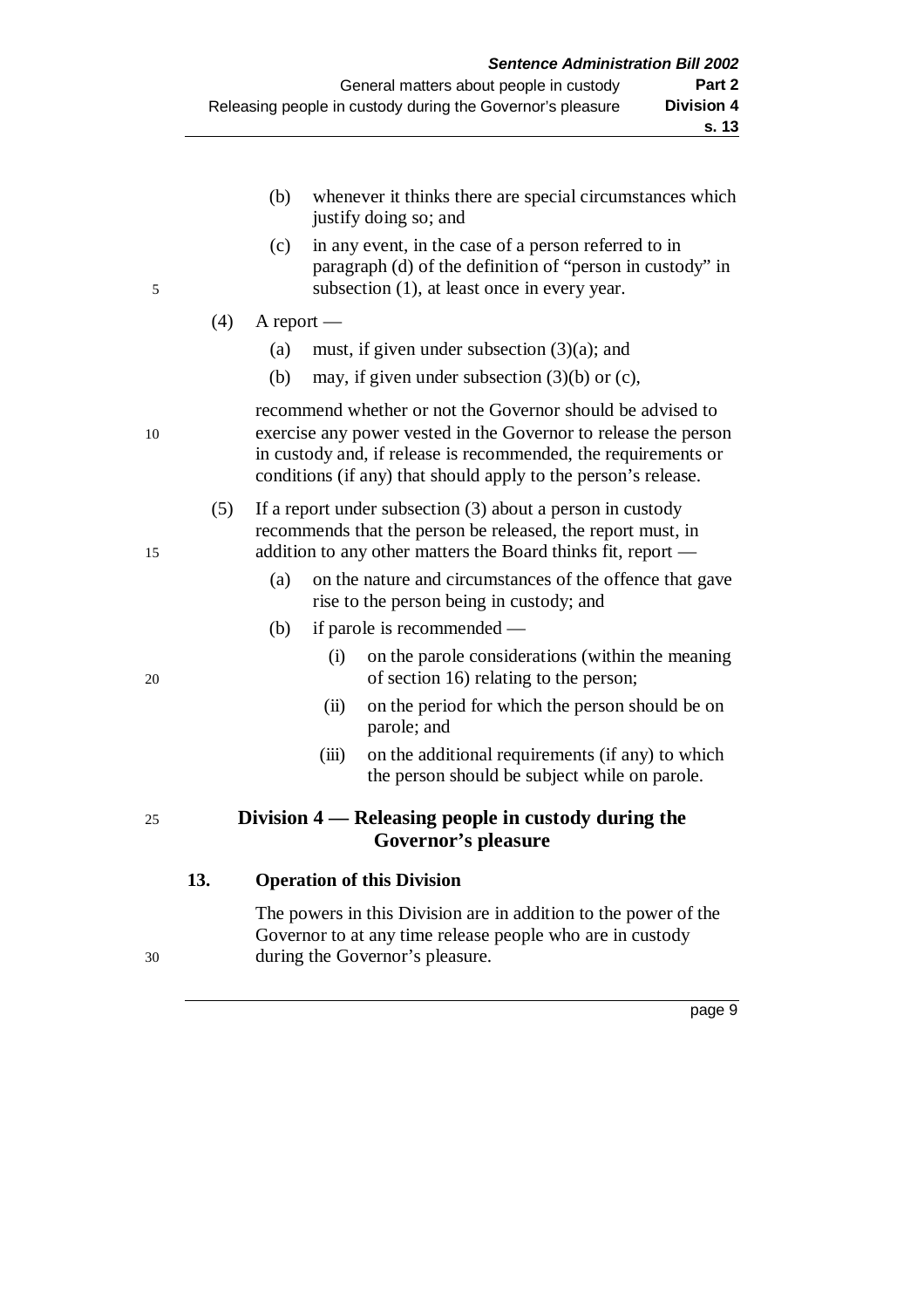#### **14. Release may be by parole order**

- (1) The release by the Governor of a person in strict or safe custody by virtue of an order made under section 282 of *The Criminal Code* may, if the Governor thinks fit, be by means of a parole 5 order made by the Governor.
	- (2) The parole order may not be made unless a report about the person has been given by the Board to the Minister under section 12.
	- (3) The release date is that set by the Governor.

### 10 (4) The parole period in the order is to be set by the Governor and must be at least 6 months and not more than 5 years.

(5) The Minister must cause a copy of every parole order made in respect of a person described in subsection (1) and a written explanation of the circumstances giving rise to it to be tabled in 15 each House of Parliament within 15 sitting days of that House after it is made.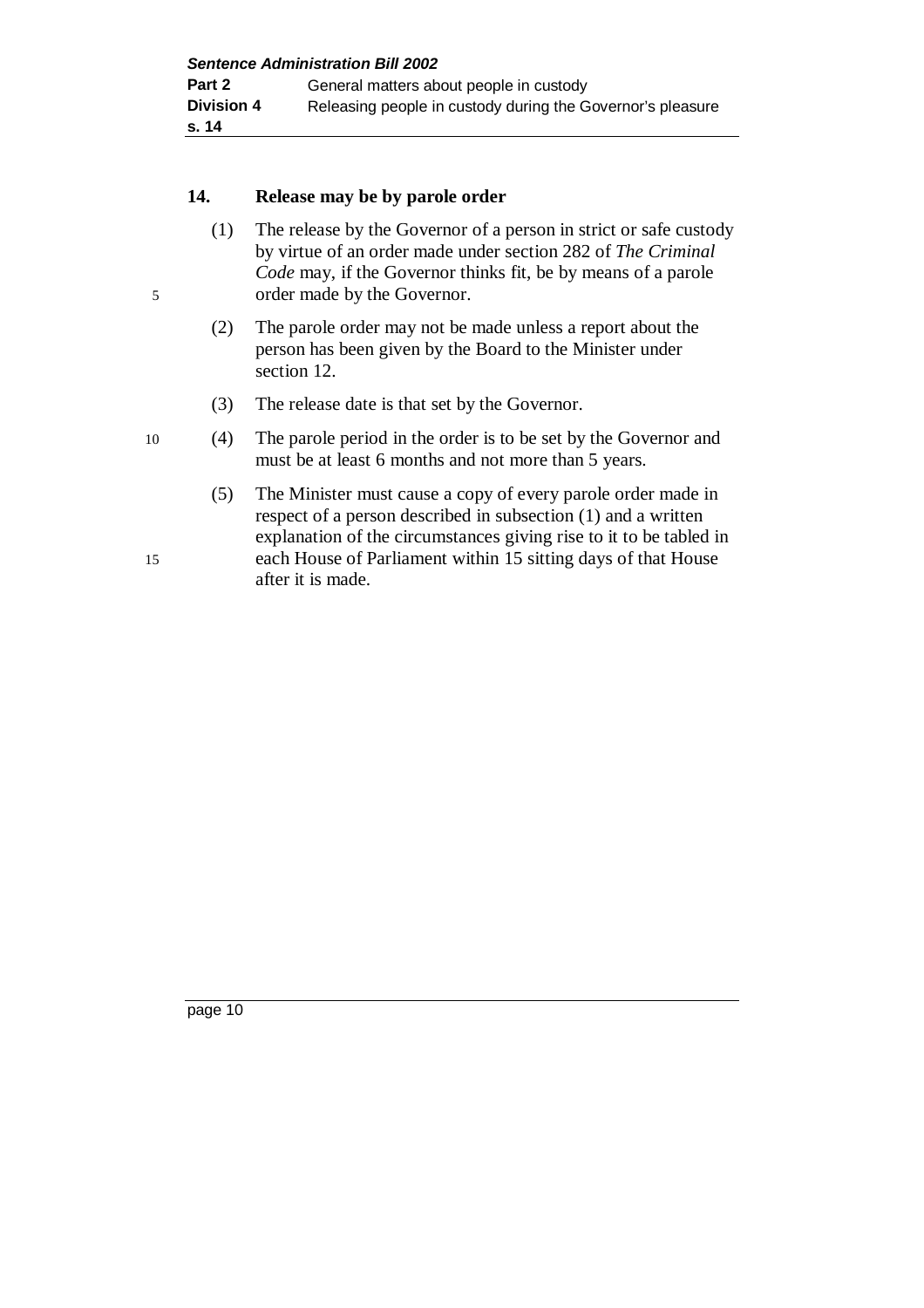### **Part 3 — Parole**

#### **Division 1 — Preliminary**

### **15. Interpretation**

 $(1)$  In this Part —

5 **"parole considerations"** has the meaning given by section 16.

(2) In this Part words and expressions have the same definitions, and calculations are to be made in the same way, as in Part 13 of the *Sentencing Act 1995*.

#### **16. Release on parole, matters to be considered**

10 In this Part a reference to parole considerations in relation to a sentence of imprisonment that a prisoner is serving or has yet to serve and in respect of which the prisoner may be released on parole is a reference to these considerations —

- (a) the circumstances of the commission of, and the 15 seriousness of, the offence for which the sentence was imposed;
- (b) the behaviour of the prisoner when in custody serving the sentence in so far as it may be relevant to determining how the prisoner is likely to behave if 20 released on parole;
	- (c) whether the prisoner has participated in programmes available to him or her when in custody and if not the reasons for not doing so;
- (d) the prisoner's performance when participating in any 25 such programme;
	- (e) the behaviour of the prisoner when subject to any release order (as defined in section 89 of the *Sentencing Act 1995*) made previously;
- (f) the likelihood of the prisoner offending when he or she 30 is on parole;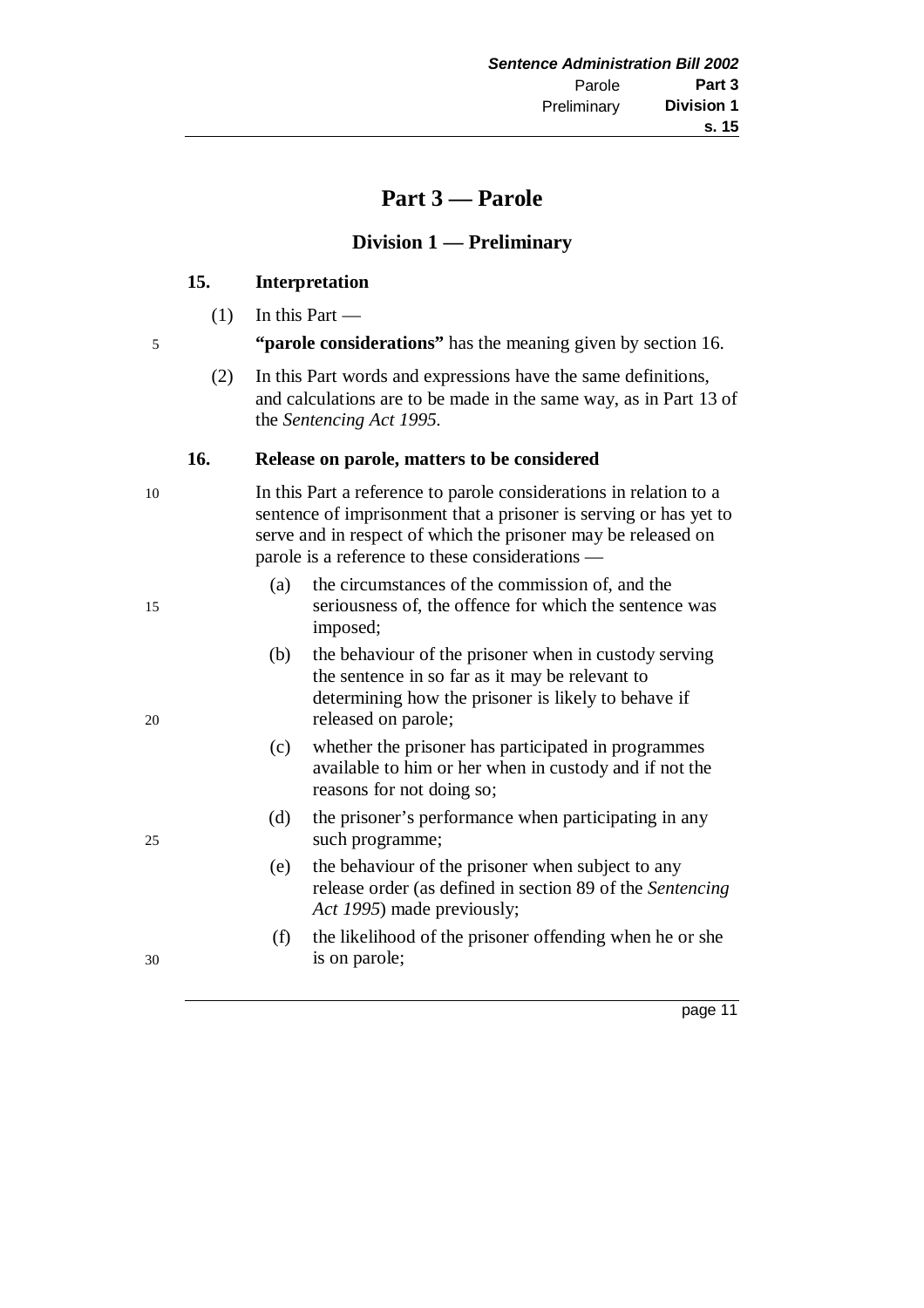- (g) the likelihood of the prisoner complying with the standard obligations and any additional requirements of a parole order;
- (h) the degree of risk that the release of the prisoner would 5 appear to present to the personal safety of people in the community or of any individual in the community;
	- (i) any other consideration that is or may be relevant to whether the prisoner should be released on parole;
- (j) any remarks by a court that has sentenced the offender 10 to imprisonment that are relevant to any of the above matters.

### **Division 2 — Reports about certain people eligible for parole**

### **17. Parole term, CEO to report to Board about prisoner**

- (1) In the case of a prisoner serving a parole term the CEO must 15 give the Board a written report on the parole considerations relating to the prisoner.
	- (2) The report must be given to the Board a reasonable period of time before the date when the prisoner concerned is eligible to be released on parole.

### 20 **18. Life term or indefinite imprisonment, Board to report periodically to Minister about prisoner**

(1) In this section —

**"prisoner"** means a person serving a sentence described in column 1 of the Table to this section.

25 (2) The Board must give the Minister a written report about a prisoner at the times stated in columns 2 and 3 of the Table to this section, whether or not it has given the Minister a report about the prisoner under section 12.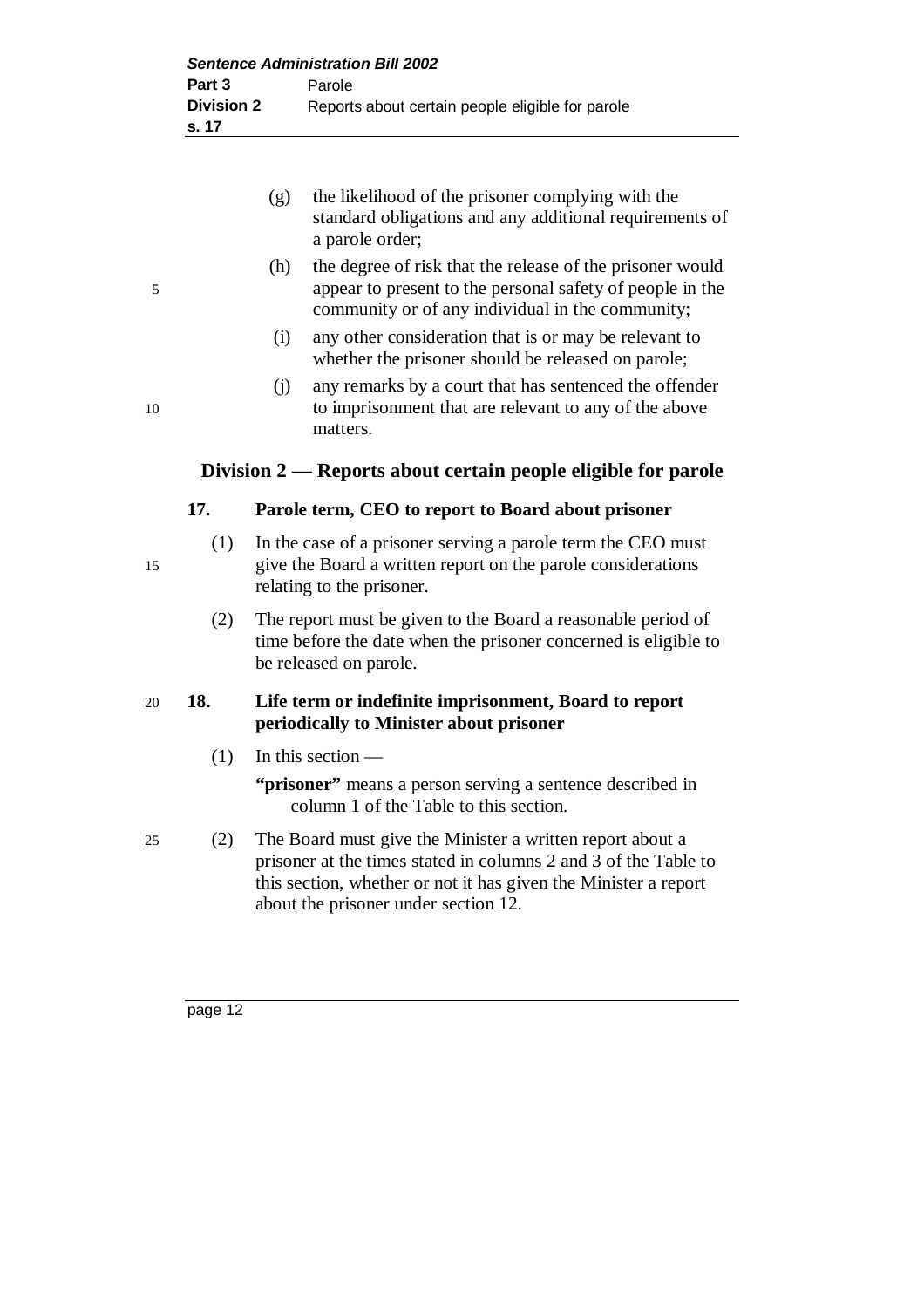- (3) If a report under subsection (2) recommends that the prisoner be released, the report must, in addition to any other matters the Board thinks fit, report on —
	- (a) the parole considerations relating to the prisoner;
- 5 (b) the period for which the prisoner should be on parole; and
	- (c) the additional requirements (if any) to which the prisoner should be subject while on parole.
- (4) A report under subsection (2) may recommend whether or not 10 the Governor should be advised to exercise any power vested in the Governor to release the prisoner, and, if release is recommended, the requirements or conditions (if any) that should apply to the prisoner's release.

| <b>Type of sentence</b>                                                      | When report is due                                                                             | When<br>subsequent<br>reports are<br>due |
|------------------------------------------------------------------------------|------------------------------------------------------------------------------------------------|------------------------------------------|
| Life imprisonment for<br>an offence other than<br>murder or wilful<br>murder | 7 years after the term was<br>imposed                                                          | Every 3 years<br>after that              |
| Life imprisonment for<br>murder                                              | At the end of the<br>minimum period set<br>under section $90(1)$ of the<br>Sentencing Act 1995 | Every 3 years<br>after that              |
| Life imprisonment for<br>wilful murder                                       | At the end of the<br>minimum period set<br>under section $90(2)$ of the<br>Sentencing Act 1995 | Every 3 years<br>after that              |

#### **Table**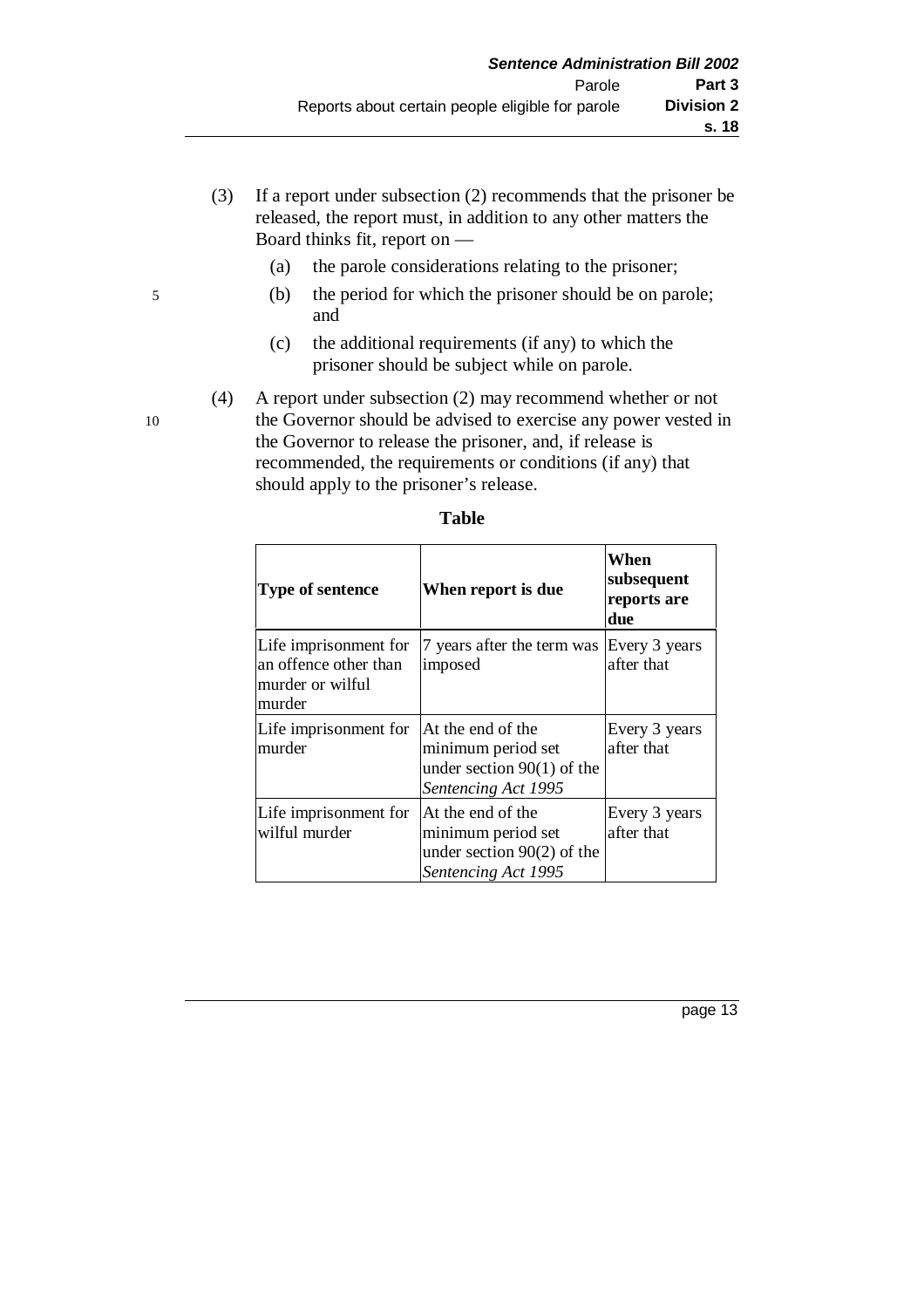| Type of sentence                                                                                                                                                                                               | When report is due                                                                             | When<br>subsequent<br>reports are<br>due |
|----------------------------------------------------------------------------------------------------------------------------------------------------------------------------------------------------------------|------------------------------------------------------------------------------------------------|------------------------------------------|
| Strict security life<br>imprisonment, other<br>than where, under<br>section $91(3)$ of the<br>Sentencing Act 1995,<br>the prisoner has been<br>ordered to be<br>imprisoned for the<br>whole of his or her life | At the end of the<br>minimum period set<br>under section $91(1)$ of the<br>Sentencing Act 1995 | Every 3 years<br>after that              |
| Indefinite<br><i>imprisonment</i>                                                                                                                                                                              | One year after the day on<br>which the sentence began after that                               | Every 3 years                            |

### **Division 3 — Parole in case of parole term**

### **19. Interpretation**

In this Division —

"**prisoner**" means a prisoner serving a parole term.

#### 5 **20. Board may parole prisoner**

- (1) Before the day when, under section 93(1) of the *Sentencing Act 1995*, a prisoner is eligible to be released on parole, the Board must consider whether the prisoner should be released on parole.
- 10 (2) If the Board, having regard to  $-$ 
	- (a) the parole considerations relating to a prisoner;
	- (b) any report made by the CEO under section 17; and
	- (c) any other information about the prisoner brought to its attention,
- 15 decides that it is appropriate to release the prisoner on parole, it must make a parole order in respect of the prisoner.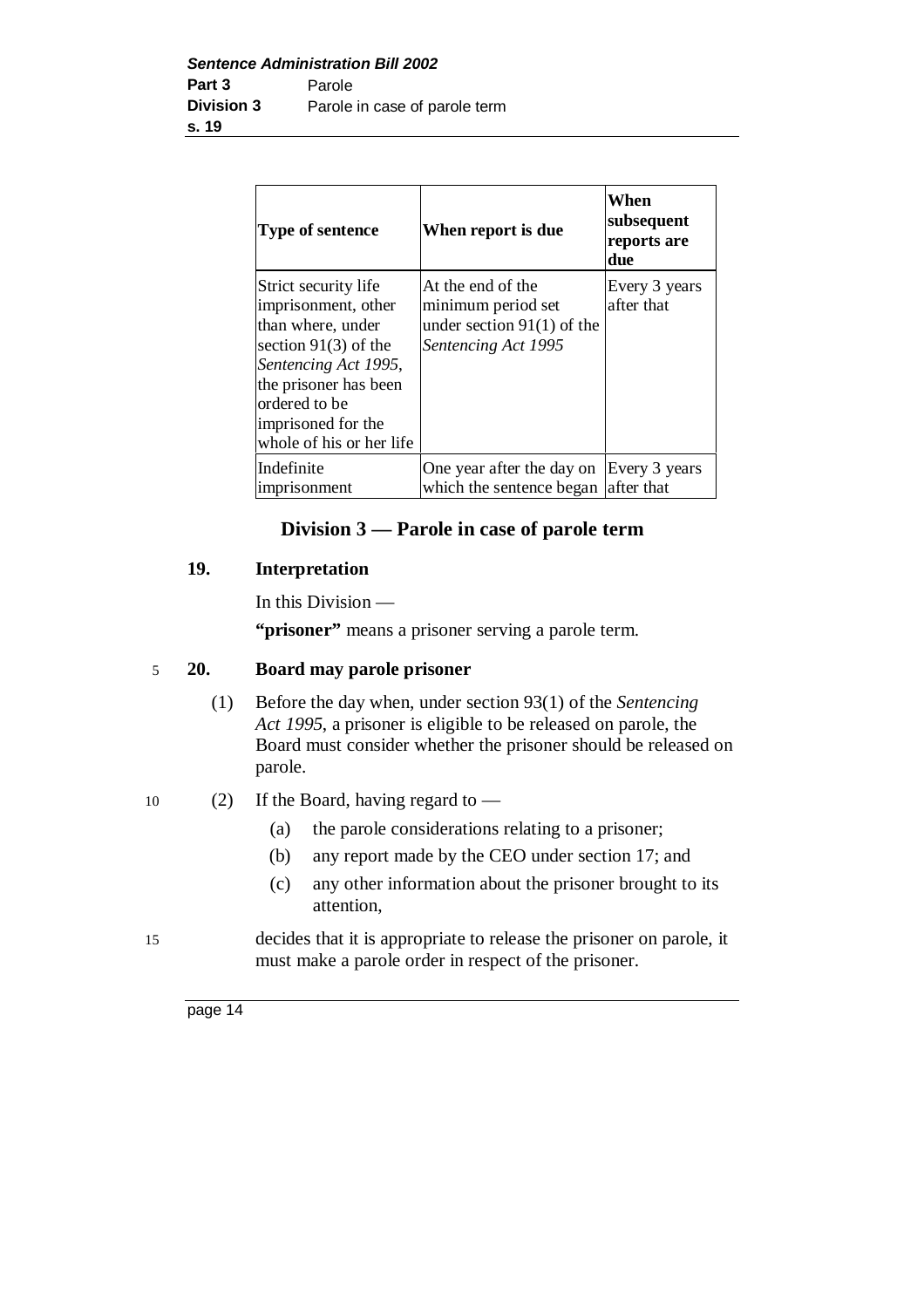- (3) The release date in the order is that set by the Board, but it must not be earlier than the day when, under section 93(1) of the *Sentencing Act 1995*, the prisoner is eligible to be released on parole.
- 5 (4) The parole period in the order is the period that begins on the day when the prisoner is released and ends when the parole term ends.
	- (5) If the Board decides it is not appropriate to release a prisoner on parole, it is not precluded from subsequently reconsidering whether the prisoner should be released on parole.

### 10 **21. Prisoner to be notified of postponement or refusal of parole**

- (1) If under section 20 the Board does not make a parole order in which the release date is the day when, under section 93(1) of the *Sentencing Act 1995*, the prisoner is eligible to be released on parole, written notice of the decision must be given to the 15 prisoner as soon as practicable.
	- (2) The written notice must
		- (a) subject to section 114, include the reasons for the decision; and
- (b) inform the prisoner of his or her right to make 20 submissions under subsection (3).
	- (3) The prisoner may make written submissions to the Board about the Board's decision and reasons (if any are supplied).

### **Division 4 — Parole in case of short term**

### **22. Application**

25 (1) This Division applies to a prisoner if and only if —

- (a) the prisoner is serving one term and that term is less than 12 months and is not a prescribed term; or
- (b) the aggregate of terms the prisoner is serving or is yet to serve is less than 12 months and neither or none of them 30 is a prescribed term.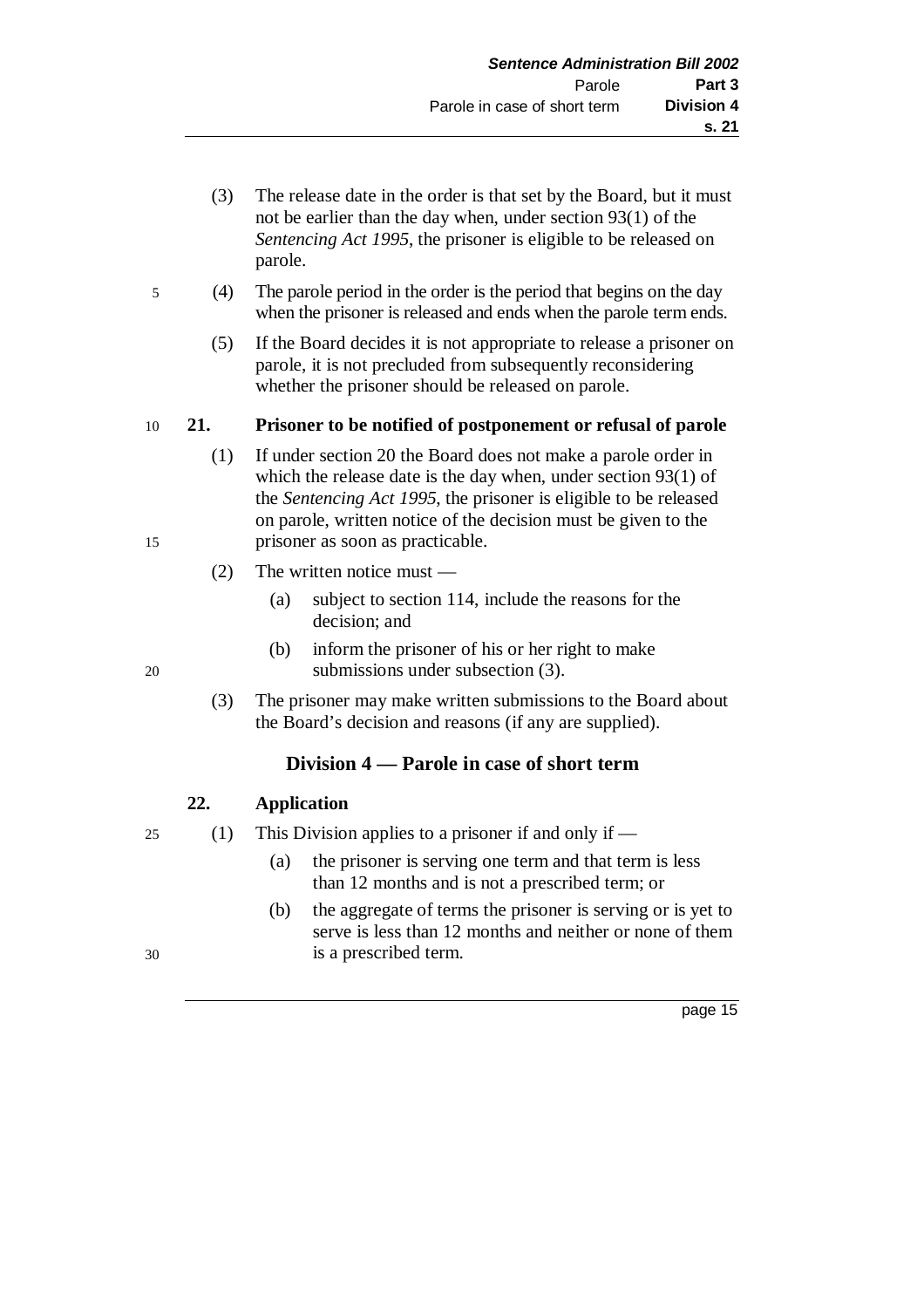(2) If subsection (1)(b) applies, a reference in this Part or Part 5, or in section 85 of the *Sentencing Act 1995*, to the term of the prisoner is taken as being a reference to the aggregate of terms.

### **23. CEO may parole prisoner**

5 (1) In this section —

### **"prescribed prisoner"** means a prisoner who —

- (a) is serving a term for a serious offence;
- (b) was released, whether on parole or otherwise, from serving a term for a serious offence on a date in the 5 years preceding the commencement of the term that the prisoner is serving; or
- (c) was subject to an early release order that was made under this Act or the *Sentence Administration Act 1995* and that was cancelled under this Act or that 15 Act on a date in the 2 years preceding the commencement of the term that the prisoner is serving.
	- (2) A prisoner is eligible to be released on parole when he or she has served one-half of his or her term.

### 20 (3) The CEO —

- (a) may, in the case of a prescribed prisoner; and
- (b) must, in any other case,

make a parole order in respect of the prisoner.

- (4) In the case of a parole order made under subsection (3)(a), the 25 release date in the order is that set by the CEO, but it must not be earlier than the day when, under subsection (2), the prisoner is eligible to be released on parole.
- (5) In the case of a parole order made under subsection (3)(b), the release date is to be the day when, under subsection (2), the 30 prisoner is eligible to be released on parole.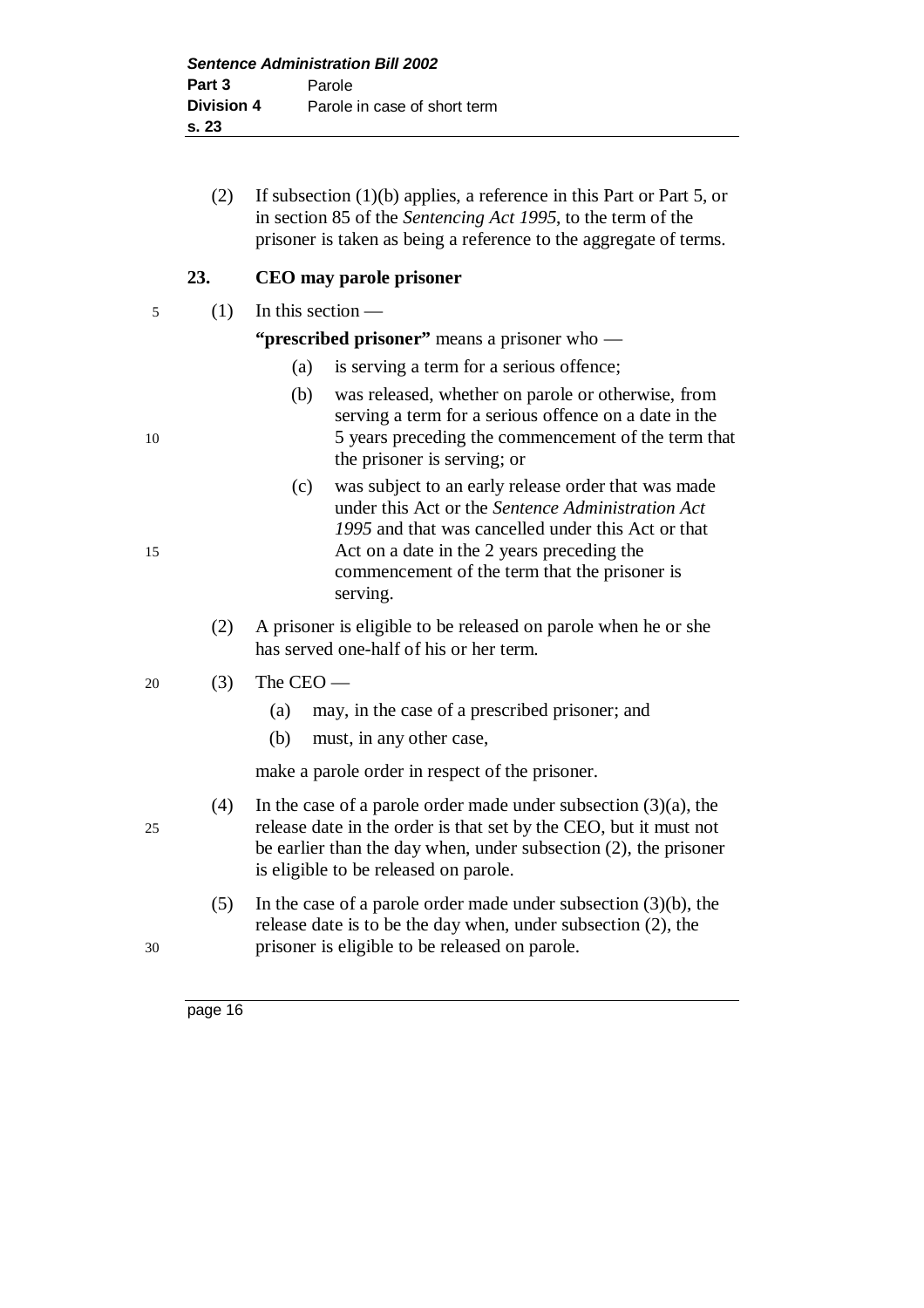- (6) The parole period in a parole order made under subsection (3) is the period that begins on the day when the prisoner is released and ends when the term ends.
- (7) A parole order made under subsection (3) must specify whether 5 it is supervised or unsupervised.
	- (8) The CEO is to have regard to the parole considerations relating to the prisoner in deciding whether the parole order is to be supervised or unsupervised.
- (9) The following provisions do not apply to a CEO parole order 10 (unsupervised) —
	- (a) section  $28(1)(b)$  and (3);
	- (b) section 29;
	- (c) section 30;
	- (d) section 31;
- 15 (e) section 37;
	- (f) Division 9.
- (10) If the CEO decides it is not appropriate to release a prisoner under subsection  $(3)(a)$ , the CEO is not precluded from subsequently reconsidering whether the prisoner should be 20 released on parole.

### **24. Prisoner to be notified of postponement or refusal of parole**

- (1) If under section 23(3)(a) the CEO does not make a parole order in which the release date is the day when, under section 23(2), the prisoner is eligible to be released on parole, written notice of 25 the decision must be given to the prisoner as soon as practicable.
	- (2) The written notice must
		- (a) subject to section 114, include the reasons for the decision; and
- 30 (b) inform the prisoner of the effect of section 47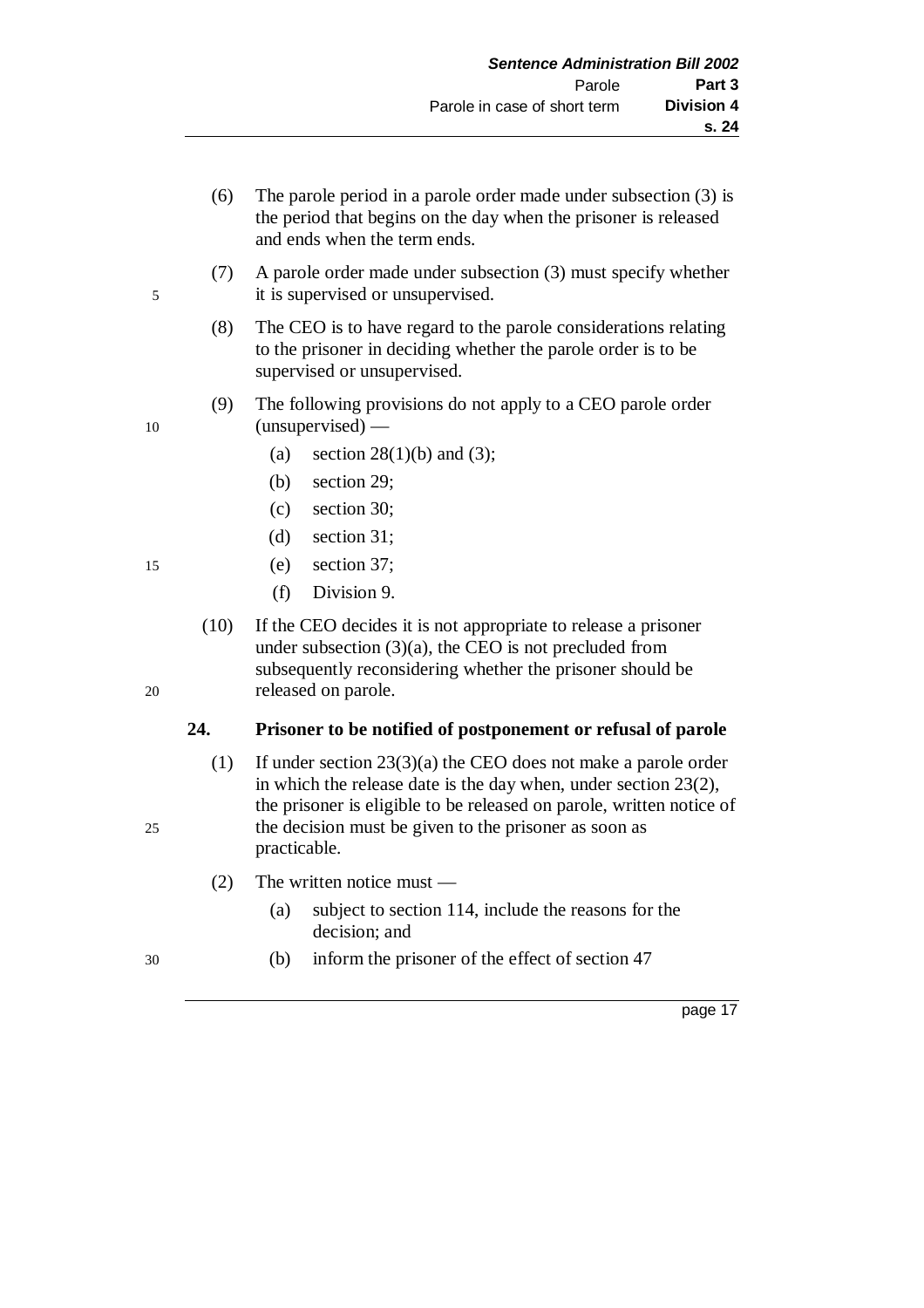### **Division 5 — Parole in case of life term or indefinite imprisonment**

### **25. Life imprisonment, Governor may parole prisoner**

- (1) The Governor may make a parole order in respect of a prisoner 5 serving life imprisonment but only if —
	- (a) the prisoner has served the minimum period set by the court under section 90 of the *Sentencing Act 1995*; and
	- (b) a report about the prisoner has been given by the Board to the Minister under section 12 or 18.
- 10 (2) The release date in the order is that set by the Governor.
	- (3) The parole period in the order is to be set by the Governor and must be at least 6 months and not more than 5 years.

### **26. Strict security life imprisonment, Governor may parole prisoner**

- 15 (1) Unless a court has made an order under section 91(3) of the *Sentencing Act 1995*, the Governor may make a parole order in respect of a prisoner serving strict security life imprisonment but only if —
- (a) the prisoner has served the minimum period set by the 20 court under section 91(1) of that Act; and
	- (b) a report about the prisoner has been given by the Board to the Minister under section 12 or 18.
	- (2) The release date in the order is that set by the Governor.
- (3) The parole period in the order is to be set by the Governor and 25 must be at least 6 months and not more than 5 years.
	- (4) The Minister must cause a copy of every parole order made under subsection (1) and a written explanation of the circumstances giving rise to it to be tabled in each House of Parliament within 15 sitting days of that House after it is made.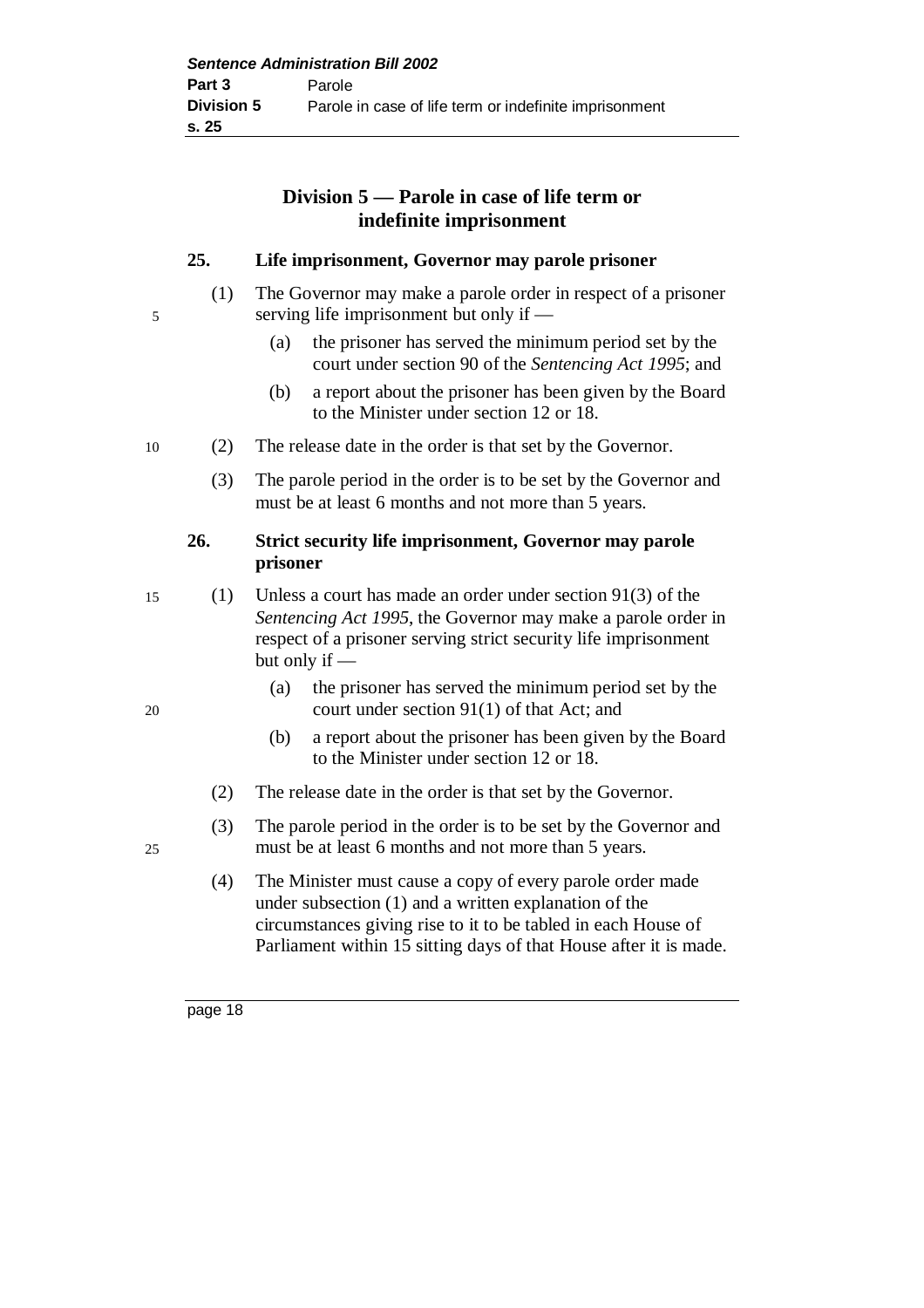#### **27. Indefinite imprisonment, Governor may parole prisoner**

- (1) The Governor may make a parole order in respect of a prisoner sentenced to be imprisoned indefinitely but only if a report about the prisoner has been given by the Board to the Minister 5 under section 12 or 18.
	- (2) The release date in the parole order is that set by the Governor.
	- (3) The parole period in the parole order is to be set by the Governor and must be at least 6 months and not more than 5 years.

### 10 **Division 6 — Parole orders**

### **28. Parole order, nature of**

- (1) A parole order is an order that on a release date specified in the order a prisoner is to be released on parole for a parole period specified in the order if he or she —
- 15 (a) acknowledges in writing that he or she understands the general effect of Part 5 Divisions 2 and 3 should the order be cancelled; and
	- (b) gives a written undertaking that during the supervised period specified in the order he or she will comply with —
- 20 (i) the standard obligations in section 29; and
	- (ii) any of the additional requirements in section 30 that are specified in the parole order.
- (2) The supervised period of a parole order made in respect of a parole term is to be determined from the Table to this subsection 25 according to the length of the parole term and the parole period specified in the order.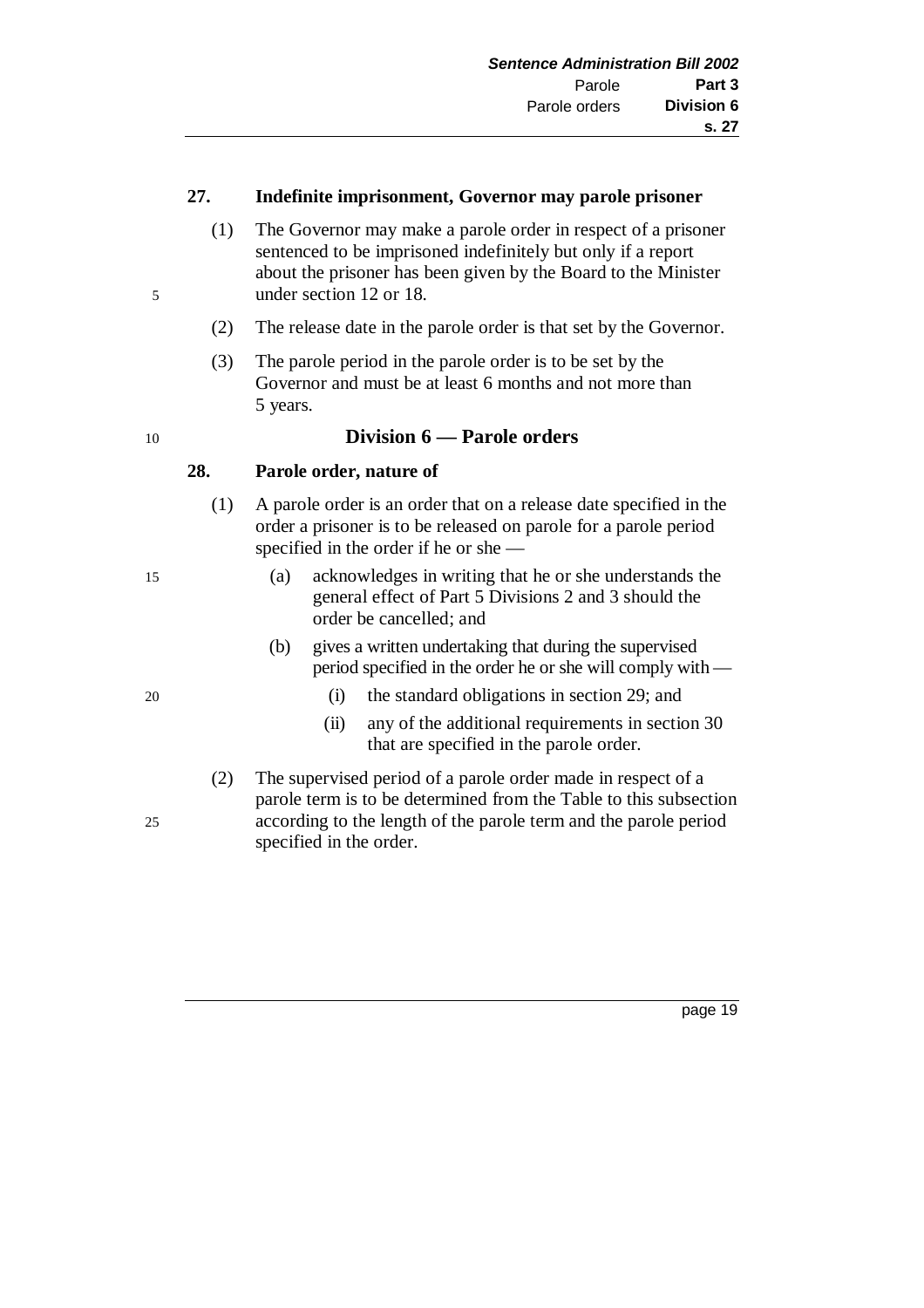#### **Table**

| Parole term       | Parole period          | Supervised period $=$ |
|-------------------|------------------------|-----------------------|
| $\leq$ 18 months  | $\leq 6$ months        | Parole period         |
|                   | $> 6$ months           | 6 months              |
| $> 18$ months and | $\leq$ 1/3 parole term | Parole period         |
| $\leq$ 48 months  | $> 1/3$ parole term    | 1/3 parole term       |
| $>$ 48 months     | $\leq$ 24 months       | Parole period         |
|                   | $> 24$ months          | 24 months             |

Note:  $\leq$  signifies less than or equal to > signifies greater than

- (3) The supervised period of a parole order that is not made in 5 respect of a parole term is the whole of the parole period.
	- (4) For the purposes of this section, to calculate the length in days of one-third of a parole term —
- (a) determine the dates on which the term as imposed by the court will begin and end and then express the term as a 10 number of days (**"T"**); and
	- (b) then divide T by 3 and disregard any remainder.

### **29. Parole order, standard obligations**

The standard obligations of a parole order are that the prisoner —

- 15 (a) must report to a community corrections centre within 72 hours after being released, or as otherwise directed by a CCO;
- (b) must notify a CCO of any change of address or place of employment within 2 clear working days after the 20 change; and
	- (c) must comply with section 76.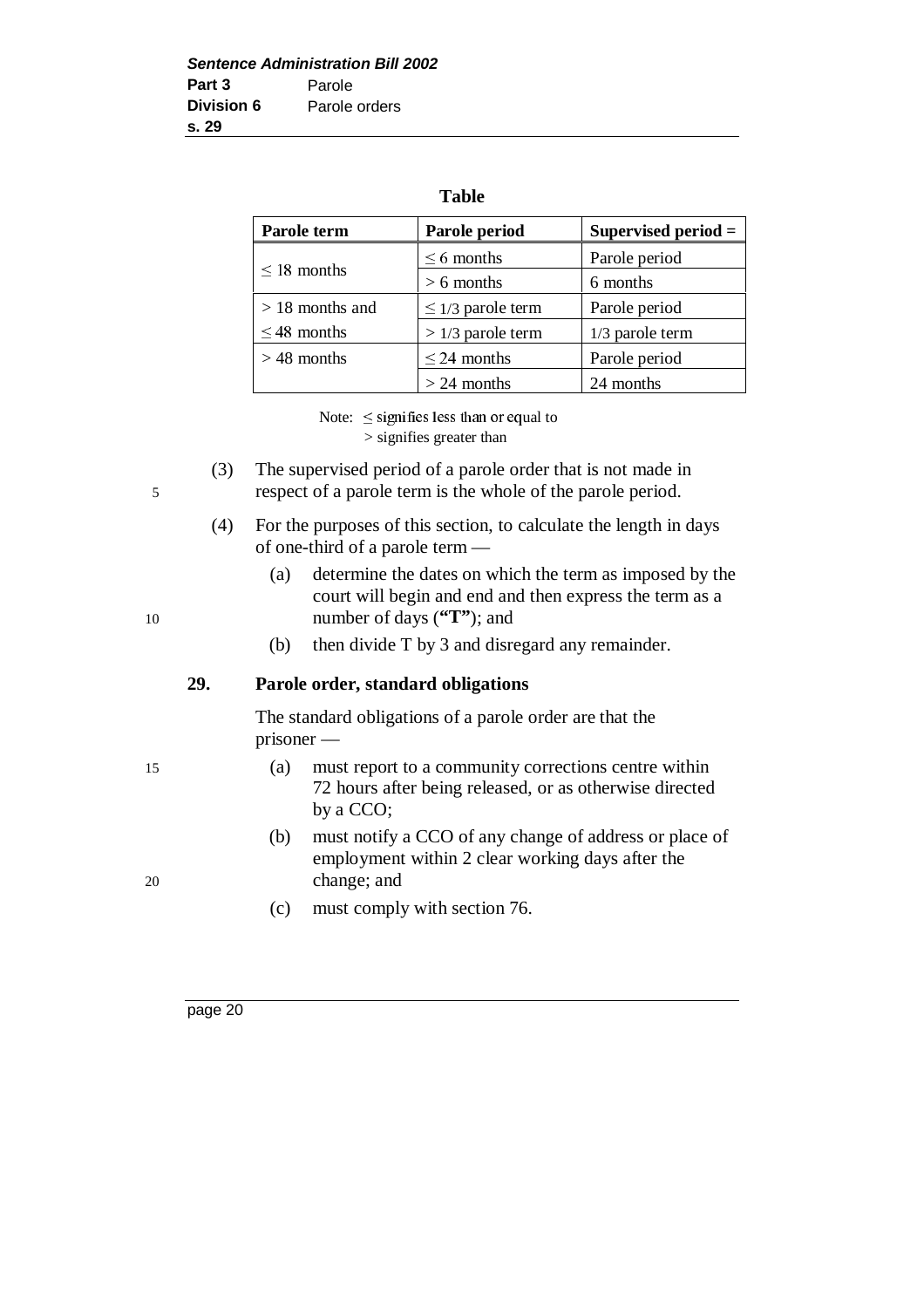| 30. |  | Parole order, additional requirements                                                                                                          |                                                                                                                                                           |  |
|-----|--|------------------------------------------------------------------------------------------------------------------------------------------------|-----------------------------------------------------------------------------------------------------------------------------------------------------------|--|
|     |  | A parole order may contain such of these additional<br>requirements as the Board, the CEO or the Governor (as the<br>case may be) thinks fit — |                                                                                                                                                           |  |
| 5   |  | (a)                                                                                                                                            | a requirement as to where the prisoner must reside;                                                                                                       |  |
|     |  | (b)                                                                                                                                            | requirements to protect any victim of an offence<br>committed by the prisoner from coming into contact<br>with the prisoner;                              |  |
| 10  |  | (c)                                                                                                                                            | a requirement that the prisoner wear any device for<br>monitoring purposes;                                                                               |  |
|     |  | (d)                                                                                                                                            | a requirement that the prisoner permit the installation of<br>any device or equipment at the place where the prisoner<br>resides for monitoring purposes; |  |
|     |  | (e)                                                                                                                                            | a requirement that, if the CEO so directs, the prisoner -                                                                                                 |  |
| 15  |  |                                                                                                                                                | wear any device for monitoring purposes;<br>(i)                                                                                                           |  |
|     |  |                                                                                                                                                | permit the installation of any device or<br>(ii)<br>equipment at the place where the prisoner resides<br>for monitoring purposes;                         |  |
| 20  |  | (f)                                                                                                                                            | a requirement that the prisoner must not leave Western<br>Australia except with and in accordance with the written<br>permission of the CEO;              |  |
|     |  | (g)                                                                                                                                            | requirements to facilitate the prisoner's rehabilitation;                                                                                                 |  |
| 25  |  | (h)                                                                                                                                            | a requirement that the prisoner must, in each period of<br>7 days, do the prescribed number of hours of community<br>corrections activities;              |  |
|     |  | (i)                                                                                                                                            | a requirement that the prisoner must —                                                                                                                    |  |
|     |  |                                                                                                                                                | seek or engage in gainful employment or in<br>(i)<br>vocational training; or                                                                              |  |
| 30  |  |                                                                                                                                                | engage in gratuitous work for an organisation<br>(ii)<br>approved by the CEO;                                                                             |  |
|     |  | (j)                                                                                                                                            | prescribed requirements.                                                                                                                                  |  |
|     |  |                                                                                                                                                |                                                                                                                                                           |  |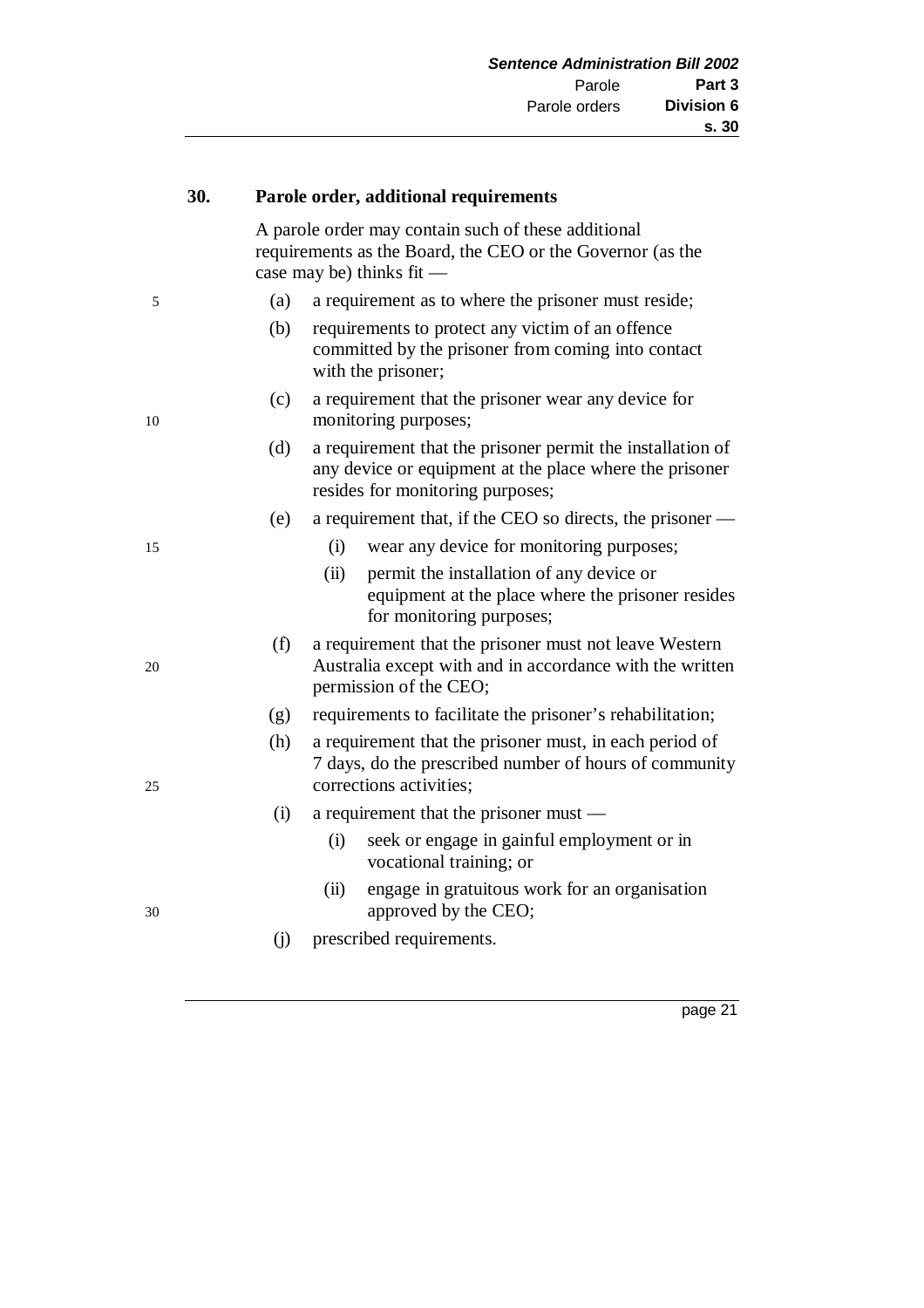### **31. CEO to ensure parolee is supervised during supervised period**

- (1) The CEO must ensure that during the supervised period of a parole order a CCO is assigned to supervise the prisoner.
- 5 (2) However, if at any time the CEO is satisfied that
	- (a) the prisoner is complying with his or her undertaking in a satisfactory manner; and
	- (b) the risk of the prisoner re-offending if not subject to supervision by a CCO is minimal,

10 the CEO may —

- (c) in the case of a CEO parole order (supervised), cease the supervision of the prisoner; or
- (d) in any other case, recommend to the Board that the prisoner no longer be supervised by a CCO.
- 15 (3) If the CEO makes a recommendation under subsection (2)(d), the Board may direct the CEO that the prisoner need no longer be supervised during the supervised period and the CEO may cease the supervision of the prisoner.
- (4) If the CEO ceases the supervision of a prisoner, the CEO is to 20 inform the prisoner.
	- (5) The fact that a prisoner ceases to be under supervision does not affect the prisoner's duty to obey the requirements of his or her undertaking during the supervised period.
- (6) The Board at any time may cancel a direction given to the CEO 25 under subsection (3).

### **Division 7 — Parole orders, general provisions**

### **32. Parole order may relate to more than one term**

A parole order may relate to more than one term.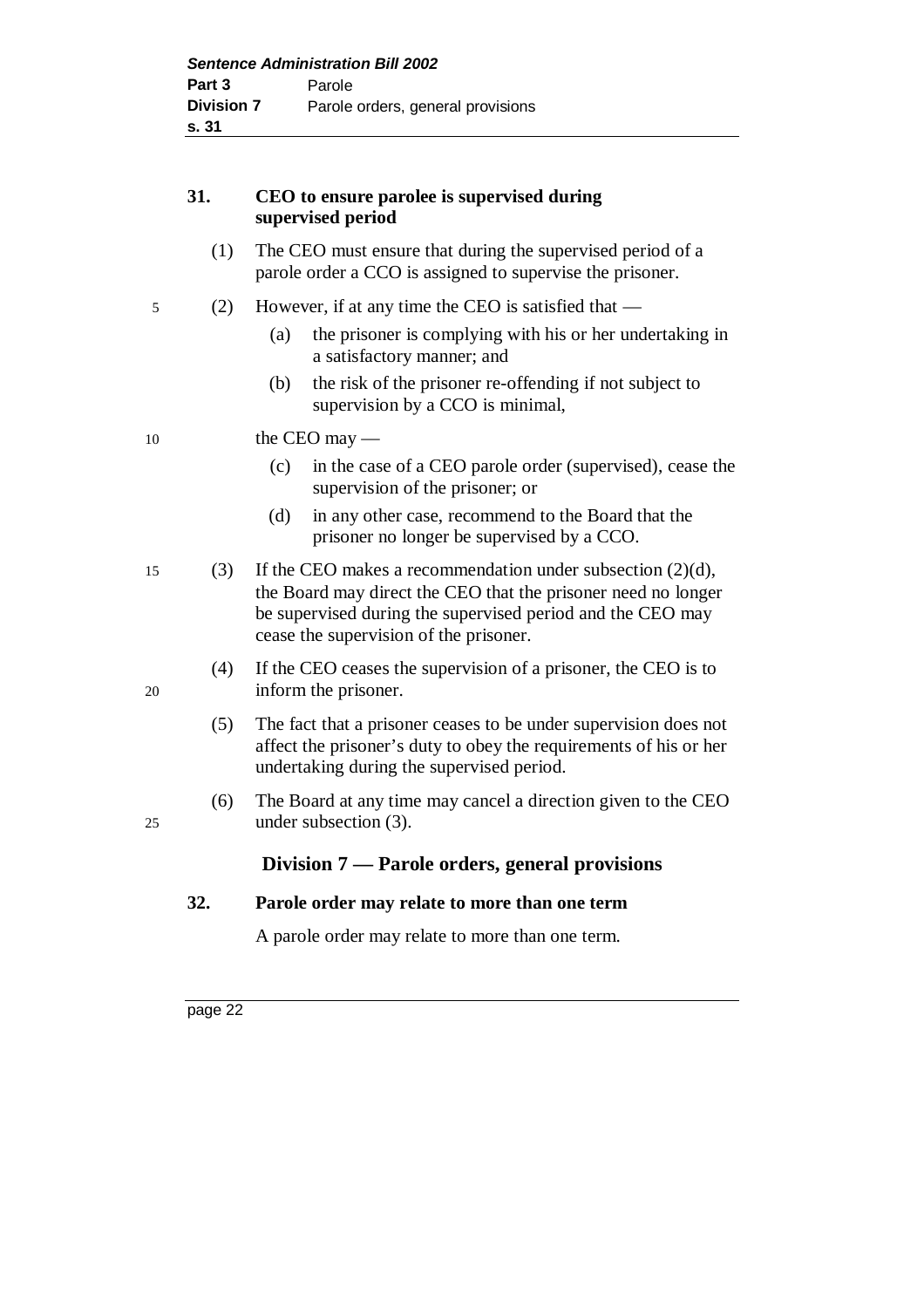### **33. Prisoner may refuse to be released on parole**

- (1) A parole order is not to be made in respect of a prisoner if the prisoner has given written notice that he or she does not want to be released on parole.
- 5 (2) In the case of a prisoner to whom Division 4 applies the written notice must be given to the CEO.
	- (3) In any other case, the written notice must be given to the Board which, if the parole order is to be made by the Governor, must forward it to the Minister.

### 10 **34. Prisoner's acknowledgment or undertaking**

A prisoner must give the written acknowledgment or undertaking required by a parole order, or both, on or before the release date specified in it and if he or she does not, the parole order is to be taken as having been cancelled.

### 15 **35. Making parole order after refusal by prisoner**

- $(1)$  If
	- (a) a parole order was not made in respect of a prisoner because the prisoner gave notice under section 33(1); or
- (b) a parole order was cancelled by the operation of 20 section 34,

and the prisoner subsequently gives written notice that he or she wants to be released on parole and is prepared to give the written acknowledgment or undertaking or both, the Board, the CEO or the Governor (as the case may be) may then make a 25 parole order.

- (2) In the case of a prisoner to whom Division 4 applies the written notice must be given to the CEO.
- (3) In any other case, the written notice must be given to the Board which, if the parole order is to be made by the Governor, must 30 forward it to the Minister.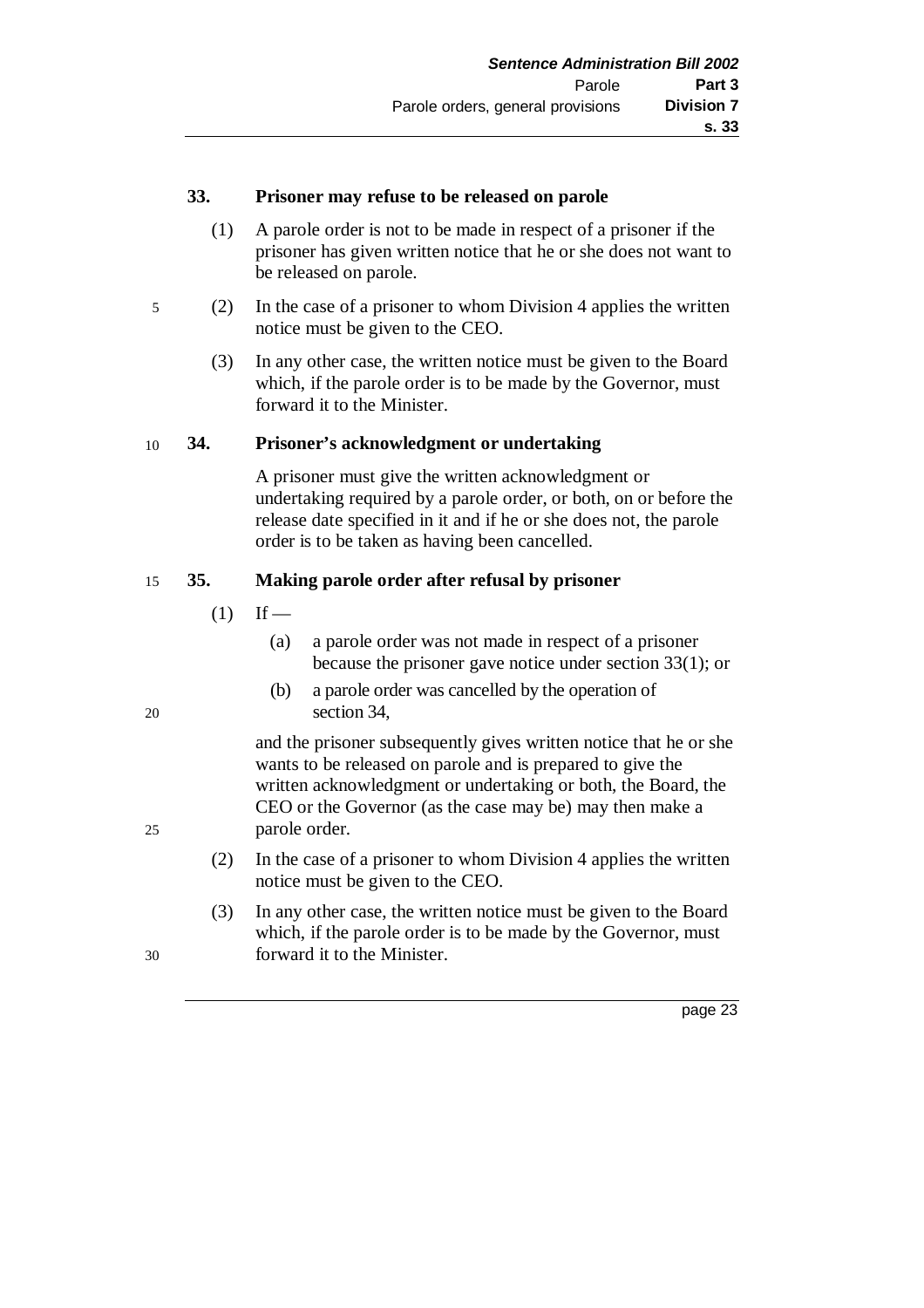- (4) The release date in a parole order made under subsection (1) is that set by the Board, the CEO or the Governor (as the case may be).
- 
- (5) If the parole order is to be made in respect of a parole term, then 5 section 20(4) applies.
	- (6) If Division 4 applies to the prisoner, then section 23(6) applies.

### **Division 8 — Amendment of parole orders**

### **36. Amending before release**

A parole order may be amended after it is made and before the 10 prisoner concerned is released under it —

- (a) by the Board, if it was made by the Board;
- (b) by the CEO, if it was made by the CEO; or
- (c) by the Governor or the Board, if it was made by the Governor.

### 15 **37. Amendment of parole order during supervised period**

- (1) If a parole order was made by the Board or the Governor, the Board may amend the order at any time during the supervised period of the order.
- (2) The CEO may amend a CEO parole order (supervised) at any 20 time during the period of the order.
	- (3) If a parole order is amended, the amended order applies accordingly.
- (4) Written notice of the decision to amend the order is to be given to the prisoner by the Board or the CEO, as the case may be, as 25 soon as practicable.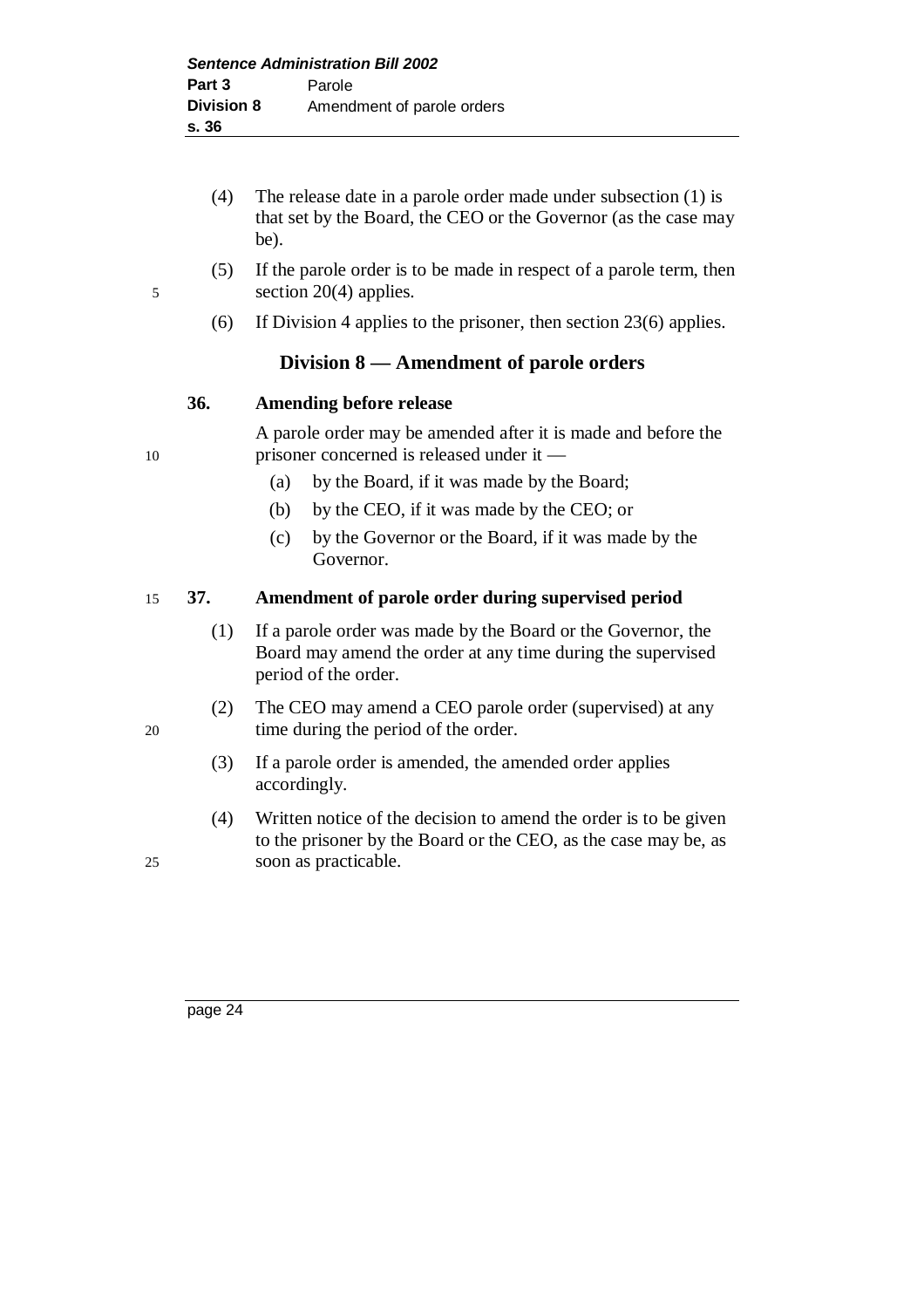### **Division 9 — Suspension of parole orders**

### **38. Suspension by CEO during supervised period**

- (1) The CEO may, at any time during the supervised period of a parole order, suspend the parole order, irrespective of whether it 5 was made by the CEO, by the Board or by the Governor.
	- (2) Written notice of the decision to suspend is to be given by the CEO to the Board within 3 working days after the decision and in any event before the end of the supervised period.
	- (3) The written notice must include reasons for the decision.
- 10 (4) Subsection (2) does not apply to a CEO parole order (supervised).

### **39. Suspension by Board during supervised period**

- (1) The Board may, at any time during the supervised period of a parole order, suspend the parole order, irrespective of whether it 15 was made by the Board or by the Governor.
	- (2) Subsection (1) does not apply to a CEO parole order (supervised).

### **40. Period of suspension**

- (1) If under section 38 the CEO, or under section 39 the Board, 20 suspends a parole order made by the Board or the Governor —
	- (a) the Board is to set the period of suspension;
	- (b) the period of suspension may be for a fixed or indefinite period, as the Board thinks fit; and
- (c) the Board may cancel the suspension at any time before 25 the suspension period ends.
	- (2) If under section 38 the CEO suspends a CEO parole order (supervised) —
		- (a) the CEO is to set the period of suspension;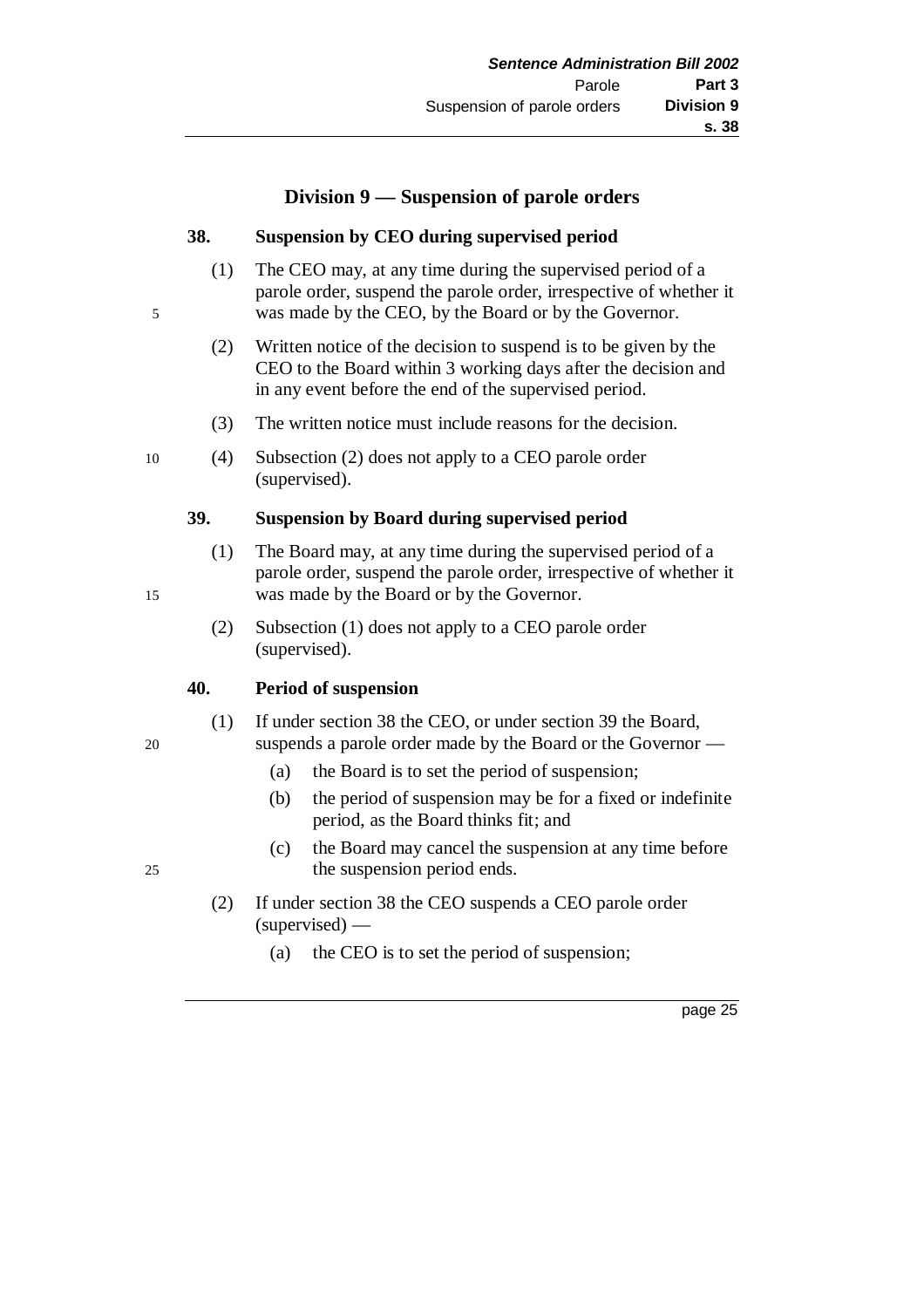- (b) the period may be for a fixed or indefinite period, as the CEO thinks fit; and
- (c) the CEO may cancel the suspension at any time before the suspension period ends.

#### 5 **41. Suspension, effect on other parole orders**

When a parole order is suspended any parole order applicable to the prisoner when the order is suspended is suspended by virtue of this section, irrespective of whether it had taken effect or not.

#### **42. Prisoner to be notified**

- 10 (1) If under this Division a parole order made by the Board or the Governor is suspended, written notice of the decision to suspend is to be given by the Board to the prisoner as soon as practicable after he or she is returned to custody.
- (2) If under this Division a CEO parole order is suspended, written 15 notice of the decision to suspend is to be given by the CEO to the prisoner as soon as practicable after he or she is returned to custody.
	- (3) The written notice under subsection (1) or (2) must —
- (a) subject to section 114, include the reasons for the 20 decision; and
	- (b) inform the prisoner of the effect of section 47.

### **Division 10 — Cancellation of parole orders**

### **43. Cancellation before release**

- (1) A parole order may be cancelled after it is made and before the 25 prisoner concerned is released under it —
	- (a) by the Board, if it was made by the Board; or
	- (b) by the Governor or the Board, if it was made by the Governor.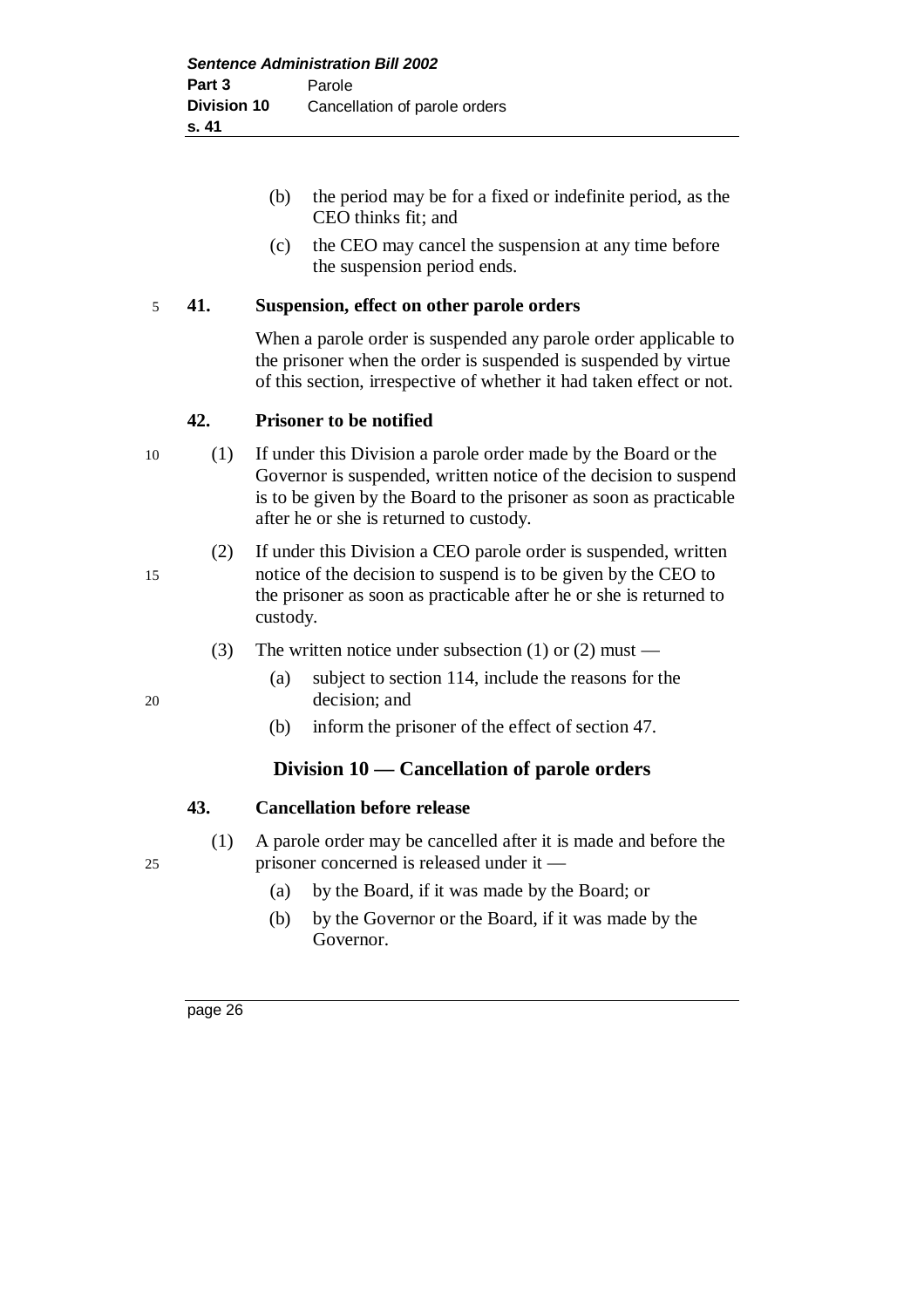(2) A CEO parole order made under section 23(3)(a) may be cancelled by the CEO after it is made and before the prisoner concerned is released under it.

### **44. Cancellation by Board or CEO**

- 5 (1) Subject to subsection (2), the Board may cancel a parole order made by the Board or the Governor at any time during the parole period.
- (2) The Board's power to cancel cannot be exercised after the supervised period of the parole order unless, during the parole 10 period, the prisoner is charged with or is convicted of an offence.
	- (3) Subject to subsection (4), the CEO may cancel a CEO parole order at any time during the parole period.
- (4) If the parole order is a CEO parole order (unsupervised), the 15 CEO's power to cancel cannot be exercised unless, during the parole period, the prisoner is charged with or is convicted of an offence.

### **45. Cancellation, prisoner to be notified**

- (1) If under section 43(1) or 44(1) a parole order is cancelled, 20 written notice of the decision to cancel is to be given by the Board to the prisoner as soon as practicable.
	- (2) If under section 43(2) or 44(3) a parole order is cancelled, written notice of the decision to cancel is to be given by the CEO to the prisoner as soon as practicable.

### 25 (3) The written notice under subsection (1) or (2) must —

- (a) subject to section 114, include the reasons for the decision; and
- (b) inform the prisoner of the effect of section 47.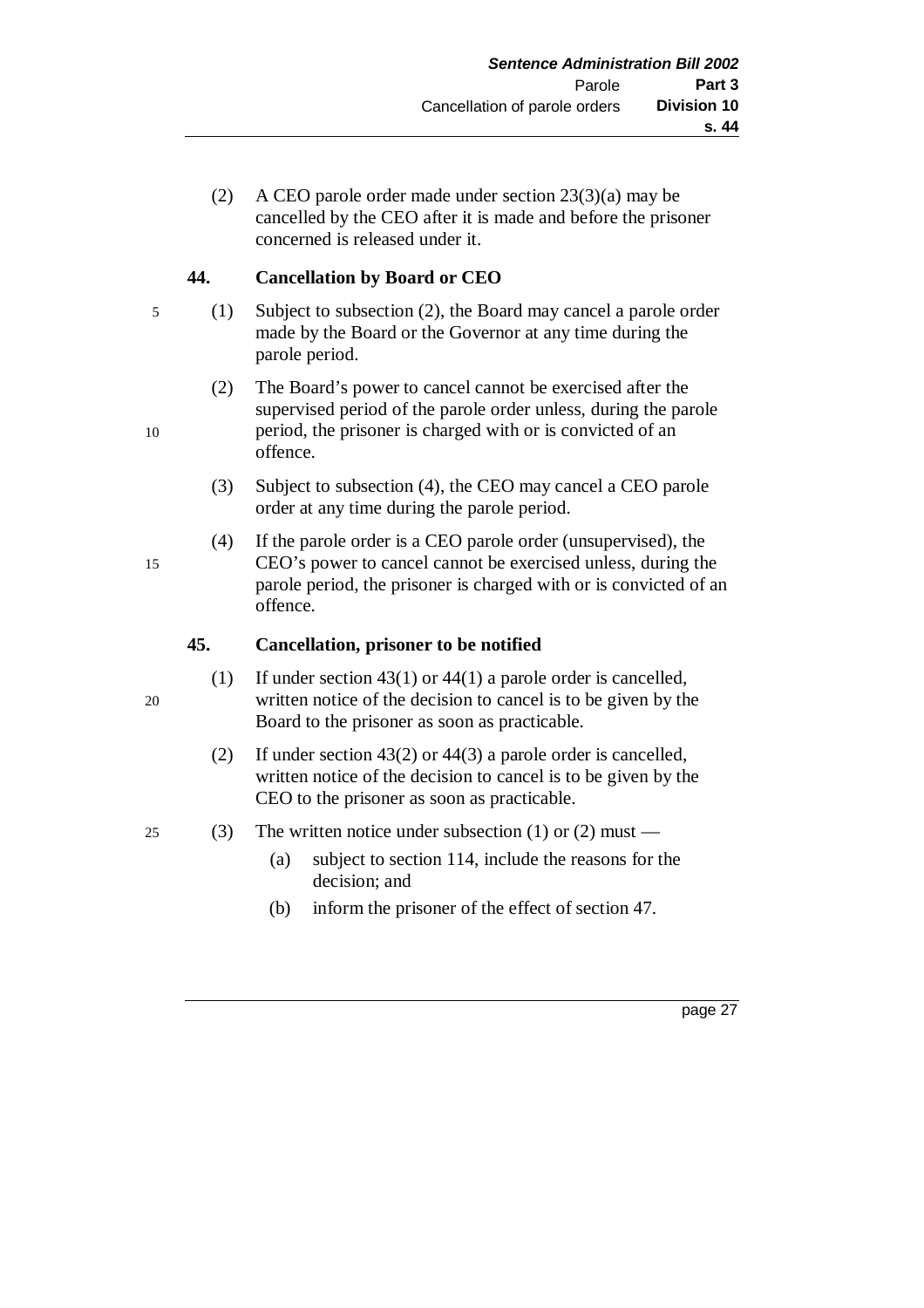# **46. Cancellation, effect on other parole orders** If under section 43 or 44 a parole order is cancelled, any parole

order applicable to the prisoner when the order is cancelled is cancelled by virtue of this section, irrespective of whether it had 5 taken effect or not.

### **Division 11 — Miscellaneous**

### **47. Decision to refuse etc. parole, Board may review**

- (1) A prisoner given notice under section 42(1) or 45(1) of a decision of the Board may request the Board to review its 10 decision and may make submissions to the Board about its decision and reasons (if any are supplied).
- (2) A prisoner given notice under section 24(1), 42(2) or 45(2) of a decision of the CEO may request the Board to review the CEO's decision and may make submissions to the Board about the 15 CEO's decision and reasons (if any are supplied).
	- (3) Any such request or submissions must be made in writing.
	- (4) On a request made under subsection (1), the Board must consider any such submissions and review its decision and may confirm or amend it or cancel it and make another decision.
- 20 (5) On a request made under subsection (2), the Board must consider any such reasons and submissions and review the CEO's decision and may confirm it or —
- (a) if the CEO's decision was made under section 23(3)(a), make a parole order in accordance with section 23 as if 25 it were the CEO;
	- (b) if the CEO's decision was made under section 38(1), cancel or amend it; or
- (c) if the CEO's decision was made under section 44(3), make a parole order in accordance with section 23 as if 30 it were the CEO.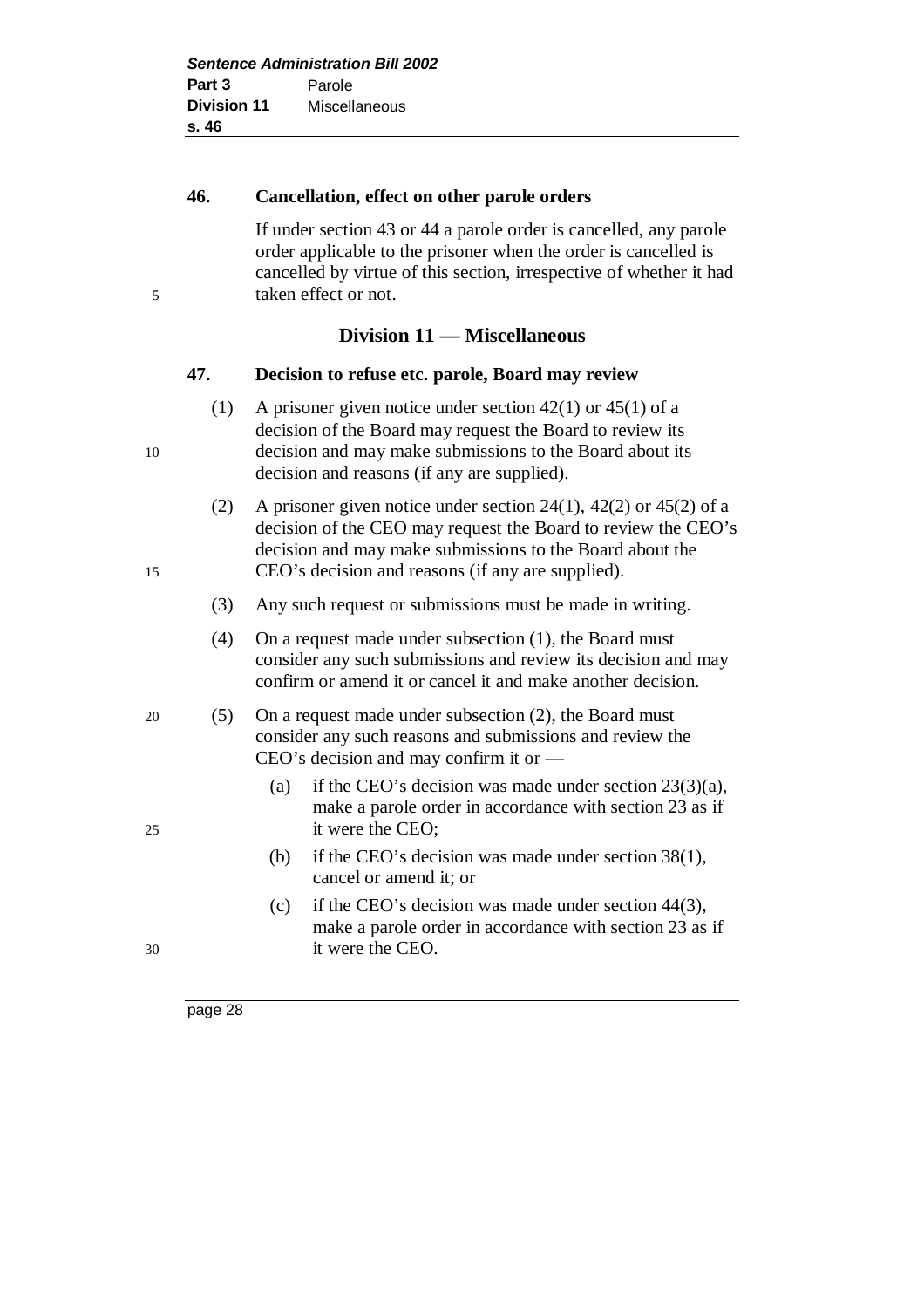|    | (6) | Any such parole order made by the Board is to be taken to be a<br>CEO parole order for the purposes of this Act.                                                                                                |  |
|----|-----|-----------------------------------------------------------------------------------------------------------------------------------------------------------------------------------------------------------------|--|
|    | (7) | The Board must give the prisoner written notice of its decision<br>on a review conducted under this section.                                                                                                    |  |
| 5  | 48. | Parole ordered by Governor, Minister to be advised of<br>amendment, suspension or cancellation                                                                                                                  |  |
|    | (1) | If in respect of a prisoner subject to a parole order made by the<br>$Government -$                                                                                                                             |  |
|    |     | (a)<br>under section 31, the Board $-$                                                                                                                                                                          |  |
| 10 |     | directs the CEO that the prisoner need no longer<br>(i)<br>be supervised during the supervised period; or                                                                                                       |  |
|    |     | cancels such a direction;<br>(ii)                                                                                                                                                                               |  |
|    |     | under section 36 or 37, the order is amended;<br>(b)                                                                                                                                                            |  |
| 15 |     | (c)<br>under Division 9, the order is suspended and the<br>suspension is not cancelled by the Board within 30 days<br>afterwards; or                                                                            |  |
|    |     | (d)<br>under Division 10, the order is cancelled,                                                                                                                                                               |  |
|    |     | the Board must give the Minister as soon as practicable —                                                                                                                                                       |  |
| 20 |     | written notice of and reasons for the decision and a<br>(e)<br>summary of any submissions made by the prisoner<br>under section 47; and                                                                         |  |
| 25 |     | (f)<br>if the parole order has been cancelled, a report<br>containing a recommendation as to whether or not the<br>Governor should be advised to again exercise the power<br>to release the prisoner on parole. |  |
|    | (2) | The Governor may cancel a decision referred to in<br>subsection $(1)$ .                                                                                                                                         |  |
|    | 49. | <b>Resolution of doubtful cases</b>                                                                                                                                                                             |  |
|    | (1) | If a doubt or difficulty arises to which this section applies and                                                                                                                                               |  |
|    |     |                                                                                                                                                                                                                 |  |

30 neither this Act nor the *Sentencing Act 1995* nor the *Sentencing*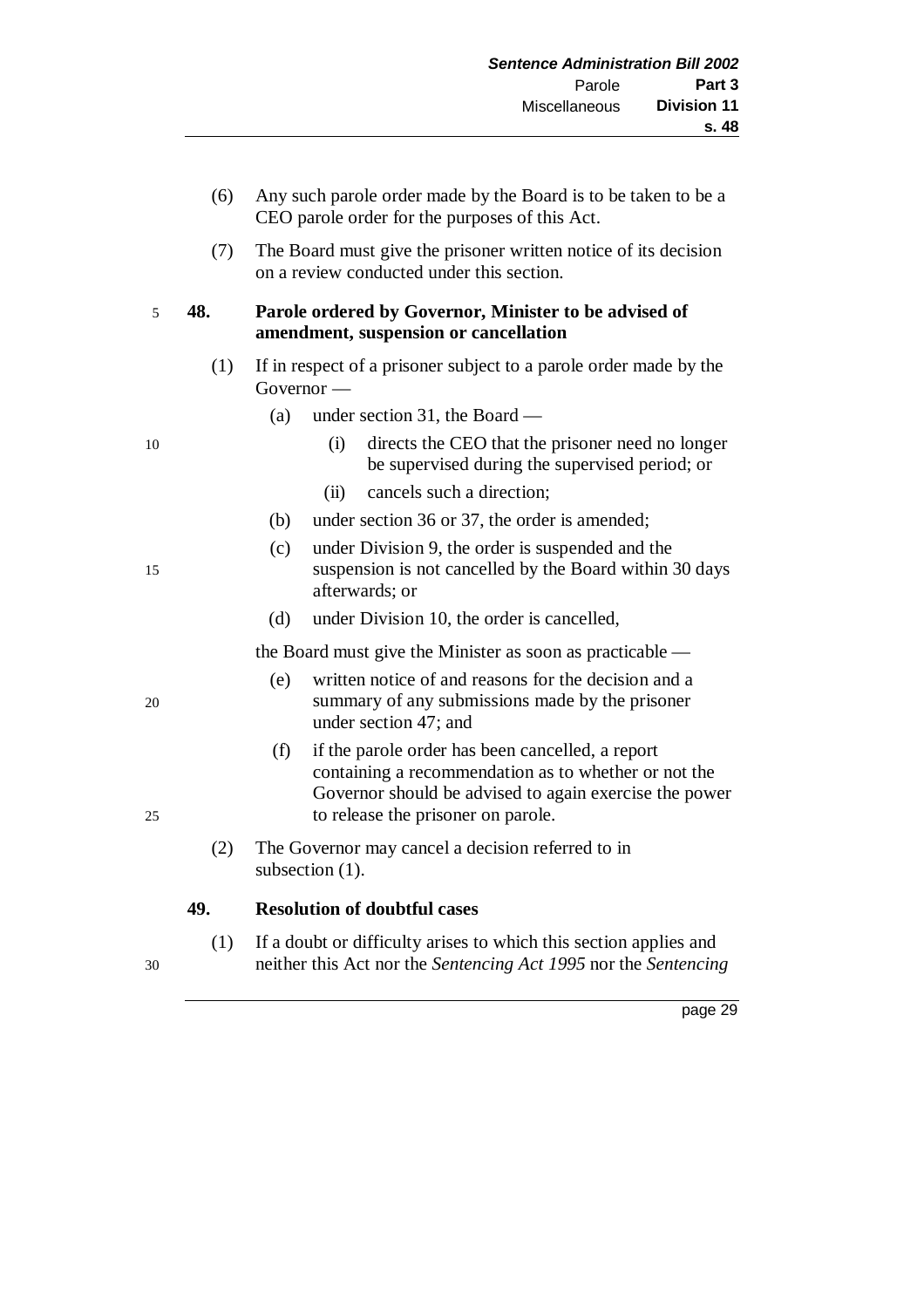*Legislation Amendment and Repeal Act 2003* makes adequate provision for it, the CEO may apply in a summary way to a Judge of the Supreme Court for an order resolving the doubt or difficulty.

- 5 (2) On such an application the Judge may make any order he or she considers just and for that purpose may make a declaration as  $to -$ 
	- (a) the length of any term, any part of a term, or any parole period;
- 10 (b) any date relevant to a sentence of imprisonment or to the parole or release of a prisoner; or
	- (c) the manner in which the Board or the CEO is to determine such matters.
	- (3) This section applies to doubts or difficulties as to —
- 15 (a) the effect of any sentence of imprisonment, including the date it commences, how it is served in relation to other such sentences, when it ends, and when it has been or has been deemed to have been served;
- (b) any matter relating to parole, including the date when a 20 prisoner is eligible to be released on parole, the parole period applicable in any case, the supervision period applicable in any case and the effect of the suspension or cancellation of parole; or
- (c) the term to be served by a prisoner who escapes from 25 lawful custody,

irrespective of when the sentence was imposed.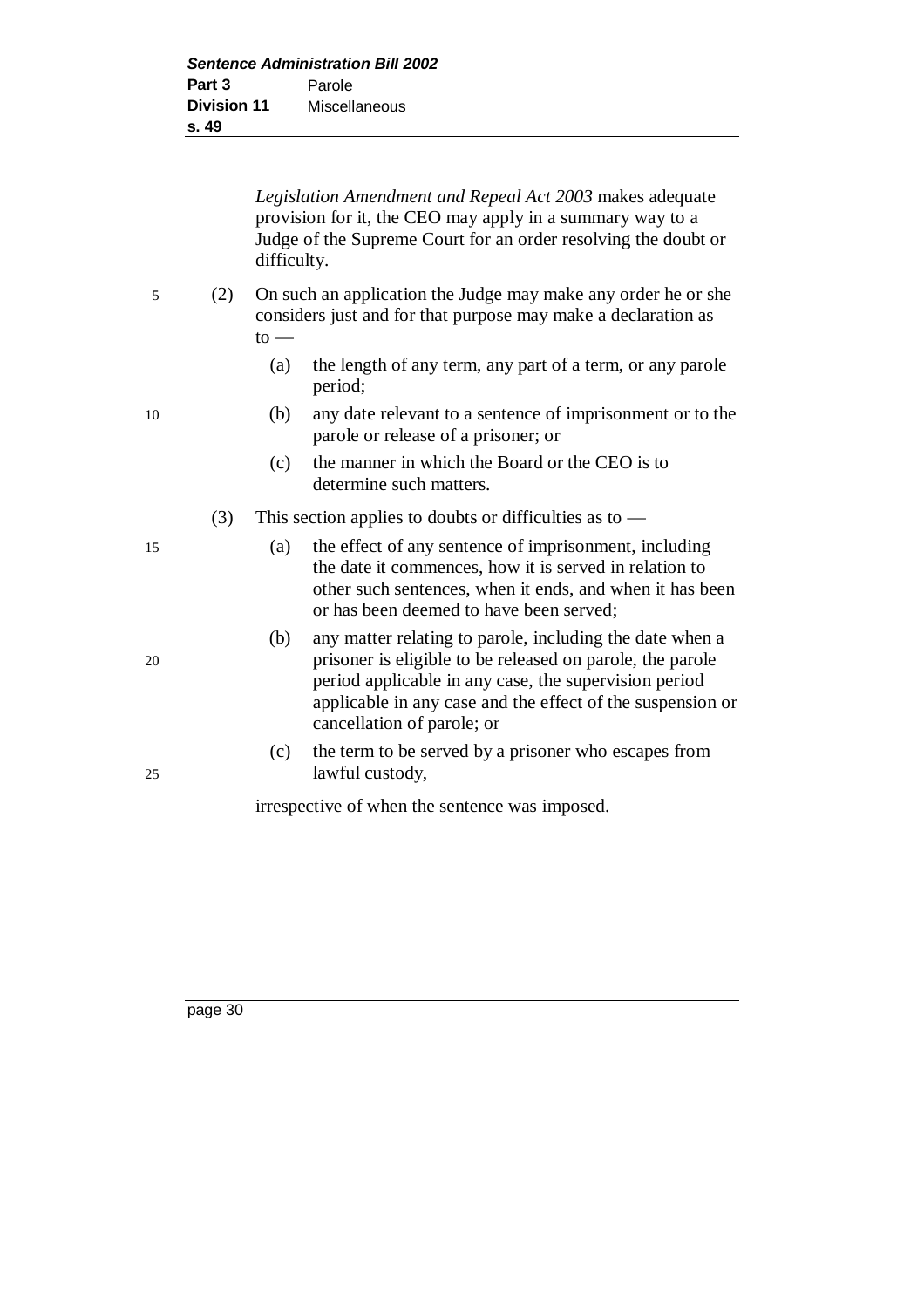## **Part 4 — Re-entry release orders**

#### **50. Certain prisoners may apply to Board for RRO**

A prisoner may apply to the Board to be released under a reentry release order if —

- 5 (a) he or she is at least 17 years of age;
	- (b) he or she is not serving a life term or indefinite imprisonment;
	- (c) he or she is not a person referred to in section  $14(1)$ ;
- (d) at the release date that would be specified in the RRO if it 10 were made, he or she will have been in custody under sentence for a continuous period of at least 12 months; and
- (e) within 6 months after the release date that would be specified in the RRO if it were made, he or she would in any event be eligible for release (whether under a parole 15 order or not).

### **51. CEO to report to Board about RRO applicants**

- (1) The CEO must report to the Board about every prisoner who applies to be released under an RRO.
- (2) A report by the CEO under subsection (1) must be given to the 20 Board as soon as practicable after a prisoner applies to be released under an RRO.
- (3) A report by the CEO under subsection (1) must report about the risk that the release of the prisoner under an RRO will or may pose to the personal safety of people in the community or of any 25 individual in the community.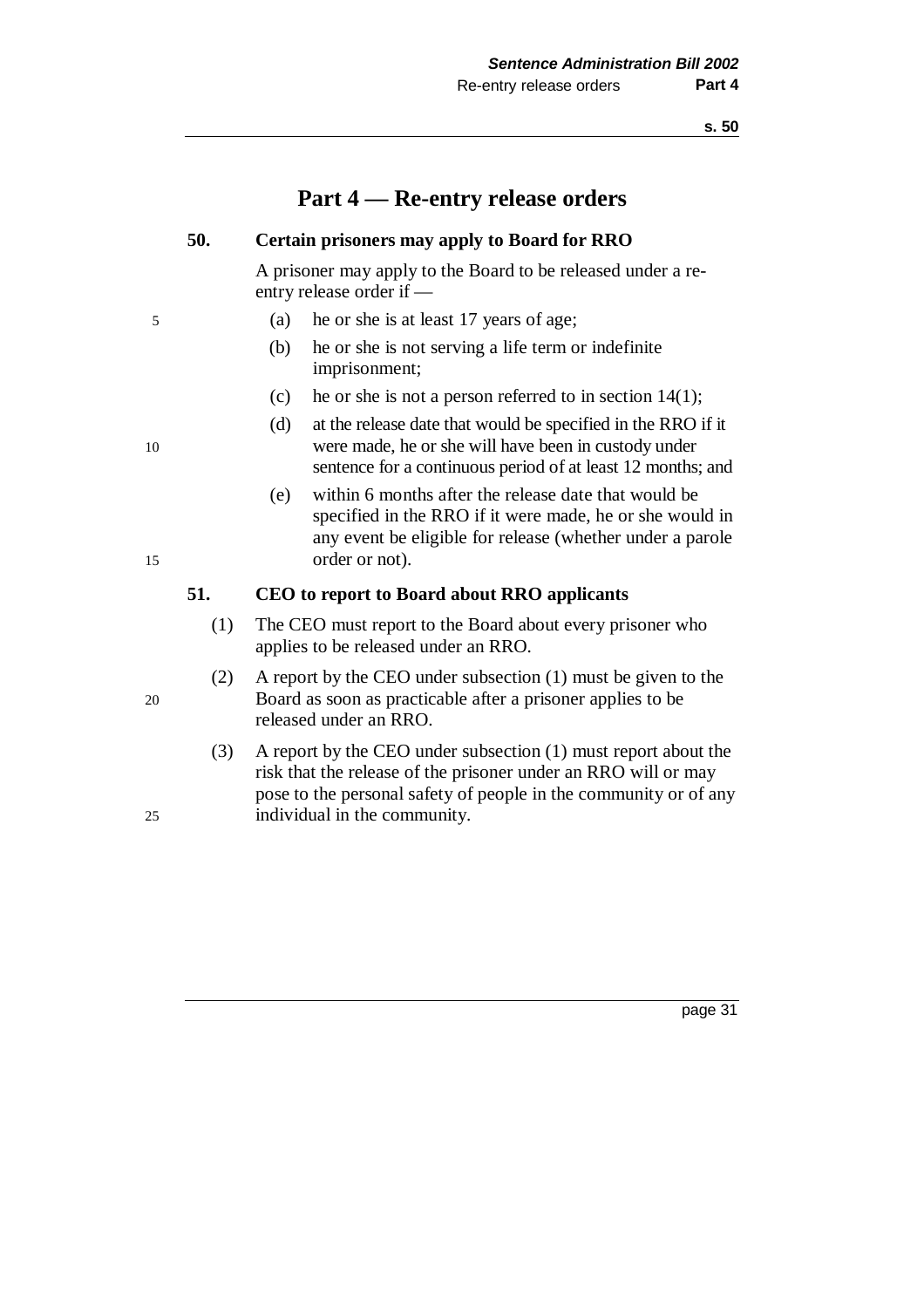**s. 52**

### **52. Board may make RRO**

- (1) The Board must consider the case of every prisoner who applies to be released under an RRO and may, in respect of such a prisoner —
- 5 (a) make an RRO to come into effect on a date specified by the Board;
	- (b) defer the making of an RRO; or
	- (c) refuse to make an RRO.
- (2) The Board must not make an RRO in respect of a prisoner 10 unless satisfied that the prisoner is a person whose release would pose a low risk to the personal safety of people in the community or of any individual in the community.
- (3) If in the case of a prisoner who is not serving a parole term the Board is not satisfied under subsection (2), the Board may 15 nevertheless make an RRO in respect of the prisoner if satisfied that the personal safety of people in the community or of any individual in the community would be better assured if the prisoner were released under an RRO instead of at the time when he or she would otherwise have to be released.
- 20 (4) Except with the prior approval of the Governor, an RRO must not be made in respect of a prisoner serving a fixed term, or an aggregate of fixed terms, of more than 15 years.
	- (5) An RRO may relate to more than one term.

### **53. Prisoner to be notified of refusal to make RRO**

- 25 (1) If the Board refuses to make an RRO, written notice of the decision is to be given by the Board to the prisoner as soon as practicable.
	- (2) The written notice must —
- (a) subject to section 114, include the reasons for the 30 decision; and
-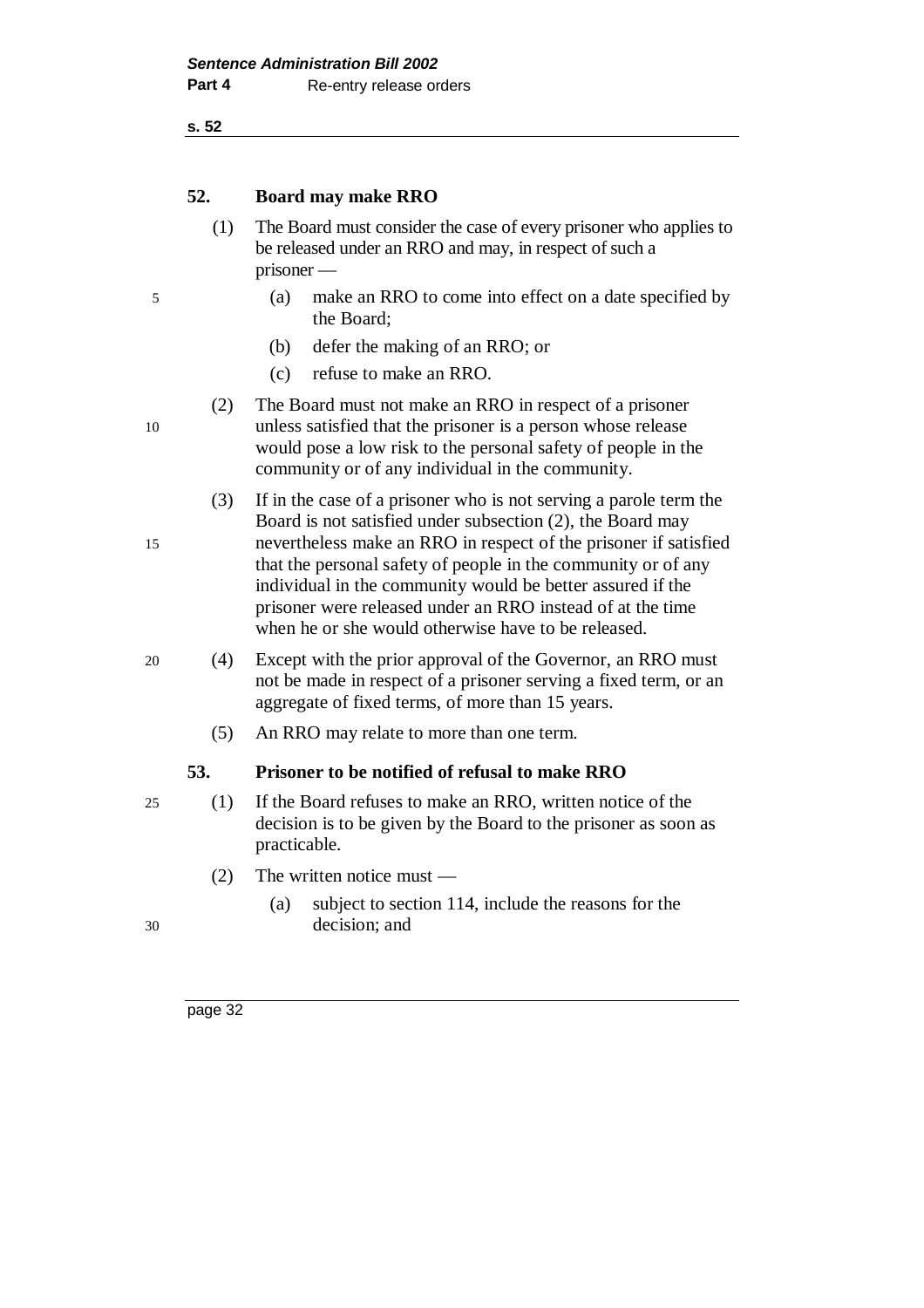- (b) inform the prisoner of his or her right to make submissions under subsection (3).
- (3) A prisoner whose release on an RRO has been refused may make written submissions to the Board about the Board's 5 decision and the reasons for it (if any are supplied).
	- (4) The Board must consider the submissions and may make a further decision under section 52.

#### **54. RRO, nature of**

- (1) An RRO is an order that on a release date specified in the order 10 a prisoner is to be released if he or she —
	- (a) acknowledges in writing that he or she understands the general effect of Part 5 Divisions 2 and 3 should the order be cancelled;
- (b) gives a written undertaking that while the RRO is in 15 force he or she will comply with —
	- (i) the standard obligations in section 55;
	- (ii) such of the primary requirements in section 56 as the RRO contains; and
- (iii) any additional requirements imposed by the 20 Board under section 57.
	- (2) An RRO ceases to be in force when the period of the RRO ends, or when it is cancelled, whichever happens first.
	- (3) The period of an RRO is the period —
- (a) beginning on the day when the prisoner is released 25 under the RRO; and
	- (b) ending on the first to occur of
		- (i) the release date in a parole order made in respect of the prisoner;
- (ii) the date when under section 93 or 95 of the 30 *Sentencing Act 1995*, the prisoner must be released.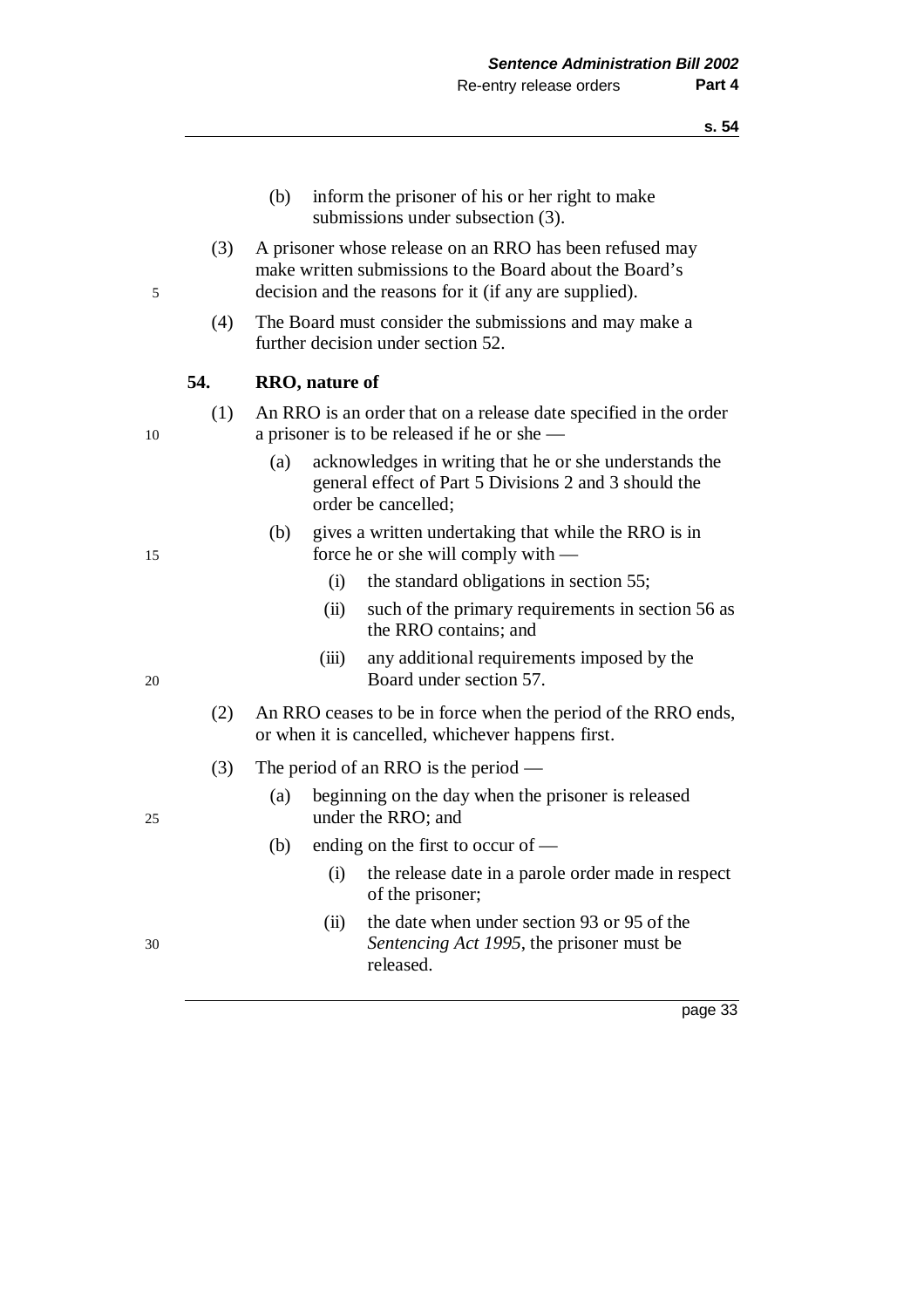#### **s. 55**

(4) A prisoner who is released under an RRO is nevertheless still subject to the sentence or sentences of imprisonment to which the RRO relates.

### **55. RRO, standard obligations**

5 The standard obligations of an RRO are that the prisoner —

- (a) must report to a community corrections centre within 72 hours after being released, or as otherwise directed by a CCO;
- (b) must, in each period of 7 days, do the prescribed number 10 of hours of community corrections activities;
	- (c) must not leave the State;
	- (d) must not change address or place of employment without the prior permission of a CCO; and
	- (e) must comply with section 76.

### 15 **56. RRO, primary requirements**

- (1) Every RRO must contain at least one of these primary requirements —
	- (a) a requirement that the prisoner must —
- (i) seek or engage in gainful employment or in 20 vocational training; or
	- (ii) engage in gratuitous work for an organisation approved by the CEO;
- (b) a requirement that the prisoner must engage in activities, as ordered by a CCO, that will facilitate the prisoner's 25 re-entry into the community after being released from custody.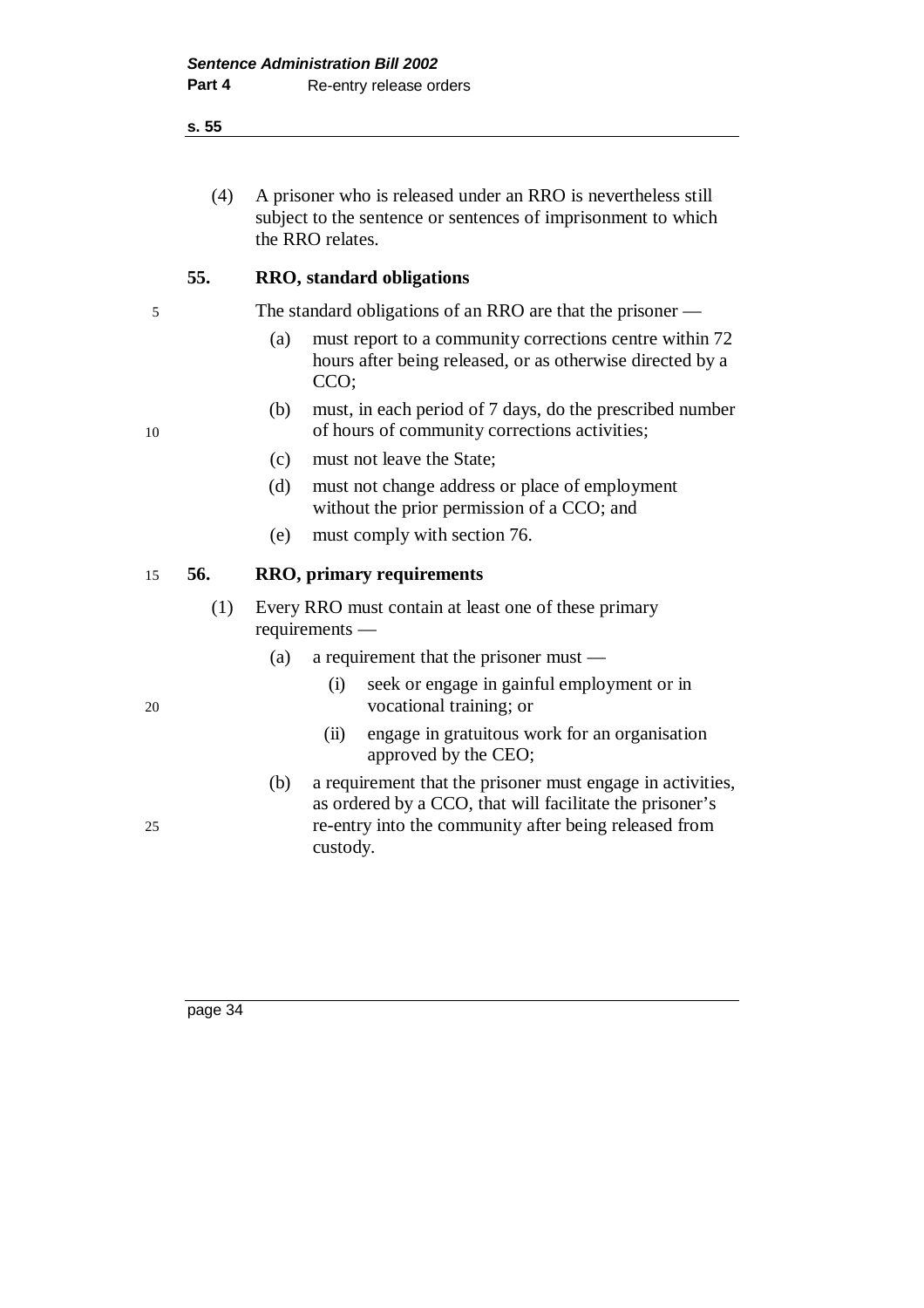- (2) If a requirement under subsection (1)(b) is included in an RRO, a CCO may give the prisoner any reasonable order that the CCO considers will facilitate the prisoner's re-entry into the community, including but not limited to the following —
- 5 (a) an order to attend educational, vocational, or personal development programmes or courses;
	- (b) an order to undergo counselling in relation to behavioural matters.

### **57. RRO, additional requirements**

- 10 (1) The Board may impose such additional requirements as it thinks fit in an RRO.
	- (2) Without limiting the generality of subsection (1), additional requirements may include —
- (a) requiring the prisoner to wear any device for monitoring 15 purposes;
	- (b) requiring the prisoner to permit the installation of any device or equipment at the place where the prisoner resides for monitoring purposes.

### **58. Prisoner's undertaking**

- 20 (1) A prisoner must give the written acknowledgment and undertaking required by section 54 on or before the release date specified in the RRO and if he or she does not, the RRO is to be taken as having been cancelled.
- (2) If an RRO is cancelled by the operation of subsection (1) and 25 the prisoner subsequently gives the Board written notice that he or she is prepared to give the required written acknowledgment and undertaking, the Board, if it thinks fit, may then make an RRO.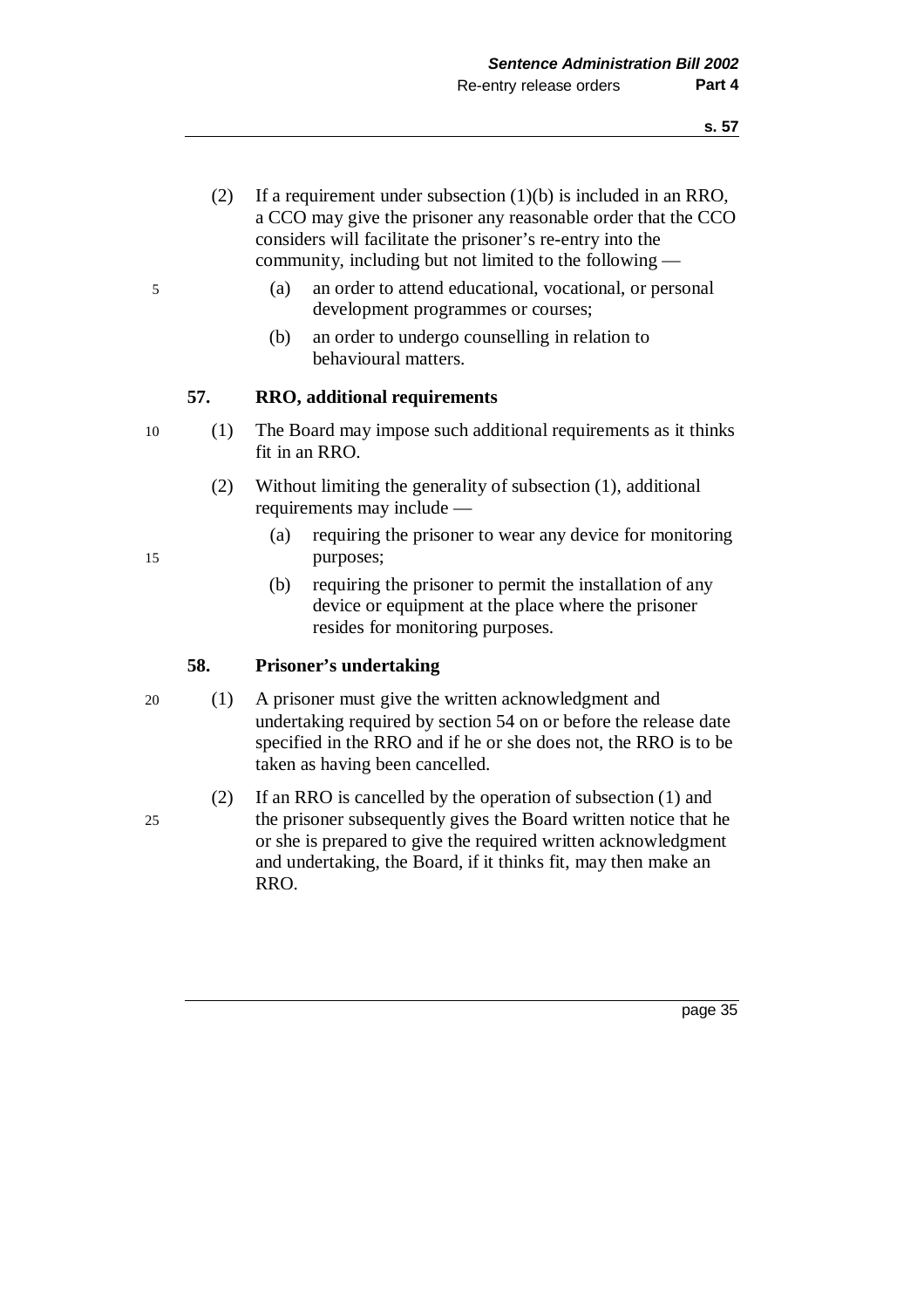| ×<br>۰.<br>., | ×<br>×<br>۰.<br>۰,<br>۰.<br>×<br>M. |
|---------------|-------------------------------------|
|               |                                     |

| 59. | CEO to ensure prisoner is supervised during RRO |  |  |
|-----|-------------------------------------------------|--|--|
|     |                                                 |  |  |

- (1) The CEO must ensure that during the period of an RRO a CCO is assigned to supervise the prisoner.
- (2) However, if at any time the CEO is satisfied that —
- 5 (a) the prisoner is complying with his or her undertaking in a satisfactory manner; and
	- (b) the risk of the prisoner re-offending if not subject to supervision by a CCO is minimal,

the CEO may recommend to the Board that the prisoner no 10 longer be supervised by a CCO.

- (3) If the CEO makes a recommendation under subsection (2), the Board may direct the CEO that the prisoner need no longer be supervised during the period of the RRO and the CEO may cease the supervision of the prisoner.
- 15 (4) If the CEO ceases the supervision of a prisoner the CEO is to inform the prisoner.
	- (5) The fact that a prisoner ceases to be under supervision does not affect the prisoner's duty to obey the requirements of his or her undertaking during the period of the RRO.
- 20 (6) The Board may at any time cancel a direction given to the CEO under subsection (3).

#### **60. Prisoner may be paroled or returned to custody after RRO**

- (1) The making of an RRO does not affect the operation of Part 3.
- (2) If under Part 3 the Board refuses to make a parole order, or if a 25 prisoner subject to an RRO refuses to be released on parole or to give the written acknowledgment or undertaking, or both, required by a parole order, the Board may cancel the RRO.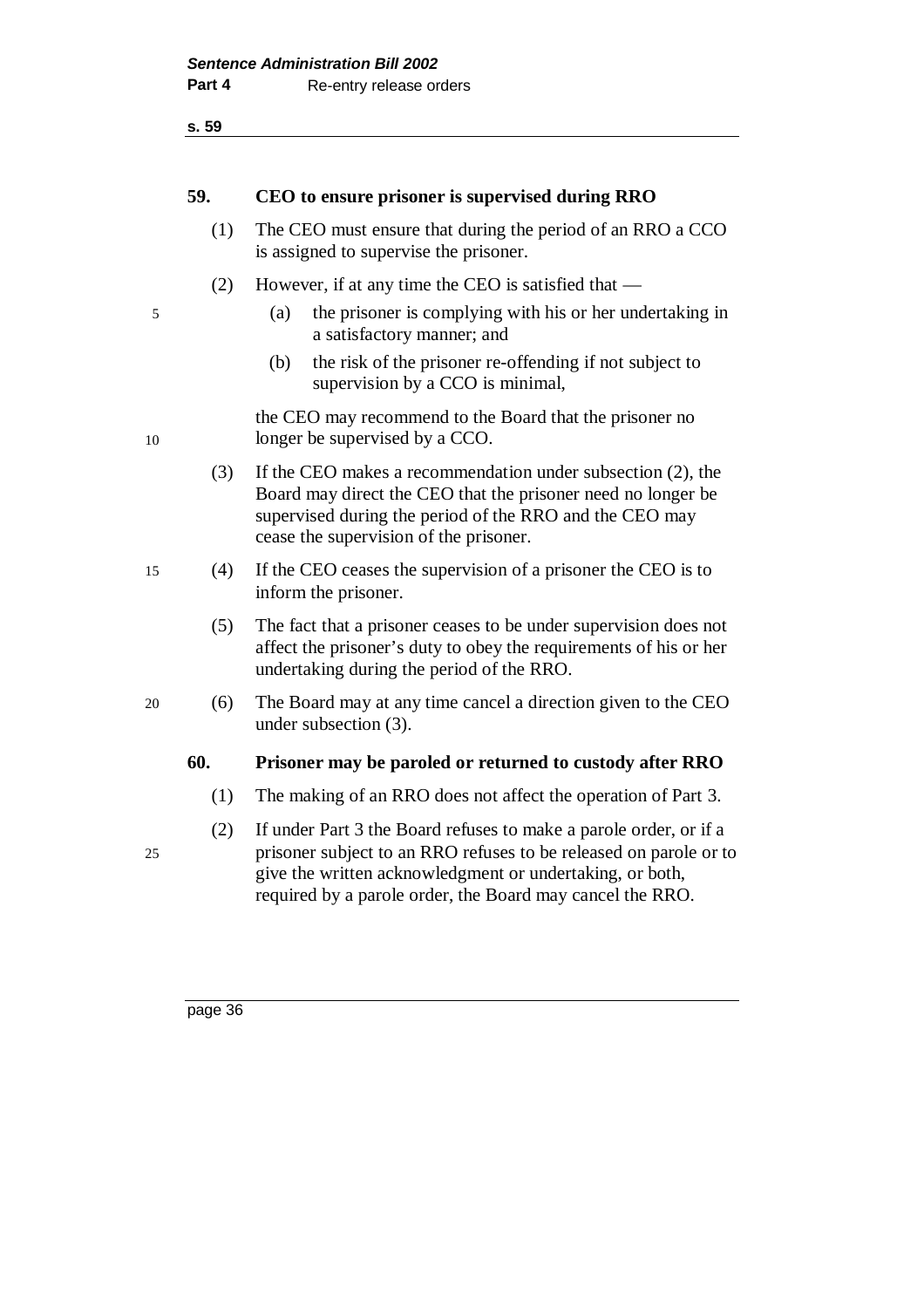#### **61. Suspension by Board or CEO**

- (1) The Board or the CEO may suspend an RRO at any time during the period of the order.
- (2) The period of suspension may be for a fixed or indefinite period 5 as the Board or the CEO (as the case may be) thinks fit.
	- (3) Without limiting subsection (1), if a prisoner subject to an RRO is charged with or convicted of an offence, or if the CEO is satisfied that a prisoner has failed to comply with a requirement of an RRO, the CEO may do either or both of the following —
- 10 (a) suspend the RRO;
	- (b) refer the prisoner's case to the Board for consideration.
	- (4) If the CEO suspends the RRO of a prisoner who is charged with an offence the CEO must, when the charge has been determined —
- 15 (a) if the prisoner is not convicted of the charge cancel the suspension; or
	- (b) if the prisoner is convicted of the charge
		- (i) cancel the suspension;
		- (ii) suspend the order for a further period; or
- 20 (iii) refer the prisoner's case to the Board for consideration.
	- (5) If the CEO suspends an RRO for a fixed period of one month or more, or if an indefinite suspension extends for a month, the CEO must refer the prisoner's case to the Board to consider.
- 25 (6) If the CEO suspends an RRO and the prisoner's case is not referred to the Board, the CEO may cancel the suspension of the RRO at any time before the suspension ends.
	- (7) If the Board suspends an RRO, it may cancel the suspension at any time before the suspension ends.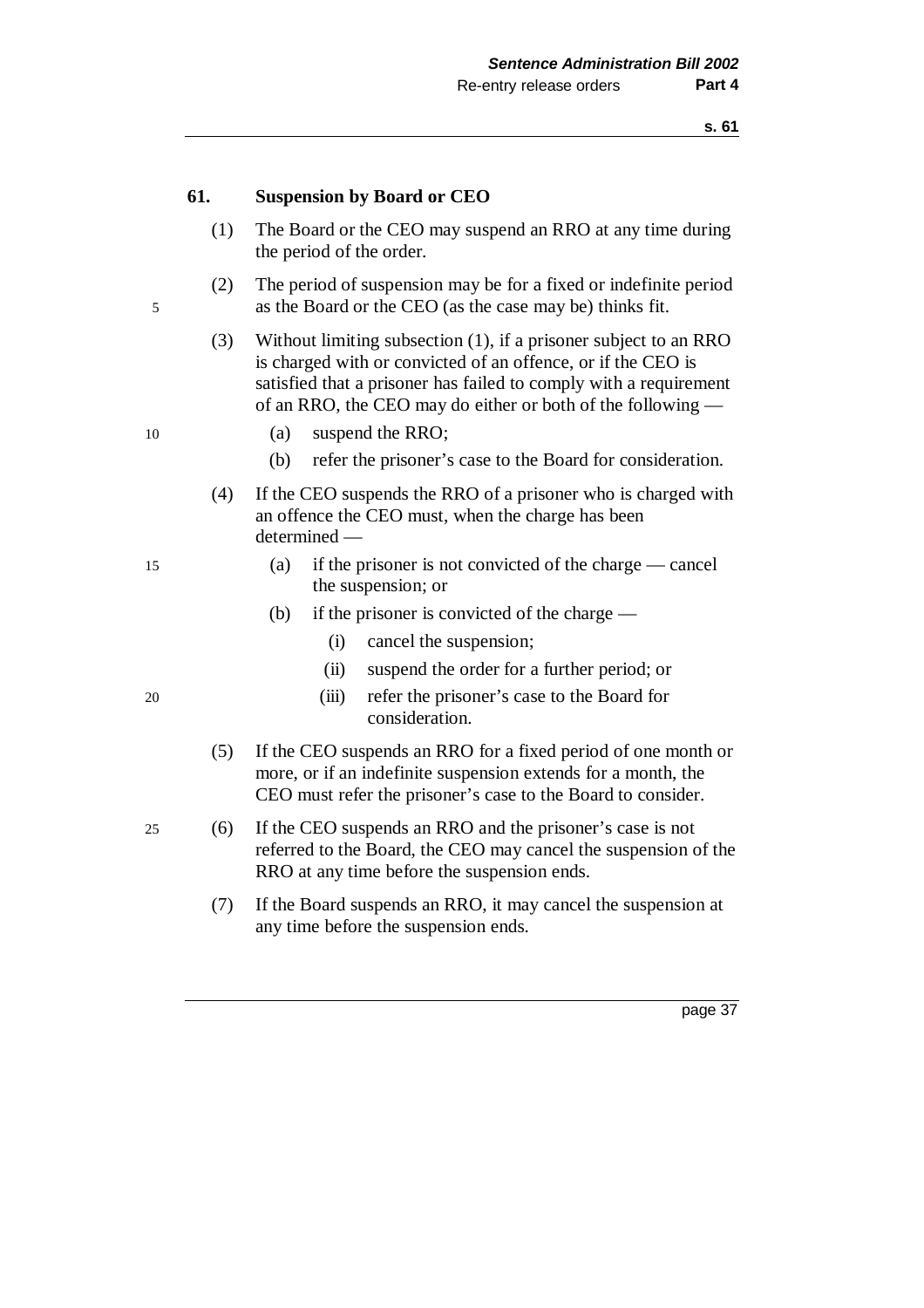#### **s. 62**

(8) If the case of a prisoner is referred to the Board, the Board may vary the suspension period of or cancel the CEO's suspension order, or cancel the RRO.

### **62. Suspension, prisoner to be notified**

5 Written notice of a decision to suspend an RRO is to be given by the Board or the CEO (as the case may be) to the prisoner as soon as practicable.

### **63. Cancellation by Board**

- (1) The Board may cancel an RRO at any time during the period of 10 the order.
	- (2) Without limiting subsection (1) or affecting the operation of section 67 the Board may cancel an RRO if, during the period of the order, the prisoner is charged with or is convicted of an offence.

### 15 **64. Cancellation, prisoner to be notified**

- (1) If an RRO is cancelled, written notice of the decision to cancel is to be given by the Board to the prisoner as soon as practicable.
- (2) The written notice must, subject to section 114, include the 20 reasons for the decision.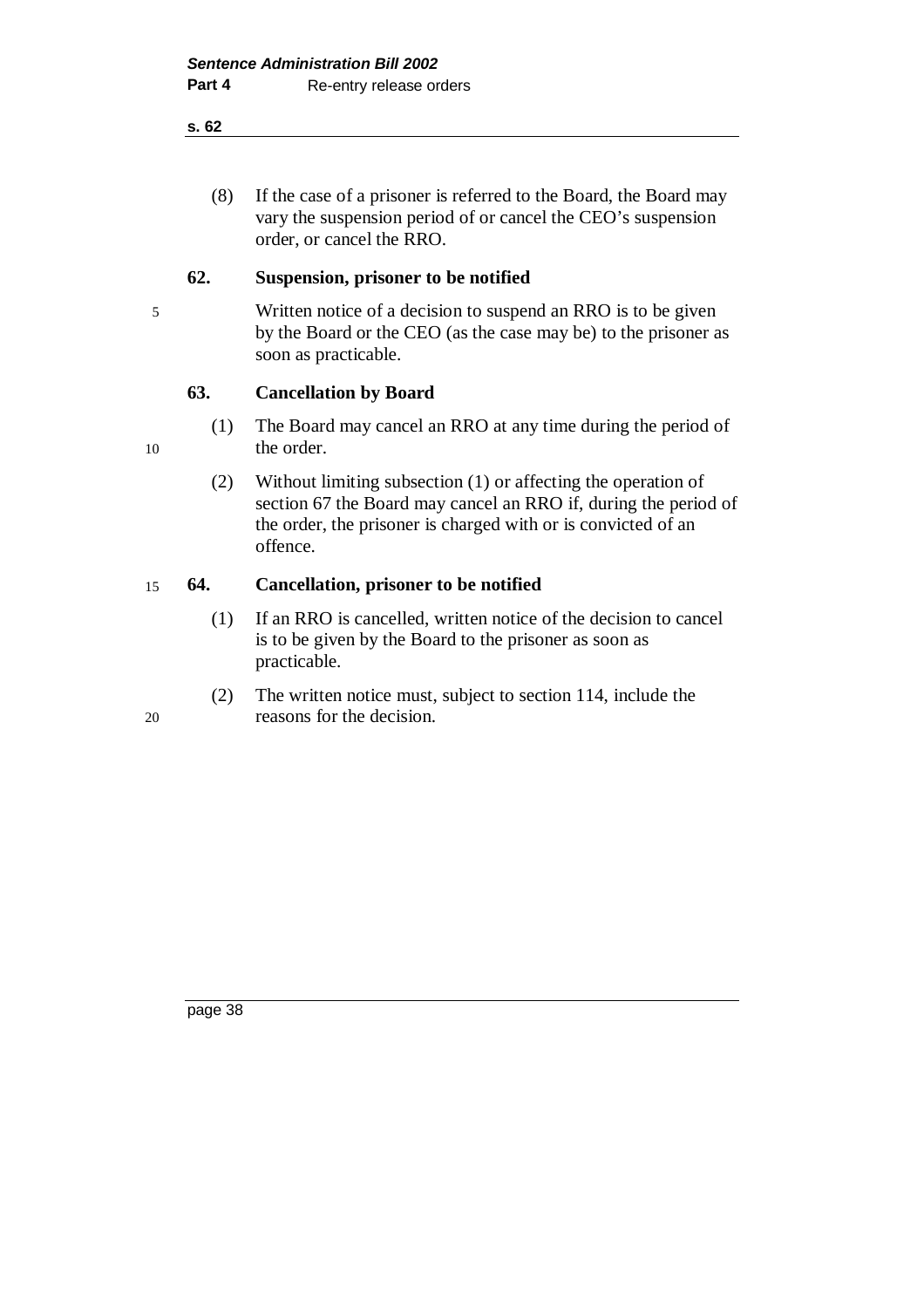# **Part 5 — Provisions applying to early release orders**

### **Division 1 — General**

### **65. Period of early release order counts as time served**

If during the period of an early release order —

- 5 (a) the prisoner does not commit an offence (in this State or elsewhere) for which he or she is sentenced to imprisonment (whether the sentence is imposed during or after that period); and
	- (b) the early release order is not cancelled,

10 then the period of the early release order is to be taken as time served in respect of the term or terms to which the early release order relates.

### **66. Prisoner under sentence until discharged**

- (1) Subject to this Part, a person sentenced to imprisonment and 15 released under an early release order remains under and subject to that sentence until discharged from it.
	- (2) Subject to this Part, a person sentenced to imprisonment is discharged from the sentence —
- (a) if released under a parole order at the end of the 20 parole period; or
	- (b) if released under an RRO at the end of the period of the RRO unless the sentence is a parole term.
	- (3) Subsections (1) and (2) do not affect the operation of section 65 and Divisions 2 and 3.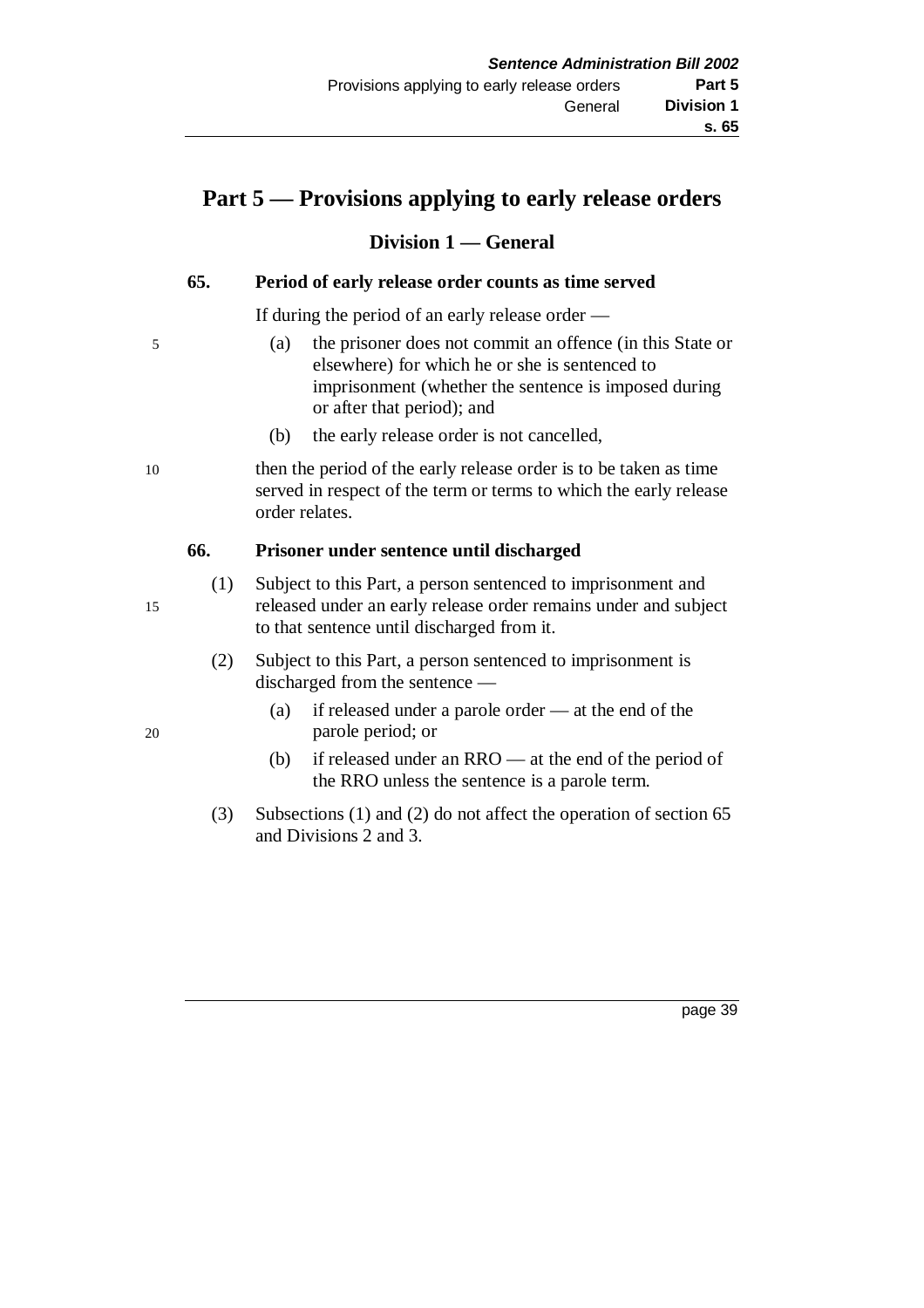| <b>Sentence Administration Bill 2002</b> |                                             |  |
|------------------------------------------|---------------------------------------------|--|
| Part 5                                   | Provisions applying to early release orders |  |
| <b>Division 2</b>                        | Automatic cancellation                      |  |
| s. 67                                    |                                             |  |

### **Division 2 — Automatic cancellation**

### **67. Cancellation automatic if prisoner imprisoned for offence committed on early release order**

- (1) If a prisoner, while subject to an early release order, commits an 5 offence (in this State or elsewhere) and is sentenced to imprisonment for that offence —
	- (a) any early release order applicable to the prisoner when the offence was committed is cancelled by virtue of this section; and
- 10 (b) any early release order made in respect of the prisoner on or after the date on which the offence was committed and before the sentence of imprisonment was imposed is cancelled by virtue of this section, irrespective of whether it had taken effect or not.
- 15 (2) For the purposes of subsection (1) it does not matter if the sentence of imprisonment for the offence committed while subject to the early release order is imposed on the prisoner —
	- (a) after the period of the order; or
- (b) after the date when, but for the cancellation of the order 20 by virtue of subsection (1), the prisoner would have served or be taken to have served the term to which the order relates.

## **Division 3 — Consequences of suspension and cancellation**

### **68. Suspension, effect of**

25 (1) If an early release order in respect of a prisoner serving a fixed term is suspended, the prisoner is then liable to resume serving the fixed term in custody and, unless the suspension ceases, is not entitled to be released until he or she has served the whole of that term.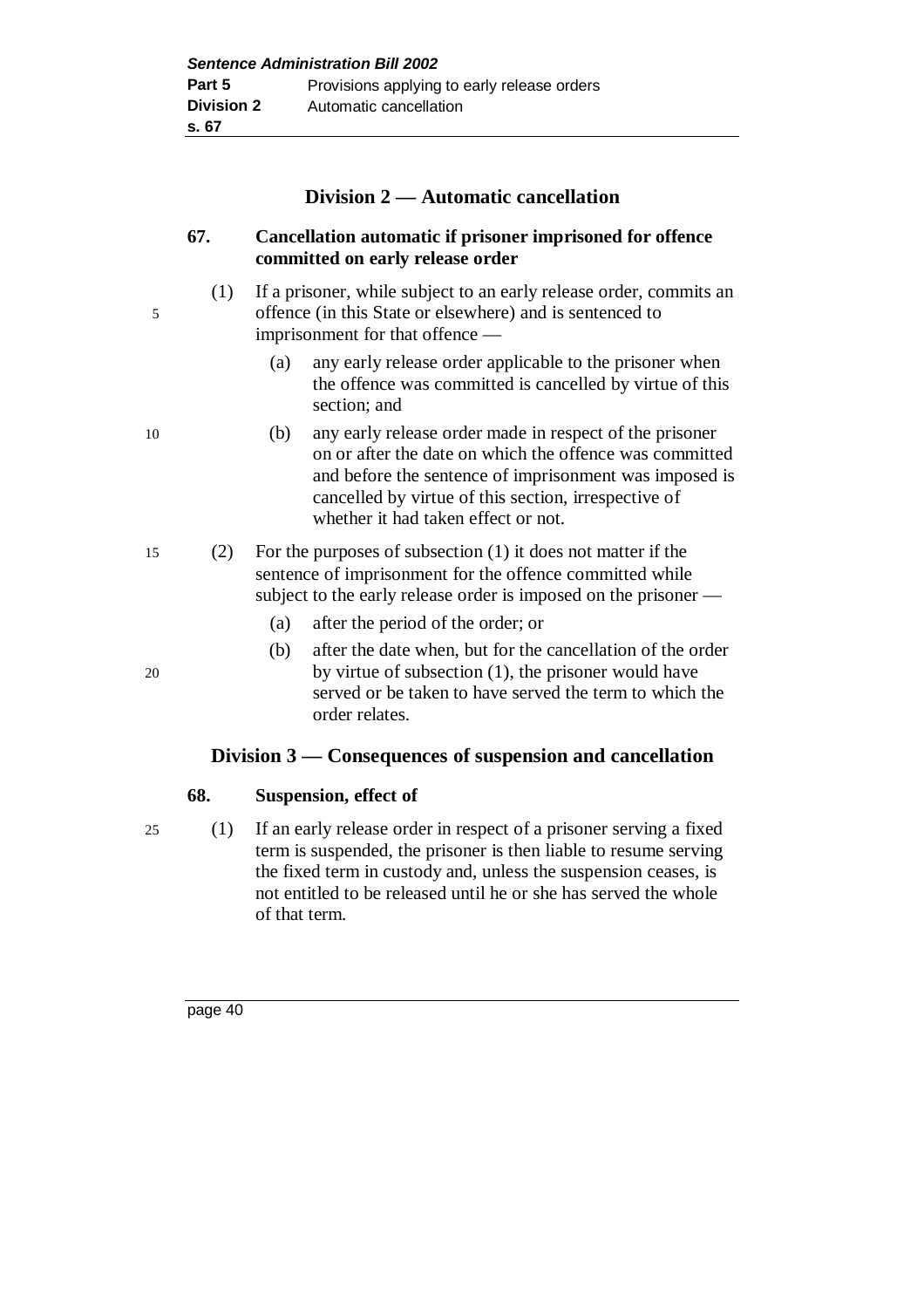- (2) If an early release order in respect of a prisoner serving a life term is suspended, the prisoner is then liable to resume serving the life term in custody.
- (3) The suspension of an early release order ceases at the end of the 5 suspension period or when, before then, the suspension is cancelled.
- (4) When the suspension of an early release order ceases, the early release order and any other early release order taken to be suspended again have effect unless during the period of 10 suspension the early release order was itself cancelled.
	- (5) Nothing in this section prevents another early release order being made under this Act in respect of a prisoner.

## **69. Cancellation, effect of**

- (1) If an early release order in respect of a prisoner serving a fixed 15 term is cancelled after the prisoner is released under the order, the prisoner is then liable to resume serving the fixed term in custody and is not entitled to be released until he or she has served the whole of that term.
- (2) If a parole order in respect of a prisoner serving a life term is 20 cancelled after the prisoner is released under the order, the prisoner is then liable to resume serving the life term in custody.
- (3) If a parole order in respect of a prisoner serving indefinite imprisonment is cancelled after the prisoner is released under the order, the prisoner is then liable to resume serving the 25 indefinite imprisonment in custody.
	- (4) If a parole order in respect of a person referred to in section 14(1) is cancelled after the person is released under the order, the person is liable to be again kept in strict or safe custody at the Governor's pleasure.
- 30 (5) Subject to Division 4, this section does not prevent another early release order being made in respect of a prisoner.

- 
- 
-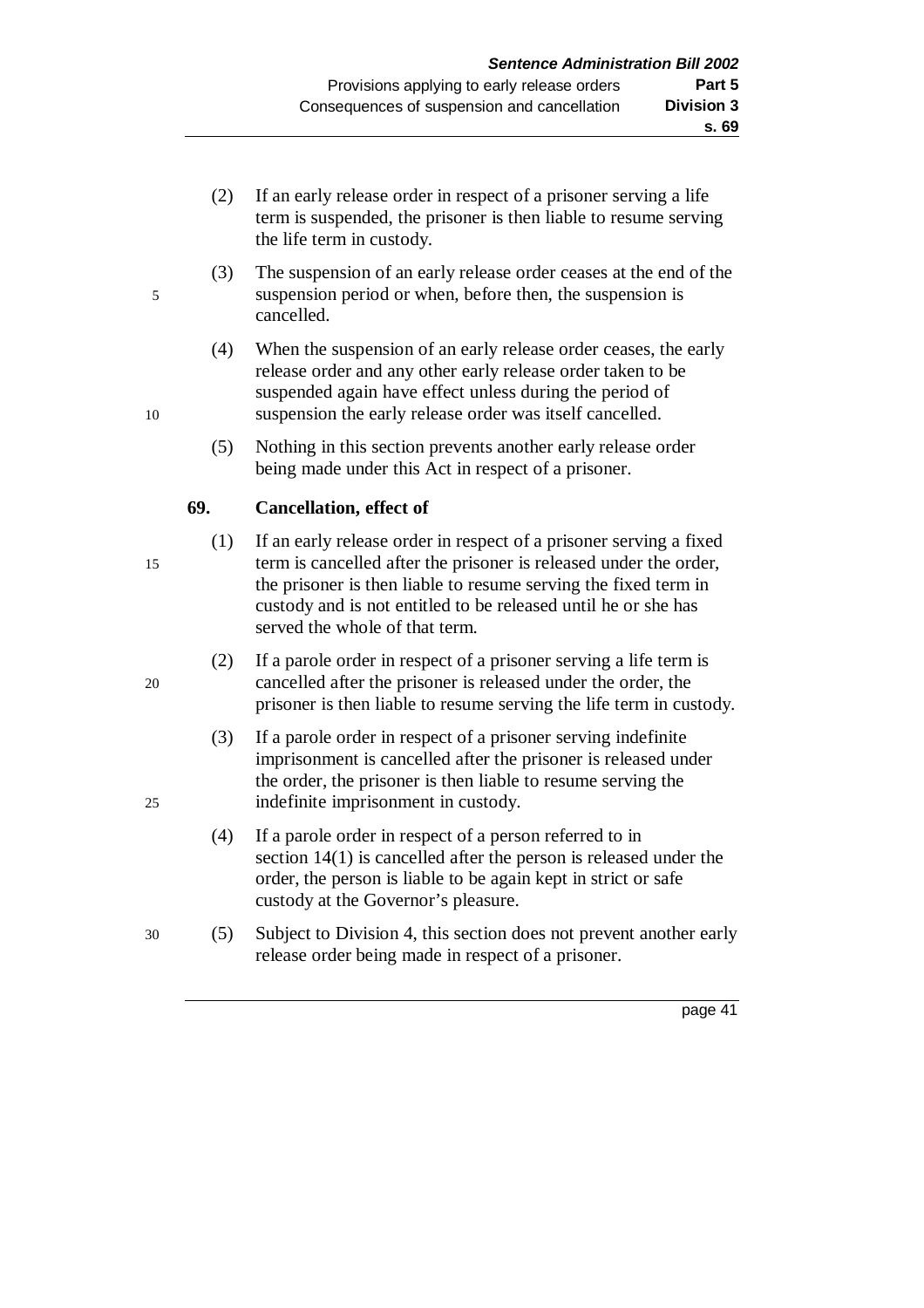**Sentence Administration Bill 2002 Part 5** Provisions applying to early release orders **Division 3** Consequences of suspension and cancellation **s. 70**

### **70. Returning prisoner to custody**

- (1) When an early release order is suspended or cancelled, the warrant of commitment that relates to the sentence of imprisonment to which the early release order relates is again in 5 force and the prisoner may be arrested and kept in custody under that warrant.
- (2) Despite subsection (1), if an early release order is suspended or cancelled as mentioned in subsection (1), a warrant to have the prisoner arrested and returned to custody may be issued, 10 whenever necessary during the period of the order —
	- (a) by a Supreme Court Judge or a District Court Judge;
	- (b) by the Board if it suspended or cancelled the order; or
	- (c) by the CEO if the CEO suspended or cancelled the order.
- 15 (3) If a warrant under subsection (2) is issued because of the suspension of an early release order, the prisoner may be arrested, whether under that warrant or under the warrant of commitment referred to in subsection (1), at any time during the period of the order.
- 20 (4) Notwithstanding section 65 or 74, if a warrant under subsection (2) is issued because of the cancellation of an early release order, the prisoner may be arrested, whether under that warrant or under the warrant of commitment referred to in subsection  $(1)$ , at any time —
- 25 (a) during or after the period of the order; or
	- (b) after the date when, but for the cancellation of the order, the prisoner would have served or be taken to have served the term or terms to which the order relates.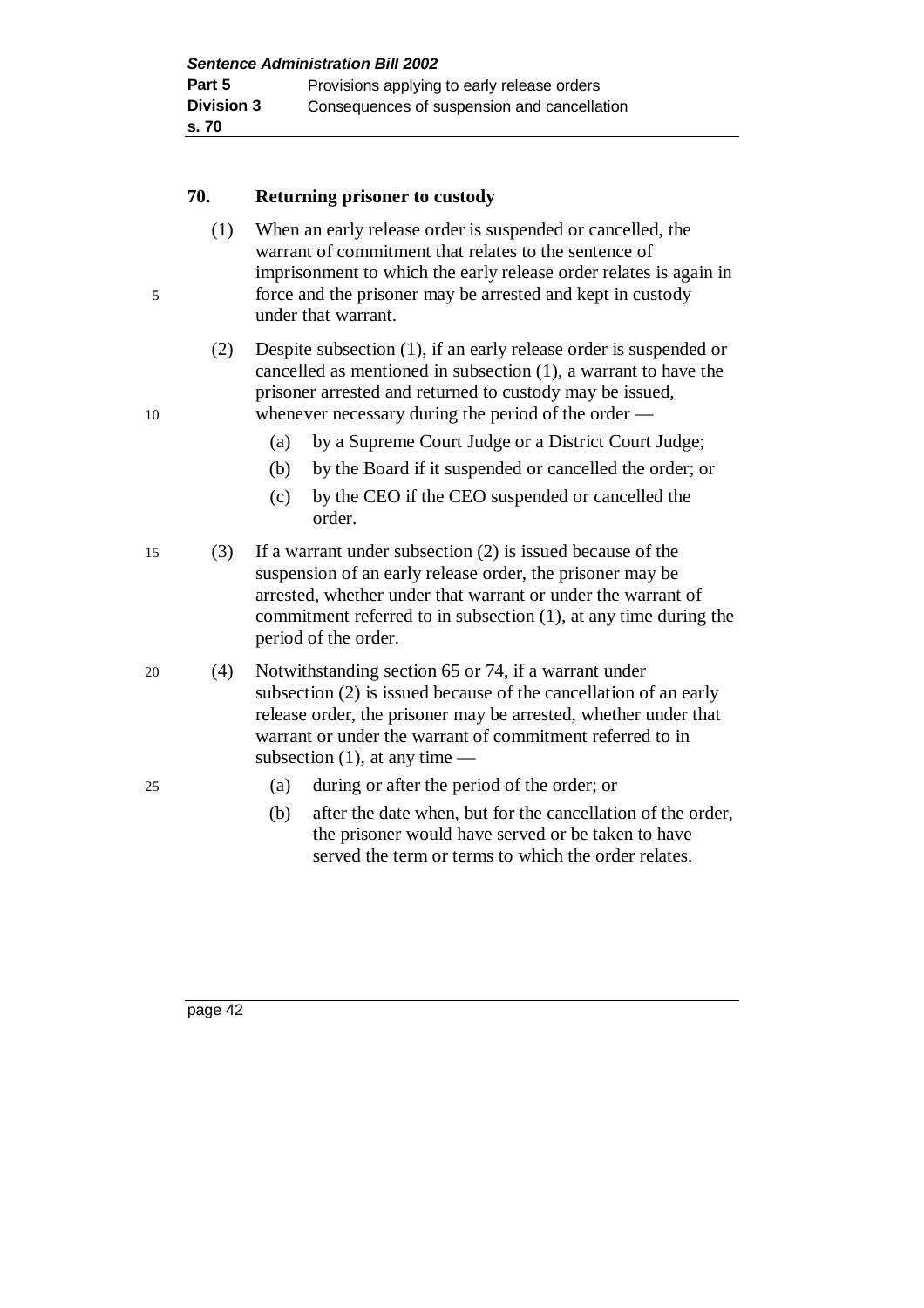### **71. Clean street time counts as time served**

- (1) Subject to subsection (2), if an early release order in respect of a prisoner serving a fixed term is cancelled after the prisoner is released under the order —
- 5 (a) the period beginning on the day when the prisoner was released under the order and ending on the day when the order is cancelled counts as time served in respect of the fixed term; and
- (b) the period (if any) beginning on the day when the order 10 is cancelled and ending on the day when the prisoner concerned is returned to custody does not count as time served in respect of the fixed term.
- (2) If an early release order in respect of a prisoner serving a fixed term is suspended and, without the suspension ceasing, is 15 subsequently cancelled, then —
	- (a) the period beginning on the day when the prisoner was released under the order and ending on the day when the order is suspended counts as time served in respect of the fixed term;
- 20 (b) the period (if any) beginning on the day when the order is suspended and ending on the day when the prisoner is returned to custody does not count as time served in respect of the fixed term.

### (3) For the purposes of subsection (1), the day when an early 25 release order is cancelled is —

- (a) if it is cancelled by a decision of the Board or the CEO (as the case may be) — the day of the decision; or
- (b) if it is cancelled by virtue of section  $67 -$
- (i) the day when the offence that resulted in the 30 cancellation was committed; or

page  $4\overline{3}$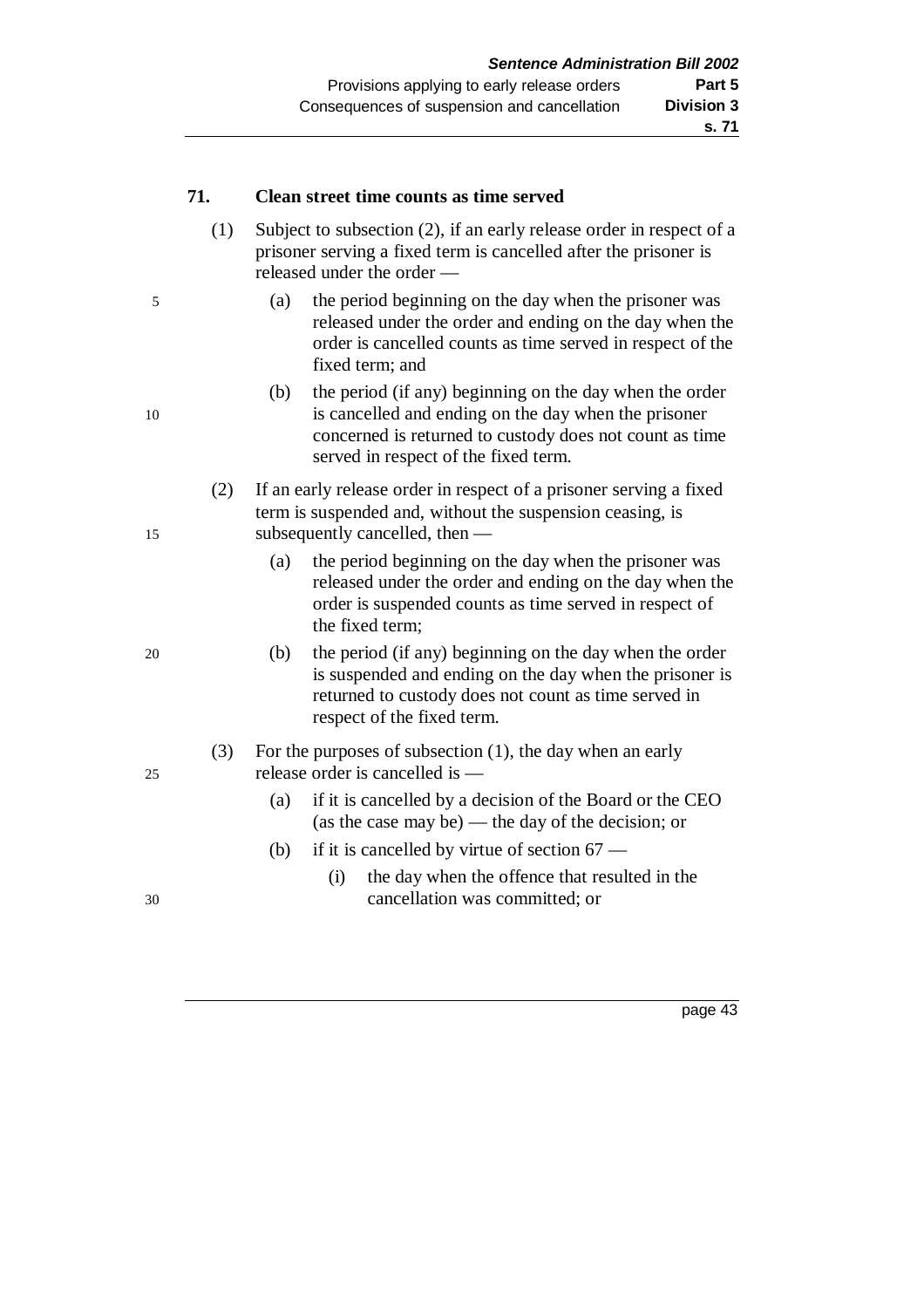| (ii) | if the CEO cannot ascertain the day when that |
|------|-----------------------------------------------|
|      | offence was committed — the latest day on     |
|      | which that offence could have been committed, |
|      | as determined by the CEO.                     |

5 (4) For the purposes of subsection (2), the day when an early release order is suspended is the day of the decision to suspend the order.

#### **Division 4 — Re-release after cancellation**

- **72. Re-release after cancellation of order made by Board or** 10 **CEO**
	- (1) If an early release order made by the Board or the CEO
		- (a) is cancelled under section 43, 44 or 63; or
		- (b) is cancelled by virtue of section 67,

then the Board or the CEO, as the case may be, may, subject to 15 Parts 3 and 4, subsequently make another early release order in respect of the prisoner.

- (2) If the subsequent early release order is a parole order —
- (a) the parole period in it is the period that begins on the day when the prisoner is released and ends when the 20 term ends;
	- (b) if it is made by the Board, the supervised period of it is to be such period of it as the Board decides but must  $not -$ 
		- (i) end after the parole term ends; or
- 25 (ii) be longer than 24 months;
	- and
	- (c) if it is a CEO parole order (supervised), the supervised period of it is the whole of it.
-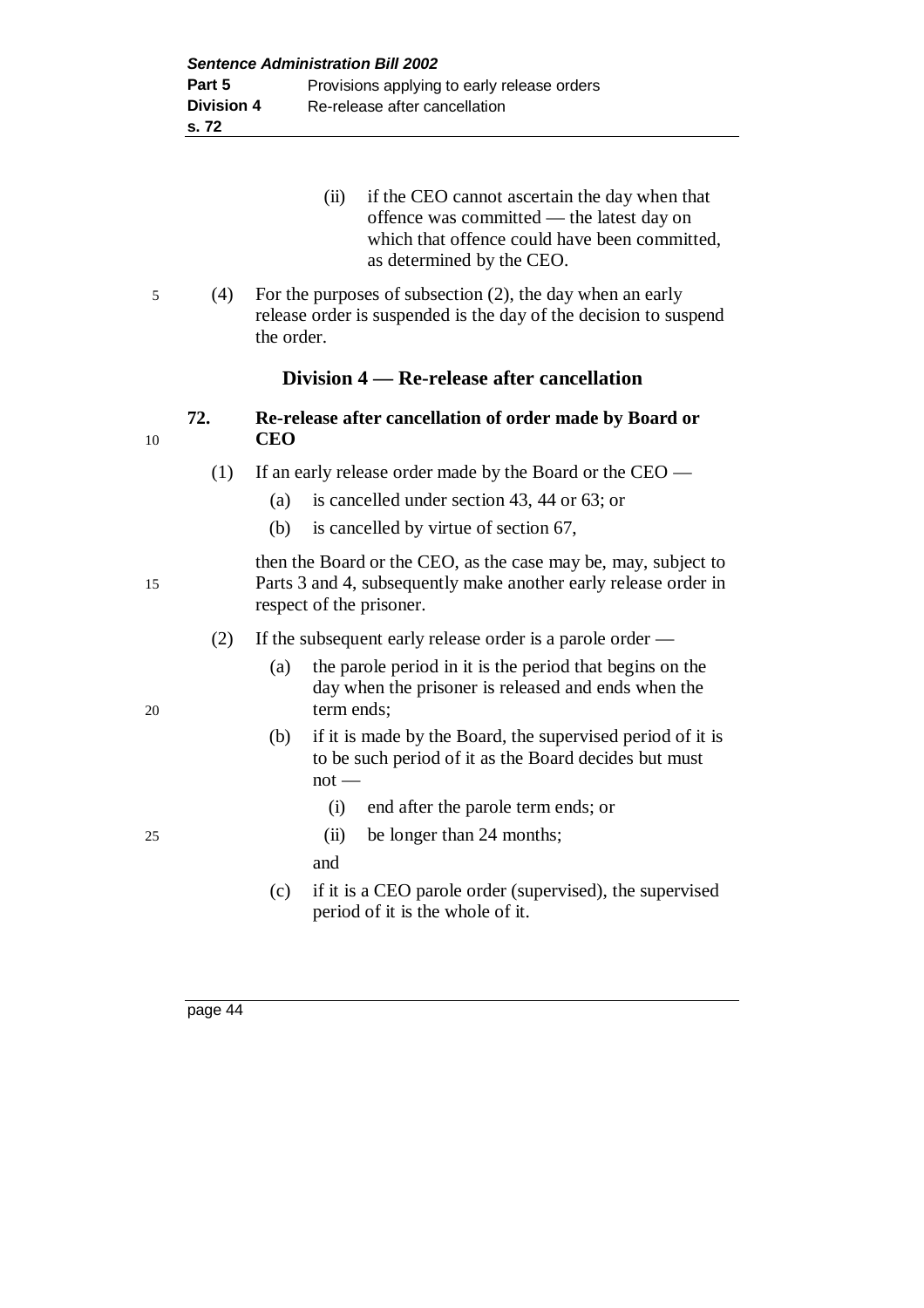### **73. Re-release after cancellation of parole order made by Governor**

- (1) If a parole order made by the Governor is cancelled under section 43 or 44 or by virtue of section 67, the Governor may 5 subsequently make another parole order in respect of the prisoner.
- (2) The parole period in the subsequent parole order is to be set by the Governor and must be at least 6 months, not more than 5 years, and not longer than the parole period of the cancelled 10 parole order.
	- (3) The supervised period of the subsequent parole order is to be such period as the Governor decides.

## **74. Parole period under new parole order deemed to be time served**

### $15$  If —

- (a) for the purposes of section 72 or 73 a parole order is made in respect of a prisoner;
- (b) the Board or the CEO does not cancel the parole order under Part 3 Division 10; and
- 20 (c) the prisoner does not commit an offence (in this State or elsewhere) during the parole period for which he or she is sentenced to imprisonment (whether the sentence is imposed during or after the parole period),

then the prisoner is taken to have served the term, or the 25 aggregate of terms, to which the parole order relates.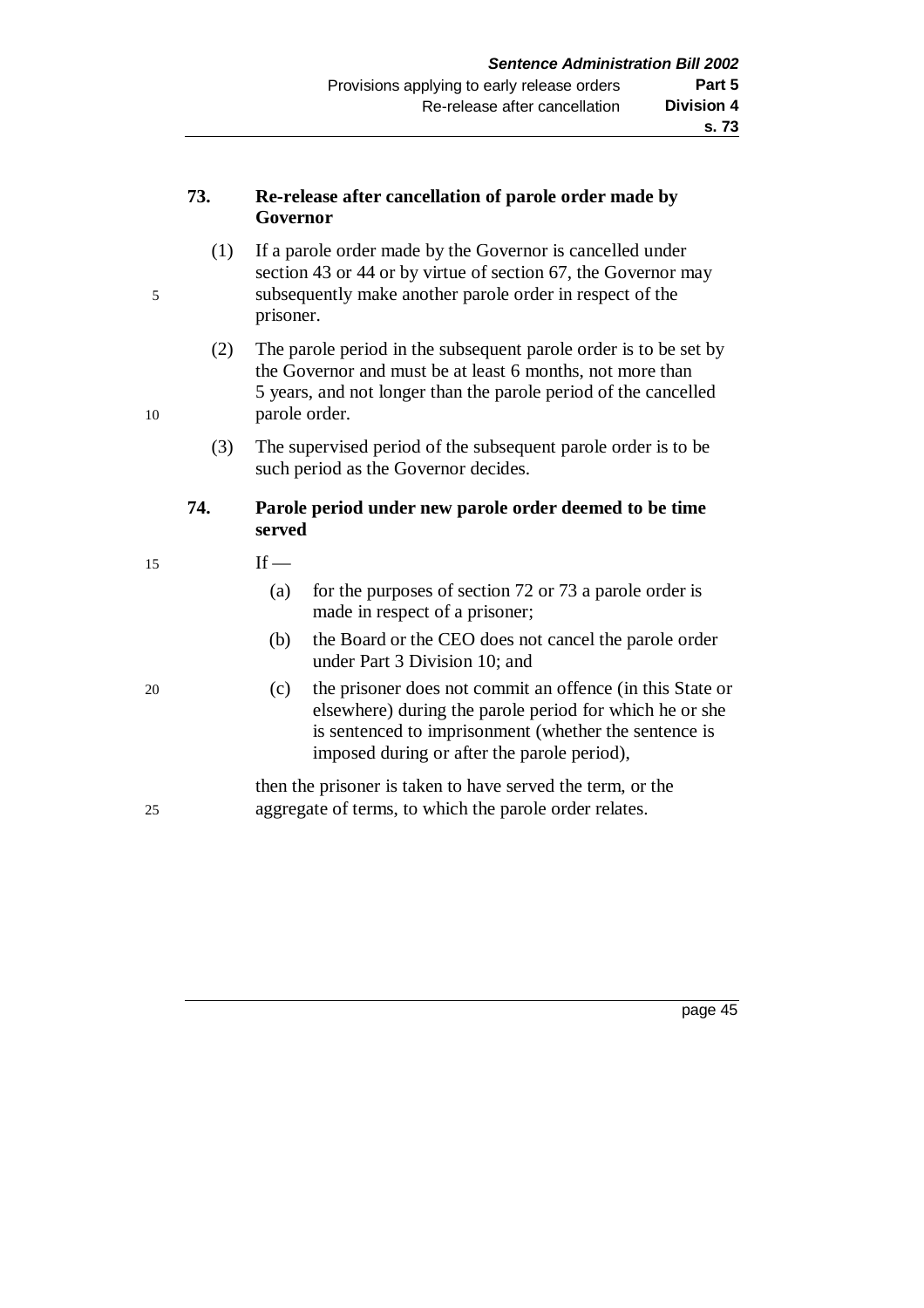| ×<br>۰.<br>.,<br>۰. | ×<br>۰.<br>M. |
|---------------------|---------------|
|                     |               |

# **Part 6 — Provisions applying to offenders on community corrections orders**

### **75. Interpretation**

In this Part —

5 **"centre"** means a community corrections centre;

**"community corrections order"** means a community order, a parole order, an RRO or a WDO.

#### **76. Offender's obligations**

(1) In this section and section 77 —

10 **"offender"** means an offender who is subject to a pre-sentence order or a community corrections order.

> (2) An offender must comply with the lawful orders or directions of any CCO.

#### (3) An offender who under a community corrections order is 15 required —

(a) to do community work — (i) must do such community work as the supervisor of a centre determines and directs; and (ii) must do that work to the satisfaction of the 20 person supervising the work; (b) to do community corrections activities — (i) must do such community corrections activities as the supervisor of a centre determines and directs; and 25 (ii) must do those activities to the satisfaction of the person supervising them.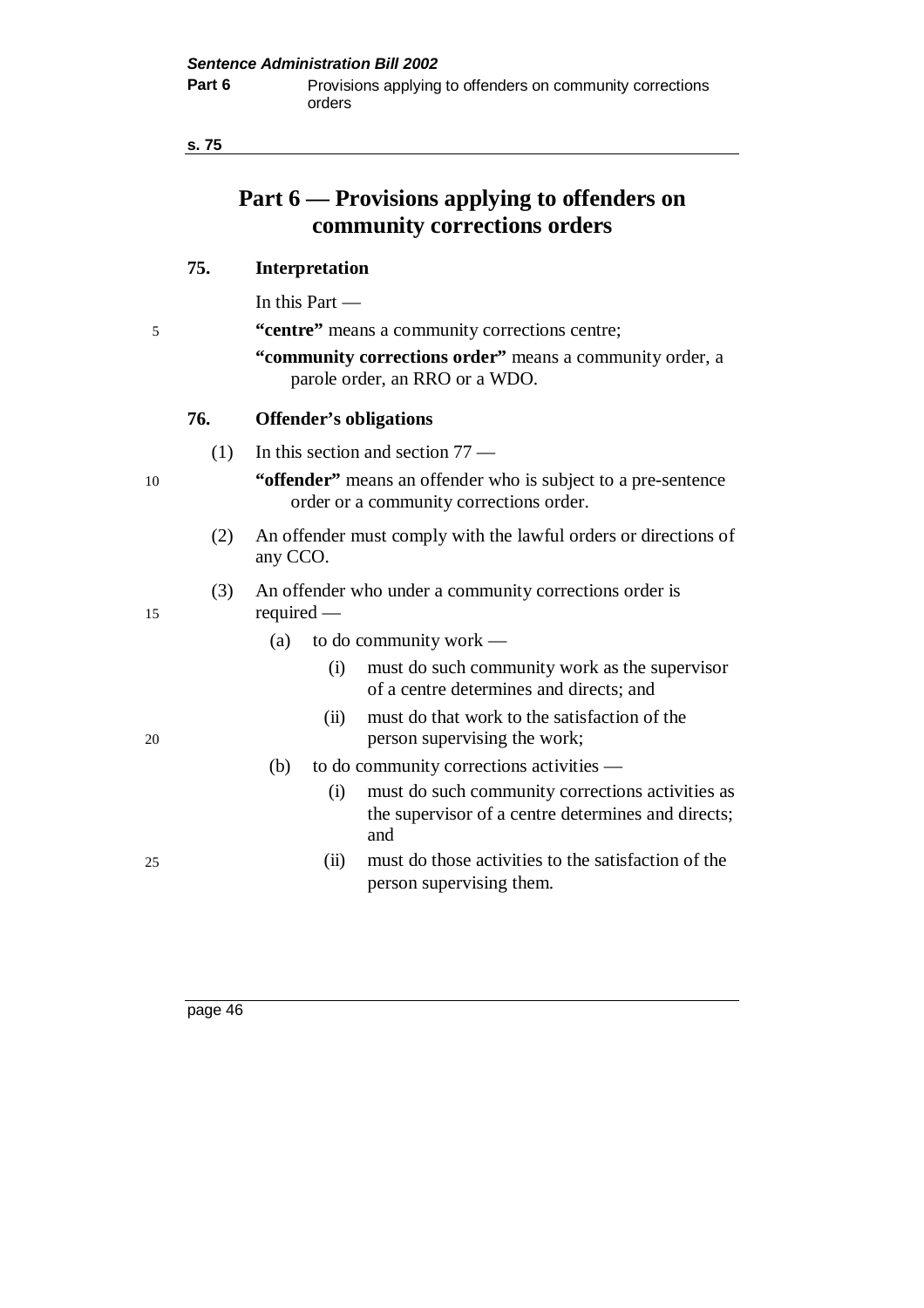**s. 76**

| 5  | (4) | offender — | An offender who under a pre-sentence order or a community<br>corrections order is at a centre, or is doing community work or<br>community corrections activities, or is performing any<br>requirement of a programme requirement applicable to the |
|----|-----|------------|----------------------------------------------------------------------------------------------------------------------------------------------------------------------------------------------------------------------------------------------------|
|    |     | (a)        | must not be in possession of, use, or be under the<br>influence of alcohol, a drug (other than a drug<br>prescribed for him or her), glue, petrol or any other<br>substance capable of adversely affecting a person;                               |
| 10 |     | (b)        | must, if so directed by the supervisor of a centre, submit<br>to testing for any substance referred to in paragraph (a);                                                                                                                           |
|    |     | (c)        | must not disturb or interfere with another offender doing<br>anything under a community corrections order;                                                                                                                                         |
| 15 |     | (d)        | must not commit any act or omission of insubordination<br>or misconduct that is subversive of the good order or<br>management of a centre or of the conduct of anything<br>required to be done under a community corrections<br>order;             |
| 20 |     | (e)        | must not assault, threaten, insult or use abusive language<br>to a member of the departmental staff;                                                                                                                                               |
|    |     | (f)        | must comply with any prescribed obligations; and                                                                                                                                                                                                   |
|    |     | (g)        | must comply with any written instructions issued by the<br>CEO under section 86.                                                                                                                                                                   |
| 25 | (5) |            | A CCO is to ensure, so far as is practicable, that orders given to<br>an offender do not -                                                                                                                                                         |
|    |     | (a)        | conflict with the offender's religious or cultural beliefs;<br><sub>or</sub>                                                                                                                                                                       |
| 30 |     | (b)        | result in interference with the times, if any, when the<br>offender normally works or attends an educational or<br>vocational training establishment.                                                                                              |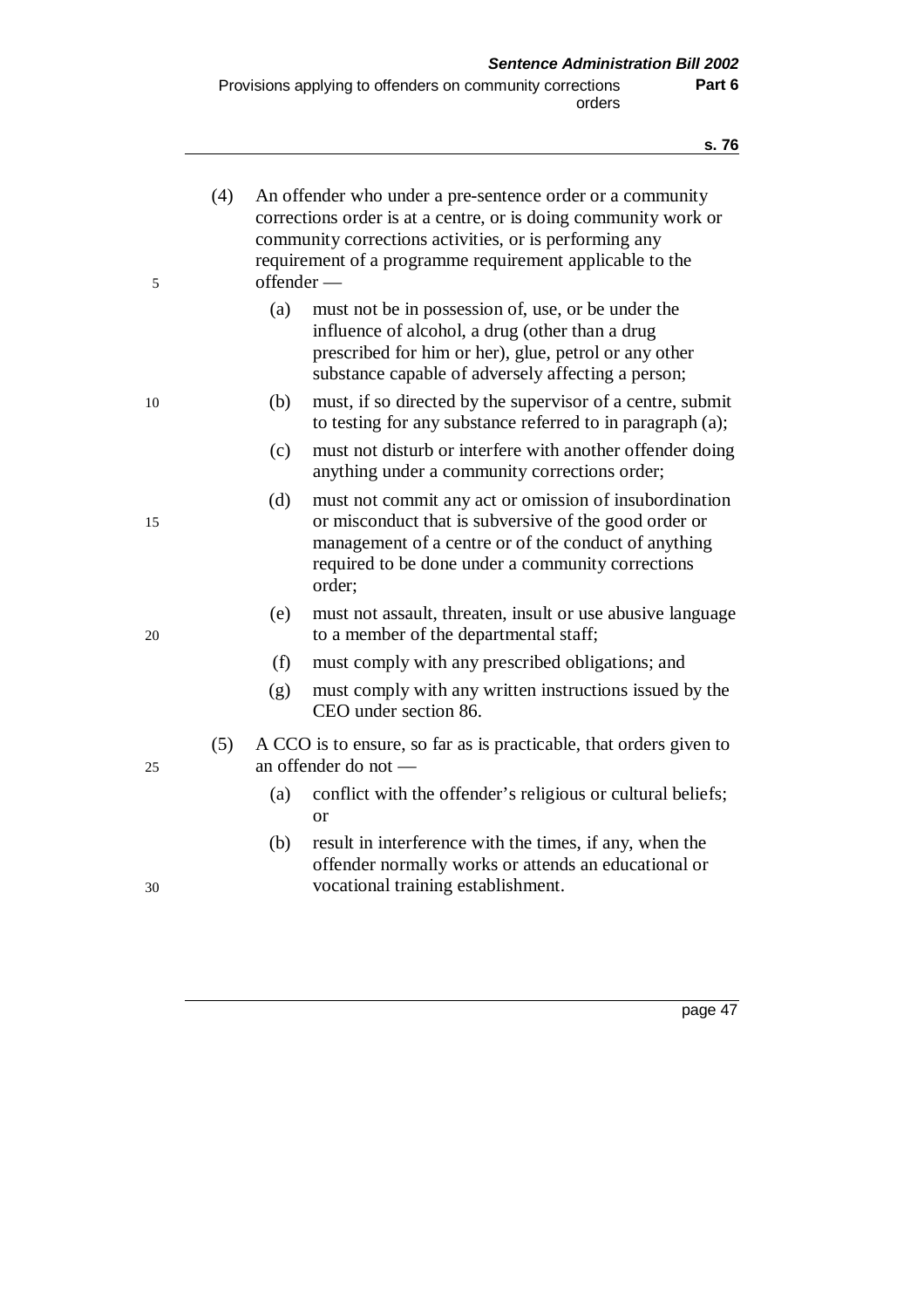| Part 6 | Provisions applying to offenders on community corrections<br>orders                                                                                                                                                                      |
|--------|------------------------------------------------------------------------------------------------------------------------------------------------------------------------------------------------------------------------------------------|
| s. 77  |                                                                                                                                                                                                                                          |
| 77.    | Consequences of contravening the obligations                                                                                                                                                                                             |
|        | If an offender contravenes any requirement of section 76, the<br>supervisor of a centre may reprimand the offender or -                                                                                                                  |
|        | if the offender is subject to a pre-sentence order, report<br>(a)<br>the matter to the CEO and recommend that the CEO<br>issue a warrant under section 33P of the Sentencing<br>Act 1995;                                                |
|        | if the offender is subject to a community order (other<br>(b)<br>than a pre-sentence order), report the matter to the CEO<br>and recommend that the offender be charged with an<br>offence under section 131 of the Sentencing Act 1995; |
|        | (c)<br>if the offender is subject to a parole order or an $RRO$ —                                                                                                                                                                        |
|        | report the matter to the CEO; or<br>(i)                                                                                                                                                                                                  |
|        | (ii)<br>report the matter to the Board,                                                                                                                                                                                                  |
|        | and recommend that the order be suspended or cancelled<br>under Part 3 or 4 (as the case may be); or                                                                                                                                     |
|        | if the offender is subject to a WDO, report the matter to<br>(d)<br>the CEO and recommend that the order be cancelled<br>under section 52 of the Fines, Penalties and<br>Infringement Notices Enforcement Act 1994.                      |
| 78.    | CEO may suspend requirements in case of illness etc.                                                                                                                                                                                     |
| (1)    | In this section $-$                                                                                                                                                                                                                      |
|        | "minimum hours requirement" —                                                                                                                                                                                                            |
|        | in relation to a community service requirement in a<br>(a)<br>community order — means the requirement that the<br>offender do at least 12 hours unpaid community work<br>in any 7 day period;                                            |
|        | in relation to a parole order or an RRO — means any<br>(b)<br>requirement in the order to do the prescribed number<br>of hours of community corrections activities in each<br>period of 7 days;                                          |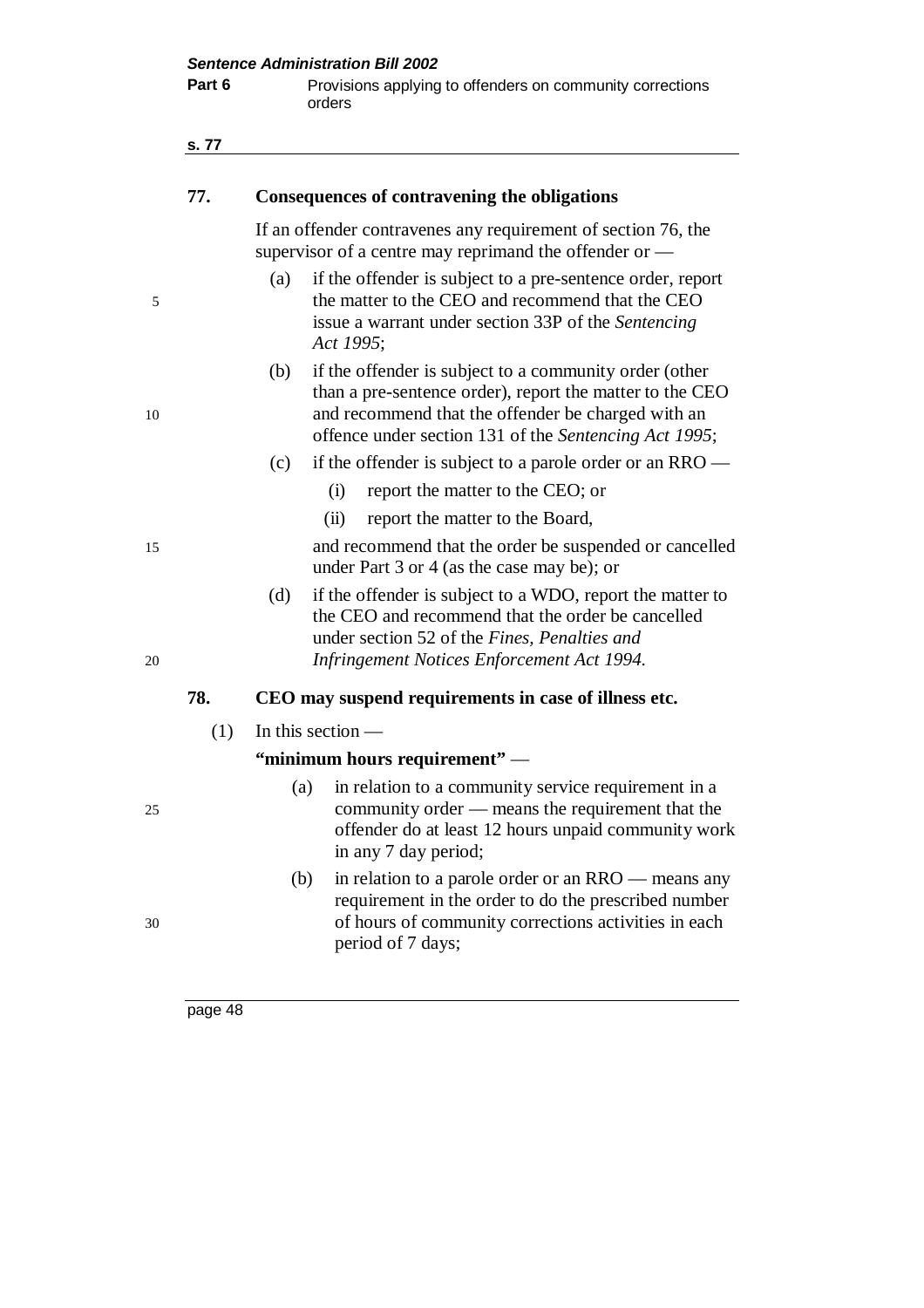| 5        |     | (c)             | in relation to a WDO — means the requirement in<br>section $50(1)(b)$ of the Fines, Penalties and<br>Infringement Notices Enforcement Act 1994 to do the<br>prescribed number of the required hours of community<br>corrections activities in each period of 7 days;<br>"offender" means an offender who is subject to a community<br>corrections order. |
|----------|-----|-----------------|----------------------------------------------------------------------------------------------------------------------------------------------------------------------------------------------------------------------------------------------------------------------------------------------------------------------------------------------------------|
|          | (2) |                 | If the CEO is satisfied that an offender is ill or that there are<br>other exceptional circumstances, the CEO —                                                                                                                                                                                                                                          |
| 10       |     | (a)             | if the offender is subject to a community order $-$ may<br>permit the offender not to comply with all or any of the<br>requirements of any primary requirement of the order<br>for such period or periods as the CEO thinks fit, but they<br>must not total more than 12 weeks;                                                                          |
| 15<br>20 |     | (b)             | if the offender is subject to a community service<br>requirement in a community order — may, in relation to<br>the minimum hours requirement, permit the offender to<br>do less than 12 hours community work in a 7 day period,<br>the actual number of hours to be decided by the CEO,<br>but it must be at least 6 hours;                              |
|          |     | (c)             | if the offender is subject to an early release order —<br>permit the offender not to comply with the minimum<br>hours requirement for such period or periods as the CEO<br>thinks fit;                                                                                                                                                                   |
| 25       |     | (d)             | if the offender is subject to a $WDO$ — permit the<br>offender not to comply with the minimum hours<br>requirement for such period or periods as the CEO<br>thinks fit, but they must not total more than 12 weeks.                                                                                                                                      |
| 30       | (3) |                 | A decision made under subsection (2) does not affect the term<br>of a community order or the period of an early release order.                                                                                                                                                                                                                           |
|          | (4) | subsection (2). | An offender's duty under a community service requirement in a<br>community order to do unpaid community work for a number of<br>hours set by the court is not affected by a decision made under                                                                                                                                                          |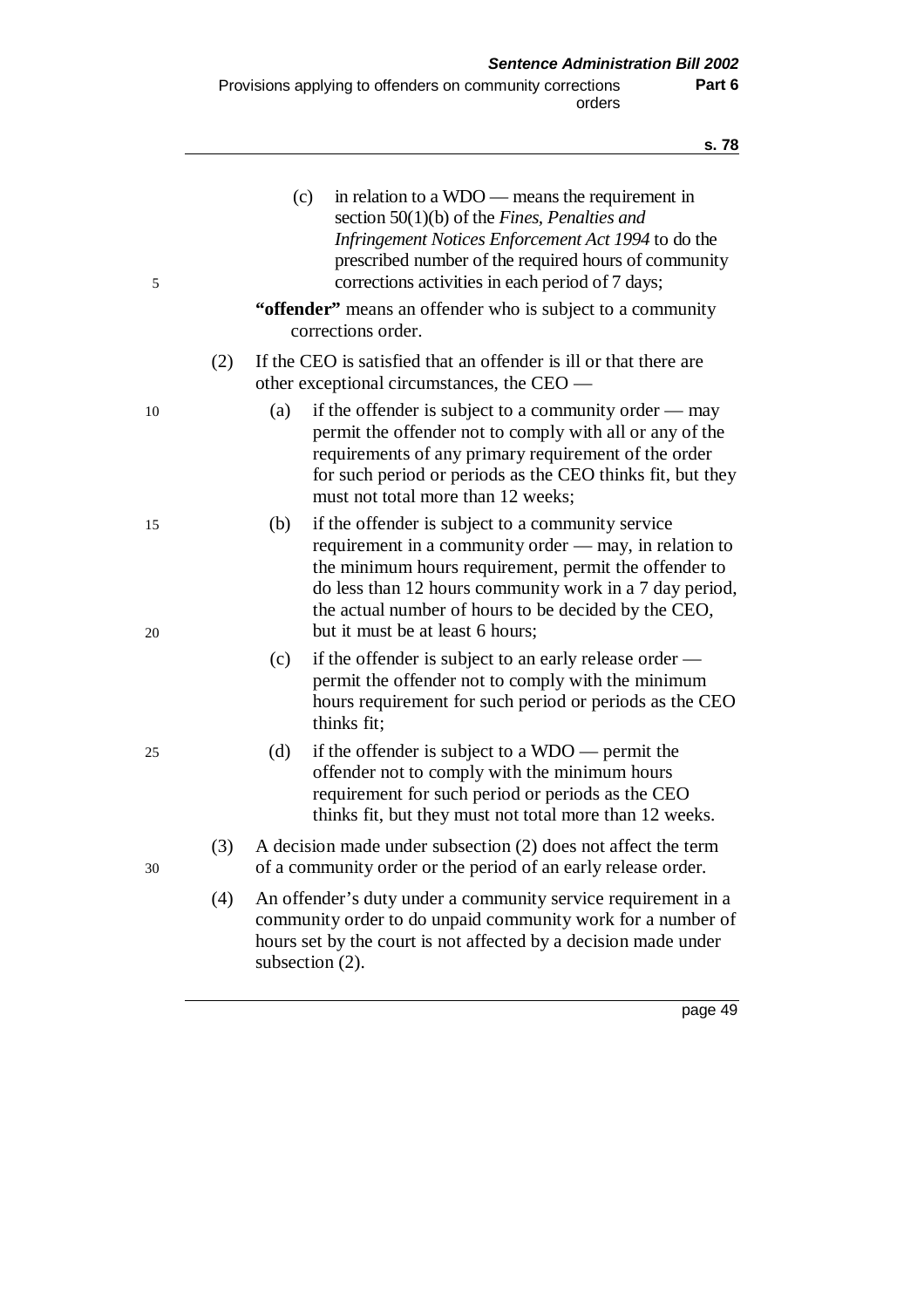#### **s. 79**

| (5) | An offender's duty under section $50(1)(a)$ of the <i>Fines</i> , |
|-----|-------------------------------------------------------------------|
|     | Penalties and Infringement Notices Enforcement Act 1994 to do     |
|     | community corrections activities for the required hours is not    |
|     | affected by a decision made under subsection (2).                 |

#### 5 **79. Community service requirement, offender may be directed to do activities**

- (1) This section applies in the case of an offender who is subject to a community service requirement in a community order but not subject to a programme requirement in the order.
- 10 (2) The CEO may direct the offender to do community corrections activities for as many hours as the CEO directs, but the hours must not amount to more than a quarter of the hours of community work set by the court.
- (3) Hours of community corrections activities done in compliance 15 with such a direction count as hours of community work done under the community service requirement.

#### **80. Programme requirement**

- (1) This section applies in the case of an offender who is subject to a programme requirement in a pre-sentence order or a 20 community order.
- (2) If a CCO is satisfied that in respect of the offender there are personal factors which contributed to the offender's criminal behaviour that were not identified at the time the programme requirement was imposed, the CCO may give the offender such 25 other directions as could be given under a programme requirement and as the CCO thinks fit, in addition to any specified by the court.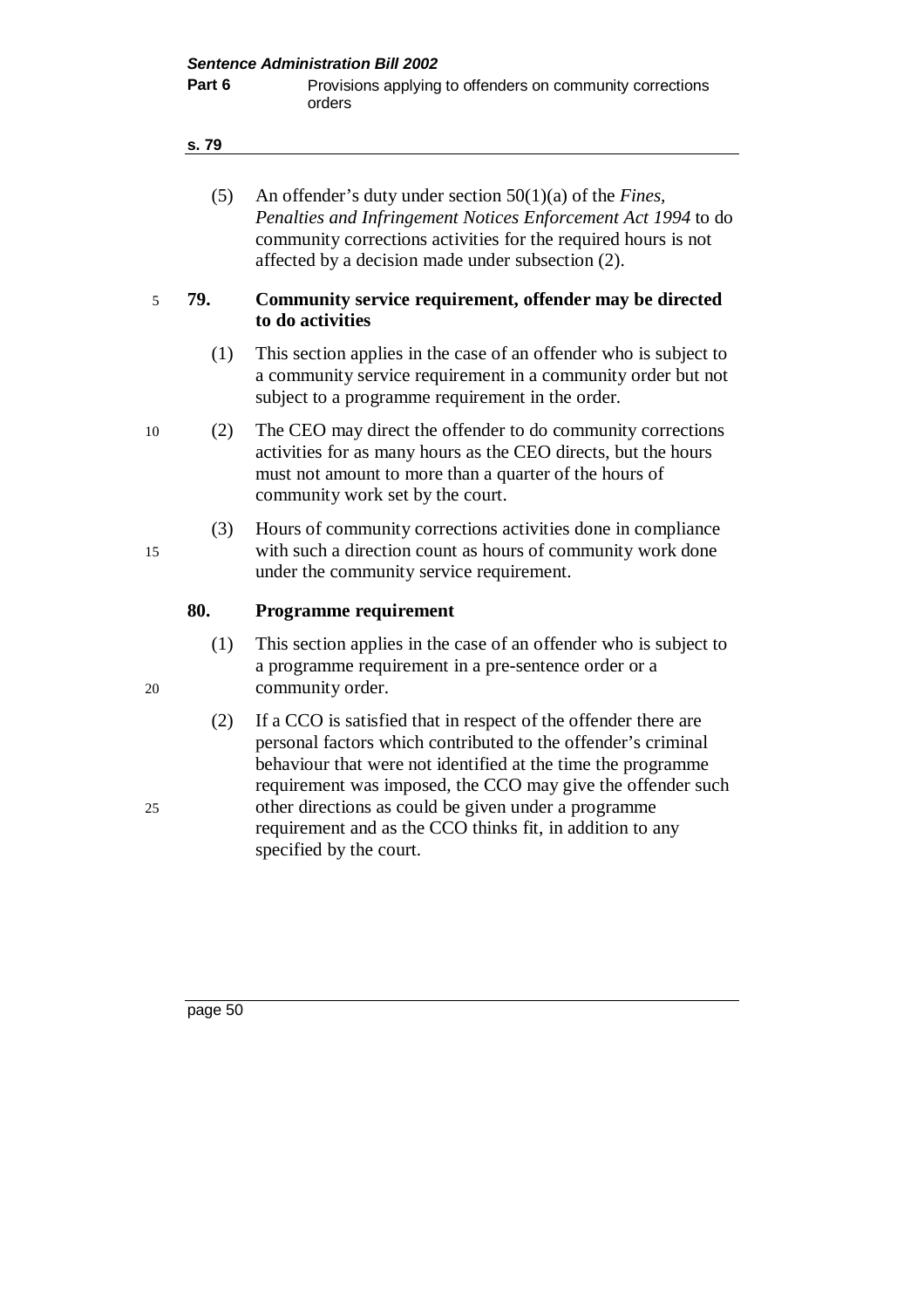### **81. Compensation for injury**

- (1) An offender, while doing community work or community corrections activities under a community corrections order is to be regarded for the purposes of the *Workers' Compensation and* 5 *Rehabilitation Act 1981* as a worker employed by the Crown.
	- (2) For the purposes of the *Workers' Compensation and Rehabilitation Act 1981* an offender's weekly earnings shall be taken to be the amount that the Minister considers reasonable in the circumstances.

#### 10 **82. Regulations**

Regulations made for the purposes of this Part may —

- (a) prescribe obligations applicable to community corrections orders generally or to specific types of community corrections orders;
- 15 (b) make provision for the authorisation of absences from attendance at community work or community corrections activities;
	- (c) regulate the consequences of injury and sickness with respect to community corrections orders;
- 20 (d) prescribe forms.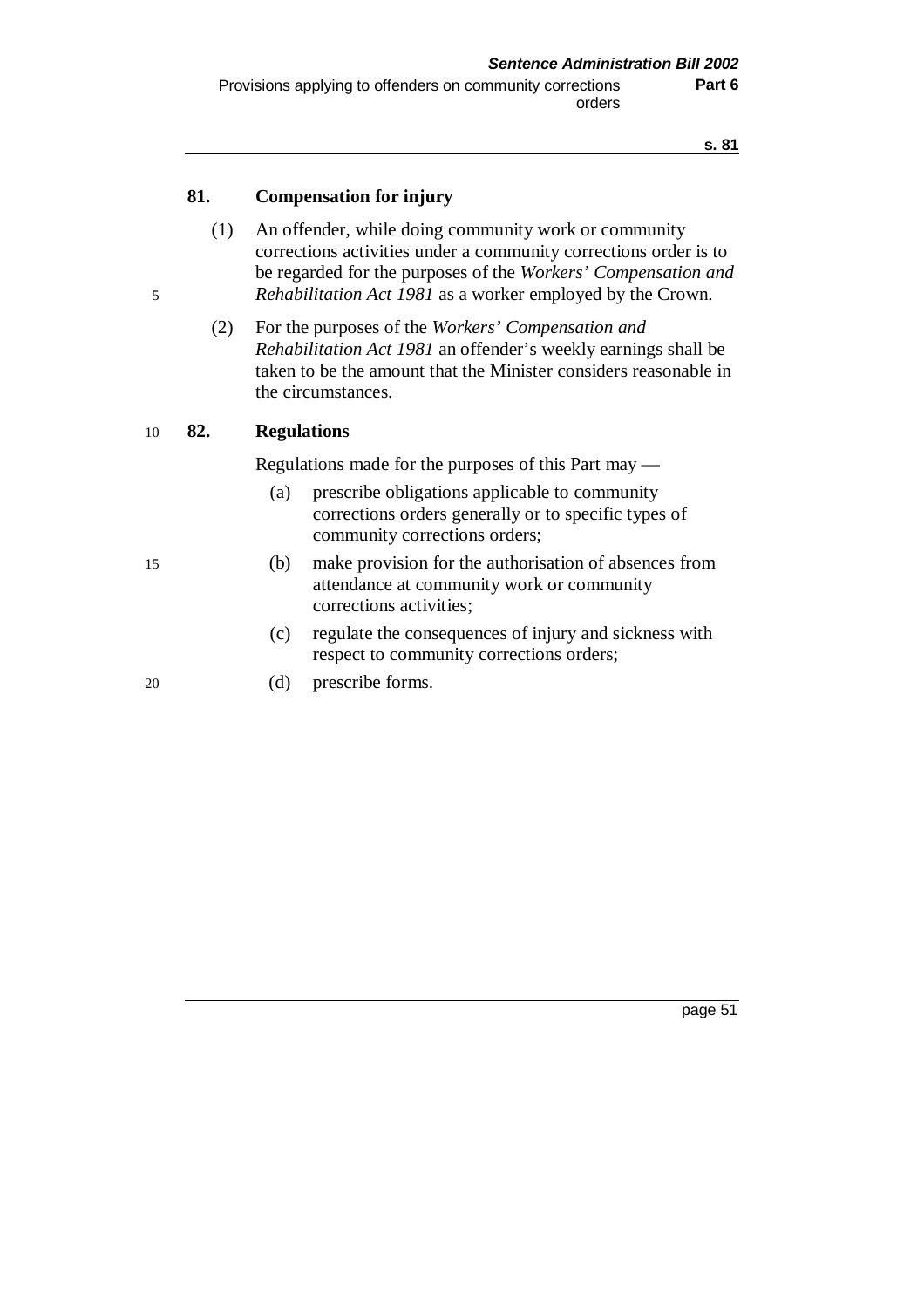# **Part 7 — Community corrections centres**

### **Division 1 — Preliminary**

### **83. Interpretation**

In this Part —

- 5 **"centre"** means a community corrections centre;
	- **"community corrections order"** means a pre-sentence order, a community order, a parole order, an RRO or a WDO;
	- "**offender**" means an offender who is subject to a community corrections order.

#### 10 **84. Community corrections centres**

- (1) The Minister may by notice declare any place to be a community corrections centre.
- (2) The Minister, by notice, may amend or cancel a notice under subsection (1).

#### $15$  (3) In this section —

**"notice"** means notice published in the *Gazette*.

#### **85. Community corrections activities**

- (1) The CEO may approve activities as community corrections activities.
- 20 (2) Activities that may be approved as community corrections activities include, but are not restricted to, any of these —
	- (a) charitable, community or voluntary work;
- (b) programmes for the treatment of people who abuse alcohol, drugs or other substances or who are addicted to 25 gambling;
	- (c) counselling;
	- (d) social and life skills courses;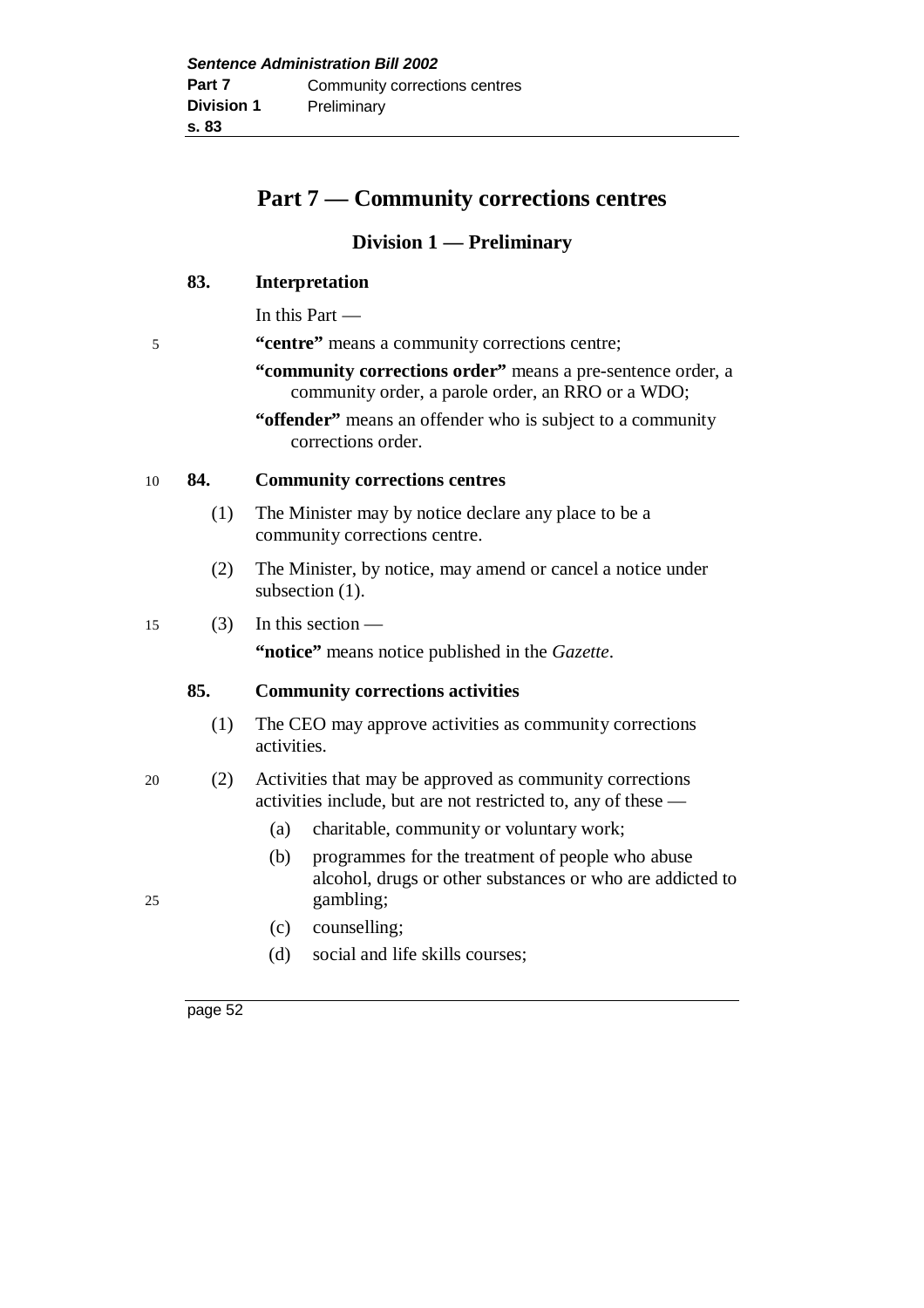(e) educational, vocational and personal development courses.

### **Division 2 — Management**

#### **86. CEO may issue written instructions**

- 5 (1) With the approval of the Minister, the CEO may issue written instructions for the management, control and security of —
	- (a) centres generally or a specified centre; and
	- (b) offenders.
- (2) The instructions are to complement regulations made under 10 section 93 and if there is an inconsistency between an instruction and a regulation, the instruction, to the extent of the inconsistency, is to be read and has effect subject to the regulation.
- (3) The instructions may confer a discretionary authority on any 15 person or class of person.
	- (4) Sections 41 and 42 of the *Interpretation Act 1984* do not apply to the instructions.
- (5) The CEO must ensure that relevant instructions are published in such a manner as to bring them to the attention of departmental 20 staff, offenders, and people visiting centres.
	- (6) The CEO must take reasonable steps to ensure that the instructions are made known to every offender —
		- (a) who is illiterate;
- (b) who does not understand English, in a language the 25 offender does understand.

### **87. Supervisors of centres**

(1) The CCO in control of a centre is, while in control, the supervisor of the centre.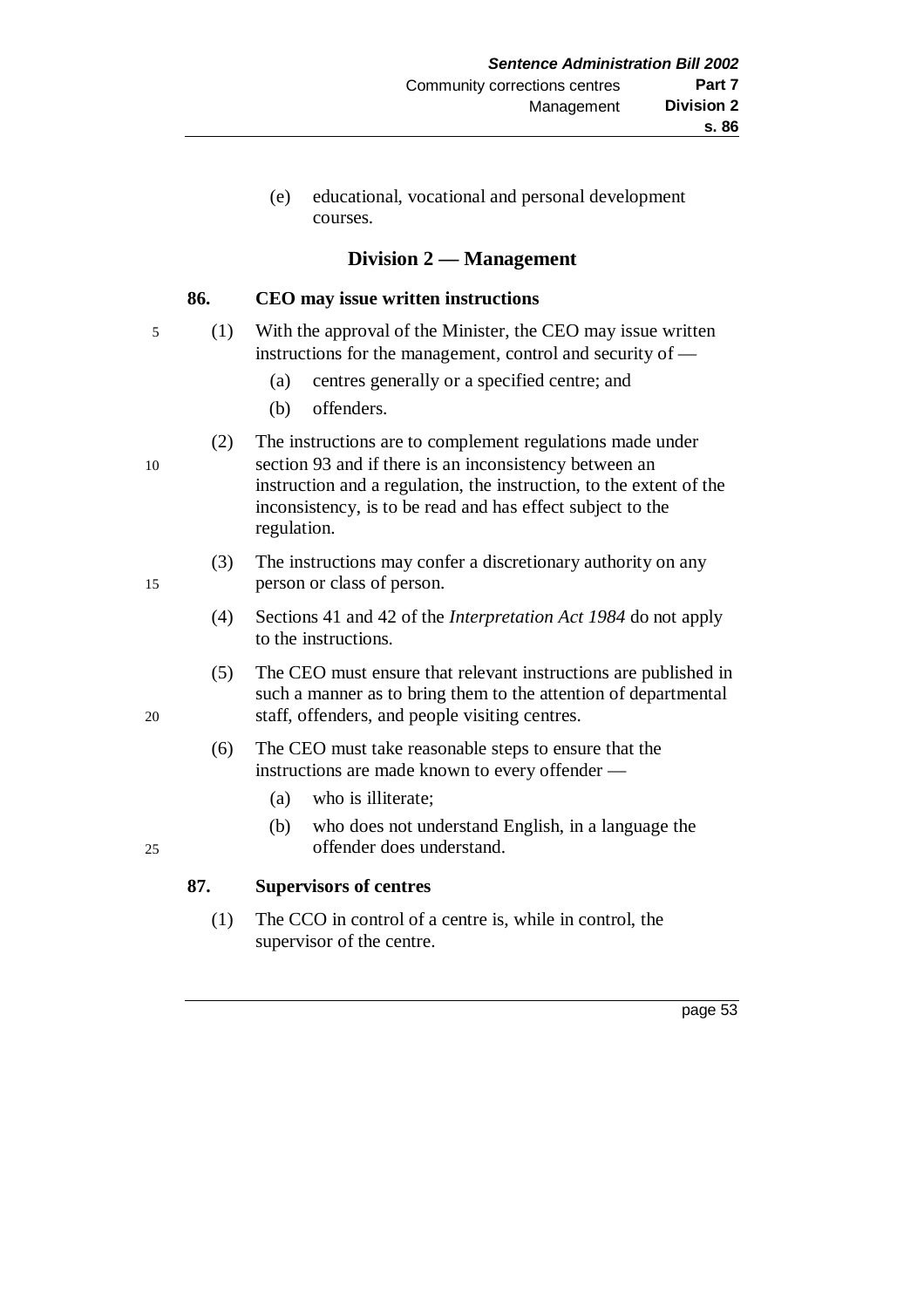- (2) The supervisor is responsible to the CEO for the management, security and good order of the centre. (3) For the purposes of this Part, a supervisor may give reasonable orders or directions to any person in a centre, including any 5 member of the departmental staff. (4) A supervisor may not direct that a search of a person or a place be made except as provided by section 90. (5) A supervisor must advise an offender of his or her obligations under the community corrections order, and this obligation is to 10 be taken as having been performed if a written statement of those obligations is attached to the order given to the offender. (6) A supervisor must report as soon as possible to the CEO on any use of force by the supervisor or any other person to compel — (a) an offender to obey an order or direction; or 15 (b) a person to obey an order to leave the centre. **88. Functions of CCOs at centres**
	- $(1)$  A CCO —
- (a) subject to subsection (5), must comply with the reasonable directions of the supervisor of the centre at 20 which the CCO is working;
	- (b) must maintain the good order of the centre at which the CCO is working; and
- (c) must report immediately to the supervisor anything which might reasonably be thought to jeopardise the 25 management, security or good order of the centre.
	- (2) A CCO may give such reasonable orders or directions to offenders and other persons as are necessary for the management, security or good order of a centre.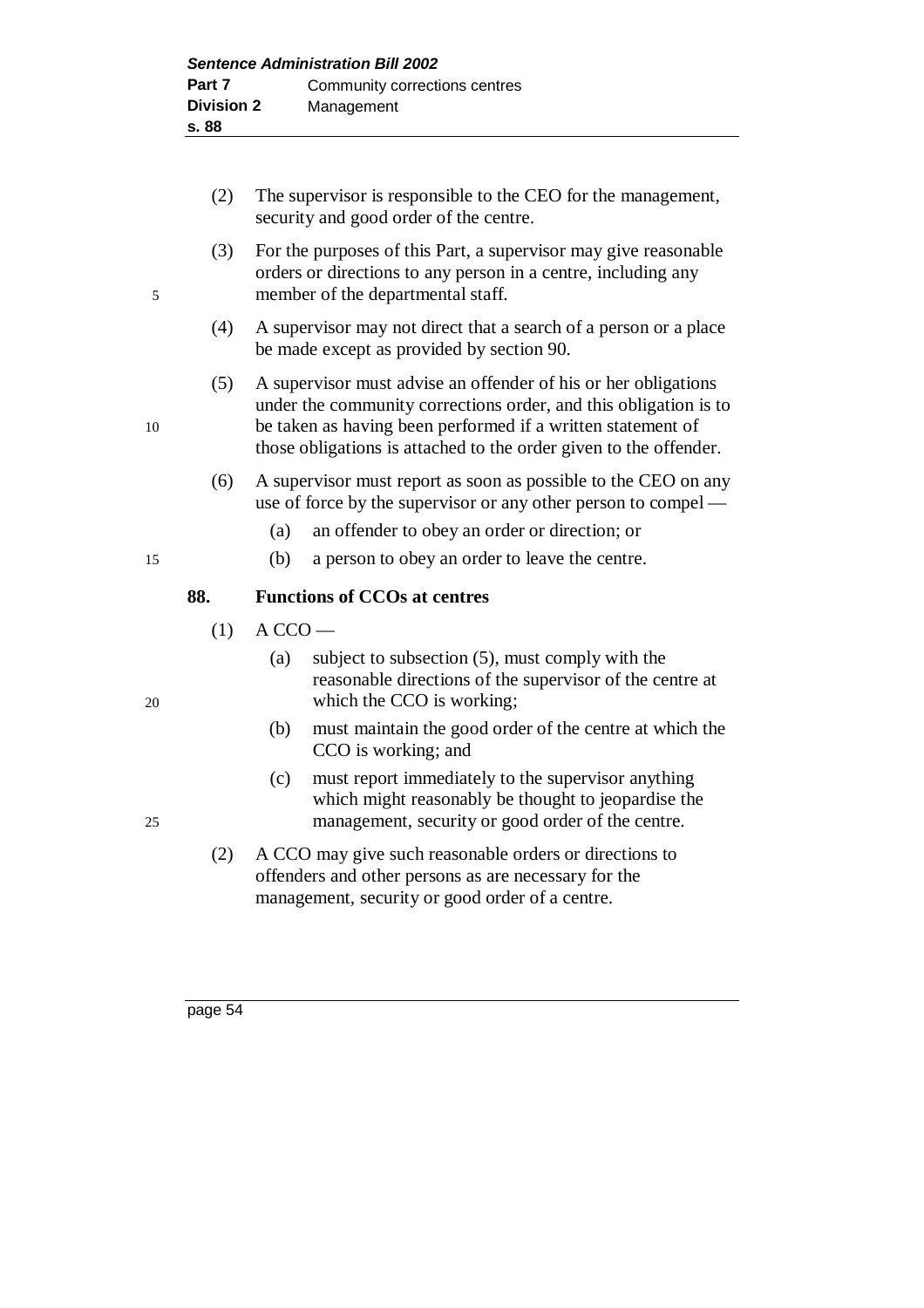| on reasonable grounds that the use of force is necessary —                                                                                                                  | an order or direction given to that offender if the CCO believes |
|-----------------------------------------------------------------------------------------------------------------------------------------------------------------------------|------------------------------------------------------------------|
| to prevent the offender or another person being killed or<br>(a)<br>seriously injured; or<br>5                                                                              |                                                                  |
| to prevent serious damage to property.<br>(b)                                                                                                                               |                                                                  |
| (4)<br>A CCO may, if necessary, use reasonable force to compel a<br>person to obey an order by a supervisor to leave a centre.                                              |                                                                  |
| (5)<br>For the purpose of subsection $(1)(a)$ , a direction given by a<br>supervisor is not reasonable if it is a direction $-$<br>10                                       |                                                                  |
| (a)<br>to use reasonable force to compel an offender to obey an<br>order or direction given to that offender;                                                               |                                                                  |
| to use reasonable force to compel a person to obey an<br>(b)<br>order to leave a centre; or                                                                                 |                                                                  |
| to search any person wishing to enter or remain in a<br>(c)<br>15<br>centre or anything in the person's possession or under<br>the person's control.                        |                                                                  |
| 89.<br><b>Access to centres</b>                                                                                                                                             |                                                                  |
| The supervisor of a centre may impose such conditions as he or<br>(1)<br>she thinks fit on any person (including an offender) entering or<br>20<br>remaining in the centre. |                                                                  |
| (2)<br>A person who is not an offender may be refused entry to a<br>centre by the supervisor of it.                                                                         |                                                                  |
| (3)<br>An offender may be refused entry to a centre by the supervisor<br>of it if the offender —<br>25                                                                      |                                                                  |
| contravenes a condition imposed under subsection (1);<br>(a)<br>or                                                                                                          |                                                                  |
| does anything which, in the supervisor's opinion,<br>(b)<br>threatens the management, security or good order of the<br>centre.<br>30                                        |                                                                  |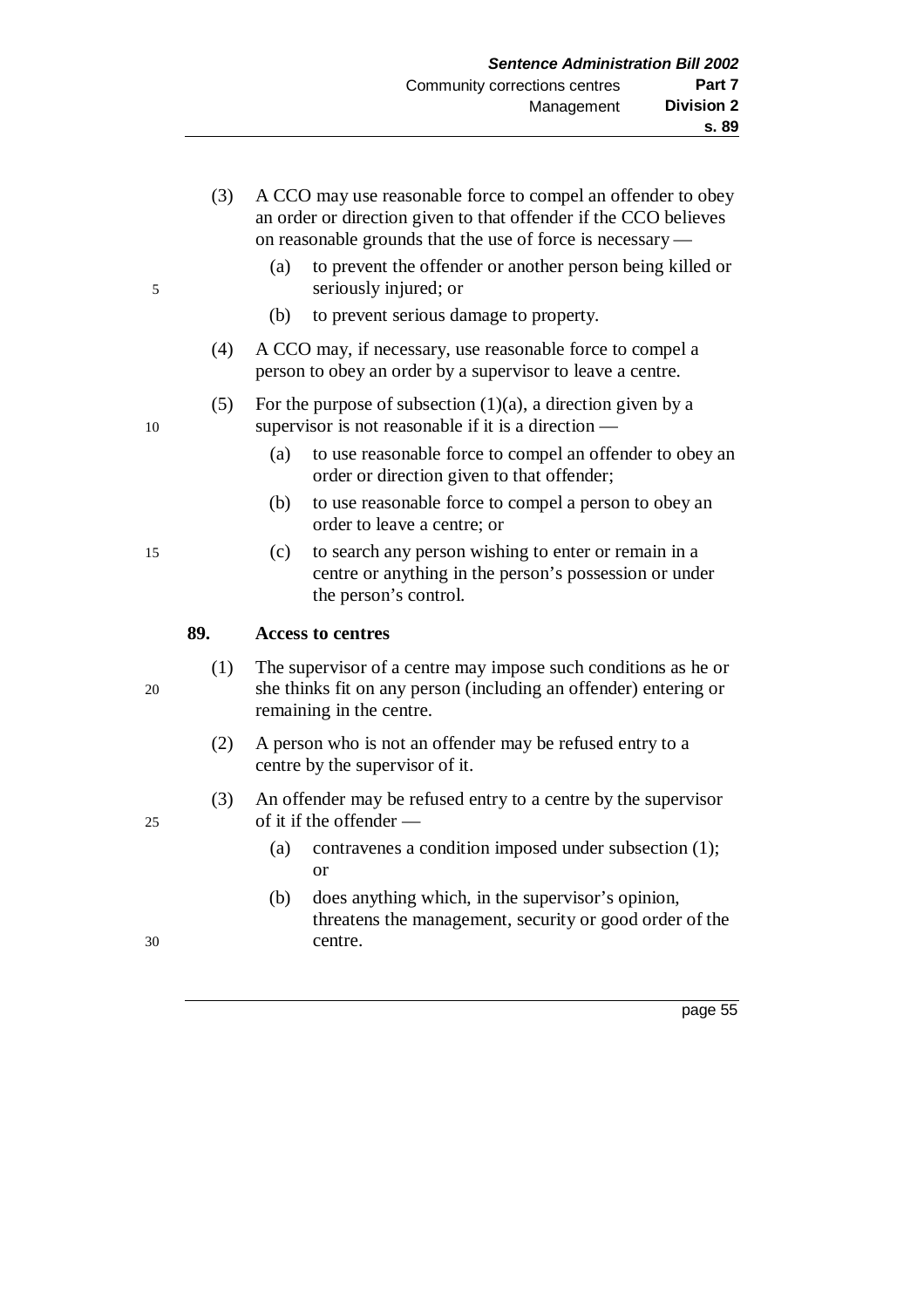|    | (4) | A person (including an offender) who is in a centre may be<br>ordered by the supervisor to leave the centre immediately if the<br>person, while in the centre —                  |
|----|-----|----------------------------------------------------------------------------------------------------------------------------------------------------------------------------------|
| 5  |     | (a)<br>contravenes this Act, the regulations or any written<br>instructions issued under section 86;                                                                             |
|    |     | (b)<br>contravenes a direction given by the supervisor;                                                                                                                          |
|    |     | contravenes a condition imposed under subsection (1);<br>(c)<br><b>or</b>                                                                                                        |
| 10 |     | (d)<br>does anything which, in the supervisor's opinion,<br>threatens the management, security or good order of the<br>centre.                                                   |
|    | (5) | A person who disobeys an order to leave a centre given under<br>subsection (4) commits an offence.                                                                               |
|    |     | Penalty: \$1 000.                                                                                                                                                                |
| 15 | 90. | <b>Searches</b>                                                                                                                                                                  |
|    | (1) | If the supervisor of a centre believes that it is necessary for the<br>security or good order of a centre or the offenders in it, he or she<br>may at any time $-$               |
| 20 |     | cause a prescribed person to search the centre or any<br>(a)<br>part of it or anything in it; or                                                                                 |
|    |     | (b)<br>order a person wishing to enter or remain in a centre, or<br>anything in the person's possession or under the<br>person's control, to be searched by a prescribed person. |
| 25 | (2) | If a person refuses to submit to such a search, the supervisor<br>may order the person to leave the centre immediately.                                                          |
|    | (3) | A supervisor may at any time order a search to be stopped.                                                                                                                       |
|    | (4) | A person who disobeys a supervisor's order under<br>subsection (2) commits an offence.                                                                                           |
|    |     | Penalty: \$1 000.                                                                                                                                                                |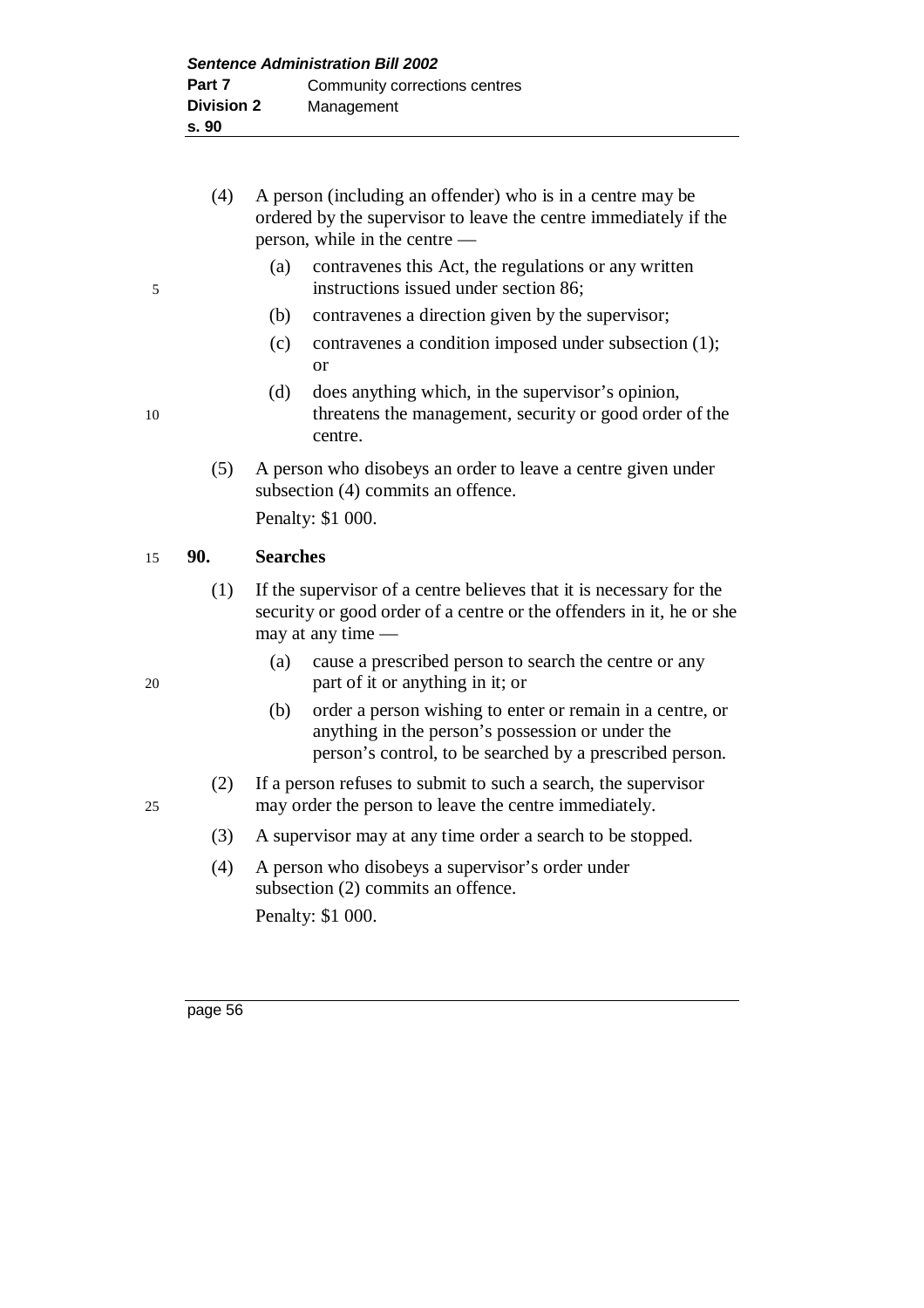#### **91. Seizure**

- (1) In carrying out a search under section 90, a prescribed person may seize anything found in a centre, whether in a person's possession or not, that the supervisor of the centre believes on 5 reasonable grounds jeopardises or is likely to jeopardise the security or good order of the centre or the safety of persons in it.
	- (2) A drug prescribed for a person and in that person's possession must not be seized under subsection (1).
- (3) Anything seized by a prescribed person must be given to the 10 supervisor of the centre immediately.
	- (4) Anything seized must be dealt with by the supervisor under the regulations.

### **Division 3 — Miscellaneous**

#### **92. Department to report on centres**

15 The annual report of the accountable officer of the department prepared for the purposes of the *Financial Administration and Audit Act 1985* is to include a report on the operations of centres and community corrections activities and other operations of the department under this Part.

#### 20 **93. Regulations**

Regulations made for the purposes of this Part may —

- (a) prescribe powers of persons conducting anything being done under a community corrections order;
- (b) provide for the transport of offenders required to do 25 anything under a community corrections order;
	- (c) regulate the procedure for searches and seizures carried out under this Part;
	- (d) prescribe forms.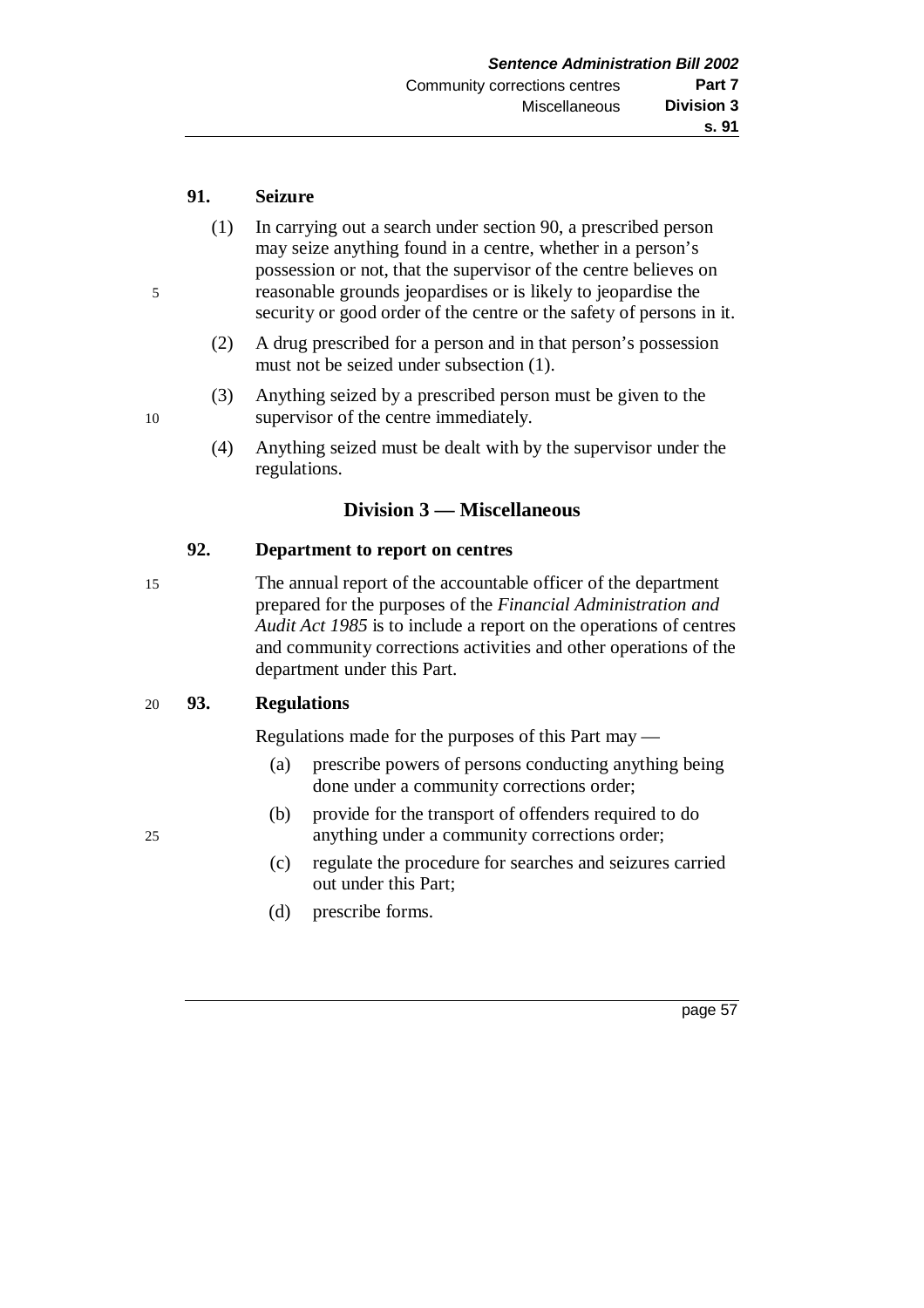# **Part 8 — Staff**

## **Division 1 — Chief executive officer**

### **94. Functions**

- (1) Subject to the control of the Minister, the CEO's functions 5 include —
	- (a) the proper administration of pre-sentence orders, community orders, parole orders, RROs and WDOs; and
	- (b) the control and management of community corrections centres.
- 10 (2) The CEO has the functions of a CCO.
- (3) Where this Act, the *Sentencing Act 1995*, the *Fines, Penalties and Infringement Notices Enforcement Act 1994*, or the *Bail Act 1982* empowers or requires the CEO to do any thing, any exercise of that power must be done in writing and signed by 15 the CEO or, if the power is exercised by a delegate, by the delegate.
	- (4) The CEO may review and confirm, amend or cancel a decision made, or a direction or order given, by a member of the departmental staff.

### 20 **95. Delegation by CEO**

- (1) The CEO may delegate to any person any power or duty of the CEO —
	- (a) under another provision of this Act;
	- (b) under the *Sentencing Act 1995*;
- 25 (c) under Part 4 of the *Fines, Penalties and Infringement Notices Enforcement Act 1994*.
	- (2) The delegation must be in writing signed by the CEO.
	- (3) A person to whom a power or duty is delegated under this section cannot delegate the power or duty.

- 
-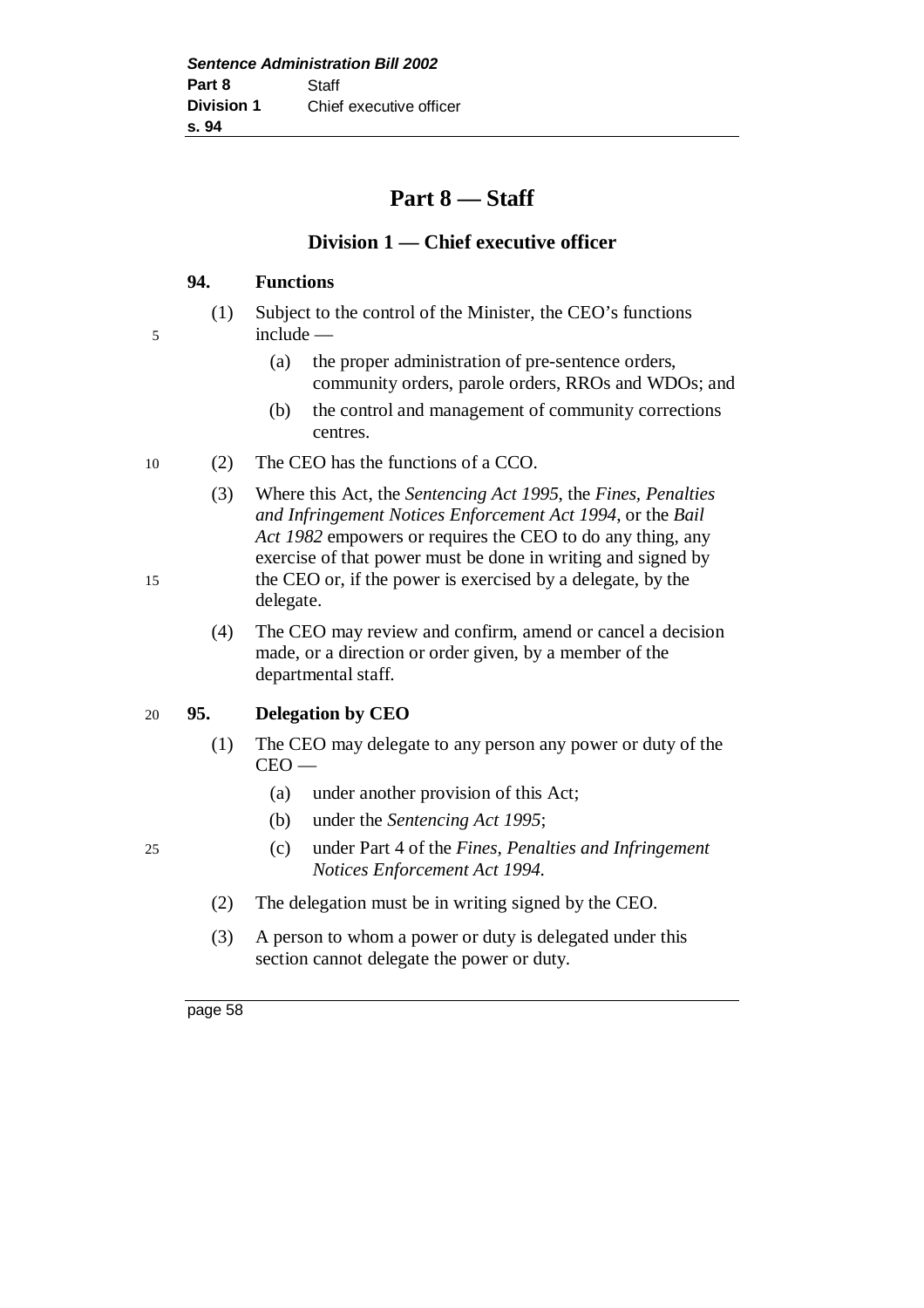- (4) A person exercising or performing a power or duty that has been delegated under this section, is to be taken to do so in accordance with the terms of the delegation unless the contrary is shown.
- 5 (5) Unless the contrary is proved, it is to be presumed that a document purporting to have been signed by a person as a delegate of the CEO was signed by a person in the performance of a function that at the time was delegated to the person by the CEO.
- (6) Nothing in this section limits the ability of the CEO to perform 10 a function through an officer or agent.

### **96. CEO may confer functions of CCO on person**

The CEO may confer some or all of the functions of a CCO on a member of the departmental staff who is not a CCO and a reference elsewhere in the Act to a CCO includes a reference to 15 a person on whom a function has been so conferred.

### **97. CEO to notify Board of certain breaches**

Subject to any directions issued by the Board to the CEO, if a breach of a parole order (other than a CEO parole order) or a WRO comes to the knowledge of the CEO he or she must 20 forthwith report the matter to the Board and must provide such other information about the breach as the Board requires.

### **Division 2 — Other staff**

#### **98. Appointment**

- (1) The staff, including community correction officers, needed for 25 the purposes of this Act, the *Sentencing Act 1995* and Part VIA of the *Bail Act 1982* —
	- (a) may be appointed or engaged under the *Public Sector Management Act 1994*; or
	- (b) may be appointed on an honorary basis.
- 30 (2) A person who is a member of the Police Force is not to be an honorary CCO.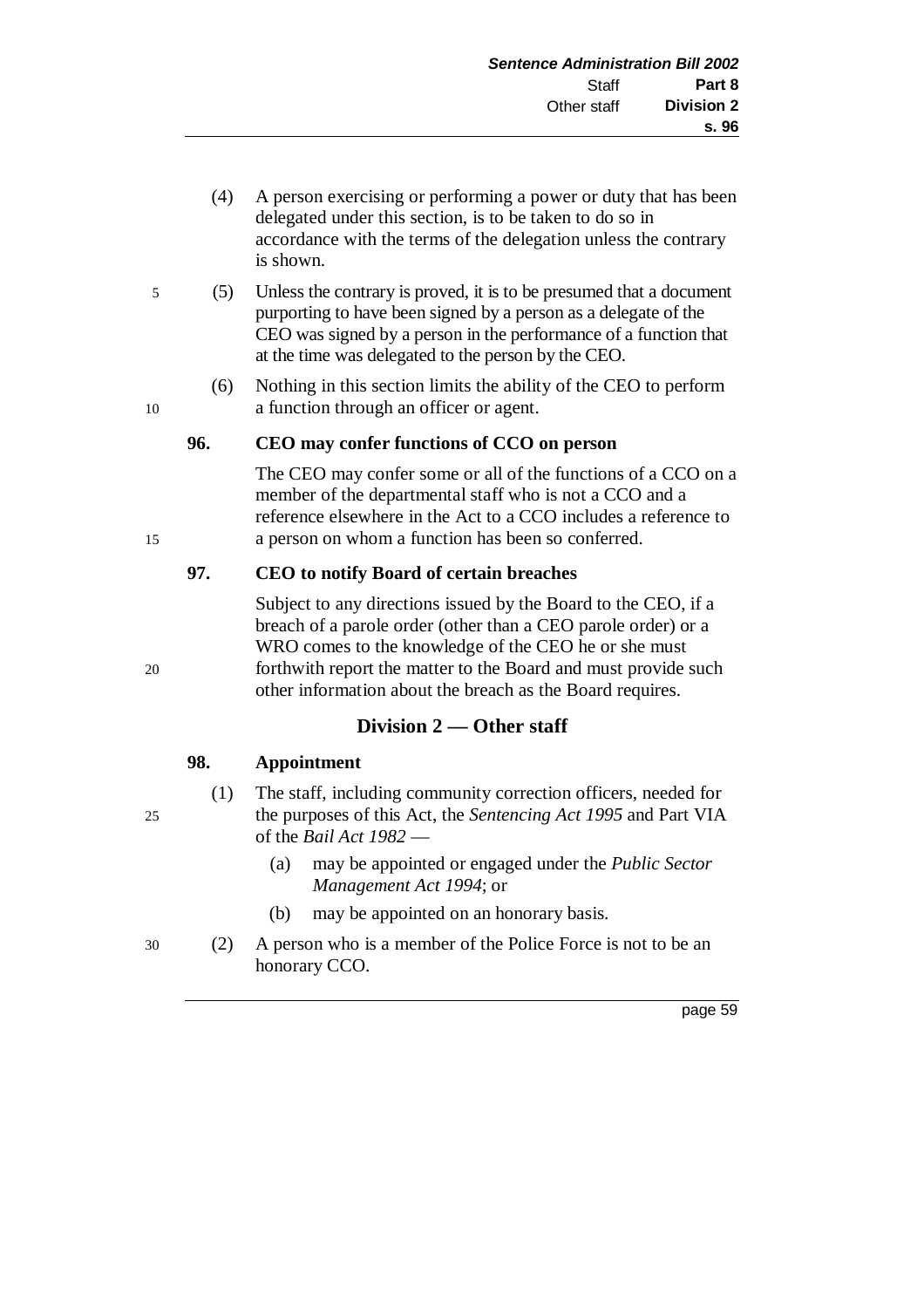- (3) A member of the Police Force who holds a designated position (as defined in the *Witness Protection (Western Australia) Act 1996*) may be an honorary CCO for the purposes of supervising an offender who is a participant in the State Witness 5 Protection Program established under that Act.
	- (4) The regulations may prescribe classes of staff and their functions.

#### **99. Volunteers**

(1) The CEO may authorise a person to work as an unpaid 10 volunteer.

- (2) A volunteer is under the control of the CEO.
- (3) The CEO may at any time cancel the authorisation of a volunteer.

## **Division 3 — Miscellaneous**

#### 15 **100. Compensation for injury**

If under Division 2 a person is appointed on an honorary basis or authorised to work as a volunteer —

- (a) the person is, while performing the functions of the position, to be regarded for the purposes of the *Workers'* 20 *Compensation and Rehabilitation Act 1981* as a worker employed by the Crown; and
	- (b) for the purposes of that Act, the person's weekly earnings are to be taken to be the amount that the Minister considers is reasonable in the circumstances.

#### 25 **101. Assistance by police officers**

(1) Subject to the directions of the Commissioner of Police, a member of the Police Force may, if so requested by the CEO or a CCO, assist in the exercise or performance of any function conferred or imposed by this Act.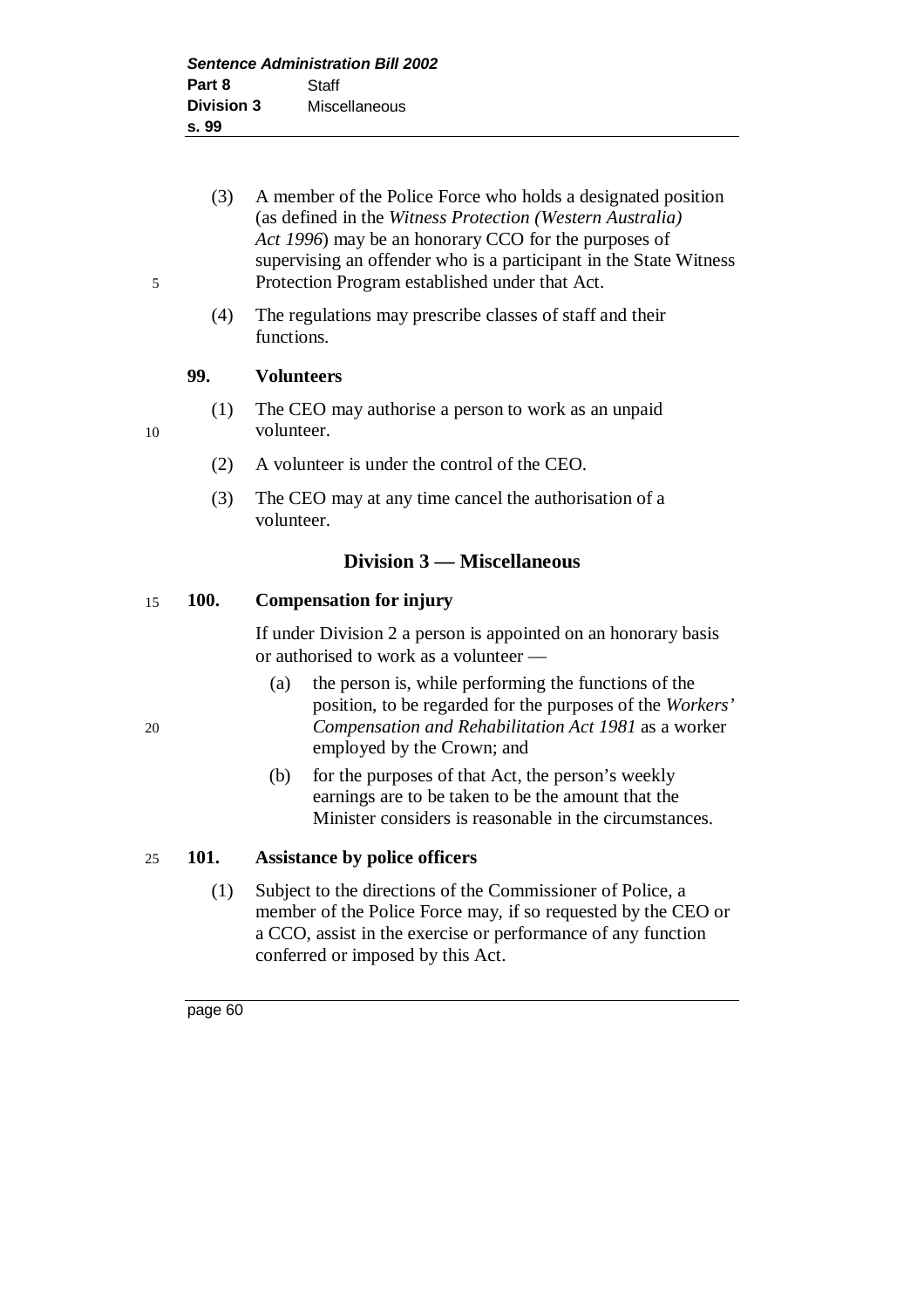- (2) A member of the Police Force acting under subsection (1) has the same functions and protection from liability as a CCO would have in the same situation.
- (3) The functions and protection conferred by subsection (2) are in 5 addition to those conferred or imposed on a member of the Police Force by any other written law.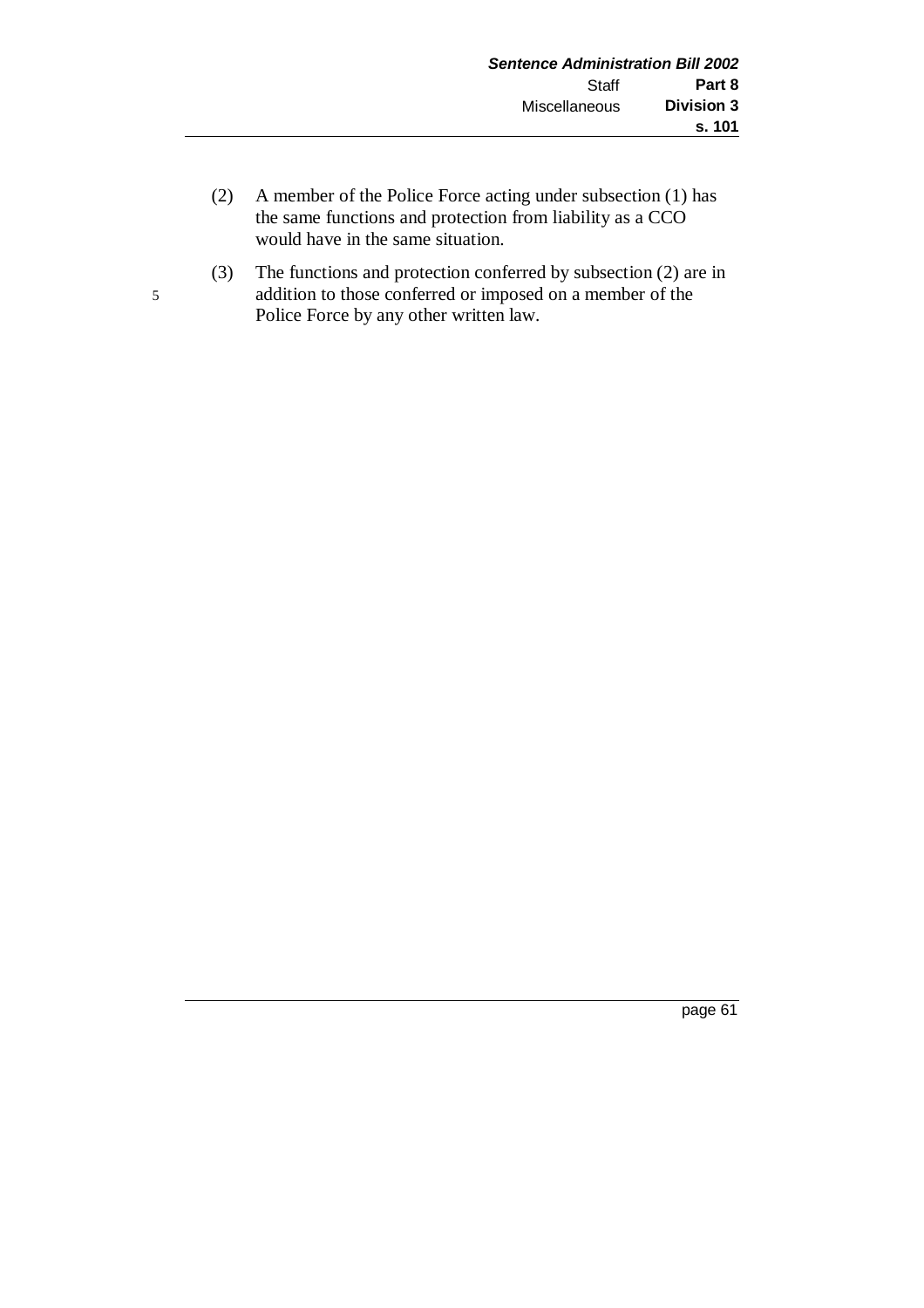**s. 102**

# **Part 9 — Parole Board**

### **102. Parole Board established**

A board called the Parole Board is established.

### **103. Membership**

|  |  | (1) There are to be 7 members on the Board $-$ |
|--|--|------------------------------------------------|
|--|--|------------------------------------------------|

- (a) a judicial member nominated by the Attorney General and appointed by the Governor;
- (b) 3 persons appointed by the Governor;
- (c) the CEO;
- 10 (d) a departmental officer nominated by the CEO; and
	- (e) a police officer nominated by the Commissioner of Police.
	- (2) A person must not be nominated as the judicial member unless he or she —
- 15 (a) is a Judge of the Supreme Court or the District Court and the Chief Justice or the Chief Judge of the District Court (as the case may be) consents to the nomination; or
	- (b) is a retired Judge of one of those courts.

### 20 **104. Secretary**

Under Part 3 of the *Public Sector Management Act 1994* a person is to be appointed to be the secretary of the Board.

#### **105. Schedule 1 applies**

Schedule 1 has effect in relation to the Board.

#### 25 **106. Functions**

(1) The functions of the Board are set out in this Act.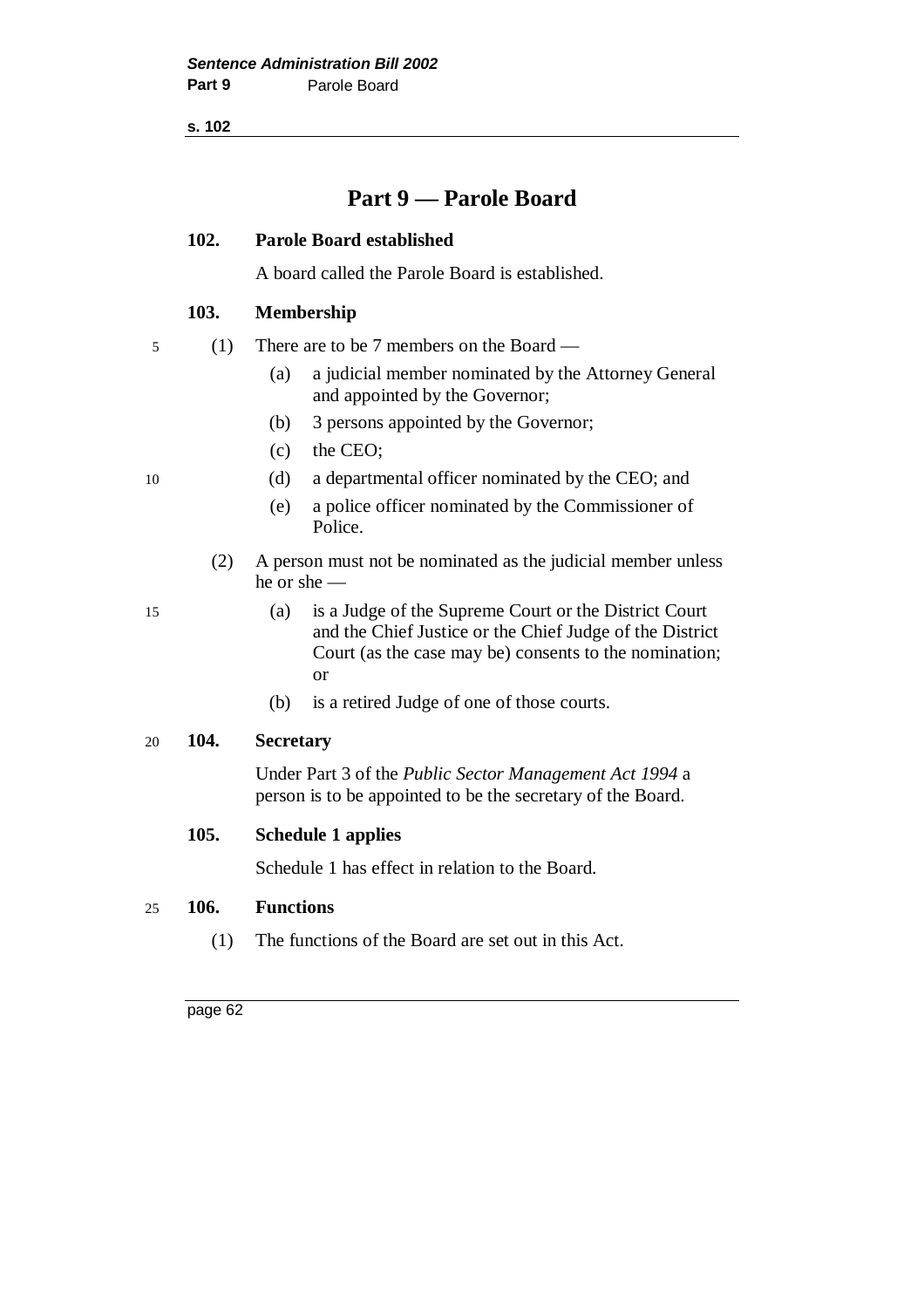(2) The Board may do all things necessary or convenient to be done for or in connection with, or as incidental to, the performance of its functions.

### **107. Board to have powers of Royal Commission**

- 5 (1) For the purpose of carrying out its functions, the Board and its chairperson and members have and may exercise the powers that a Royal Commission and its chairman and commissioners have under the *Royal Commissions Act 1968*.
- (2) The *Royal Commissions Act 1968*, with any necessary changes, 10 has effect in relation to the Board, its chairperson and members.

### **108. Orders by the Board**

(1) In this section —

**"authorised person"** means —

- (a) the secretary or a member of the Board; or
- 15 (b) a departmental officer performing the functions of a prescribed office or an office of a prescribed class.
	- (2) An order giving effect to a decision made by the Board is to be signed by 2 members of the Board.
- (3) A notice of a decision made by the Board may be signed by an 20 authorised person.
- (4) Despite subsection (2), an authorised person, on behalf of and in the name of the Board, may make a parole order in accordance with guidelines issued by the Board except in respect of a prisoner serving a parole term of at least 2 years for a serious 25 offence.
	- (5) The Board may issue guidelines to be observed by authorised persons when making parole orders under subsection (4).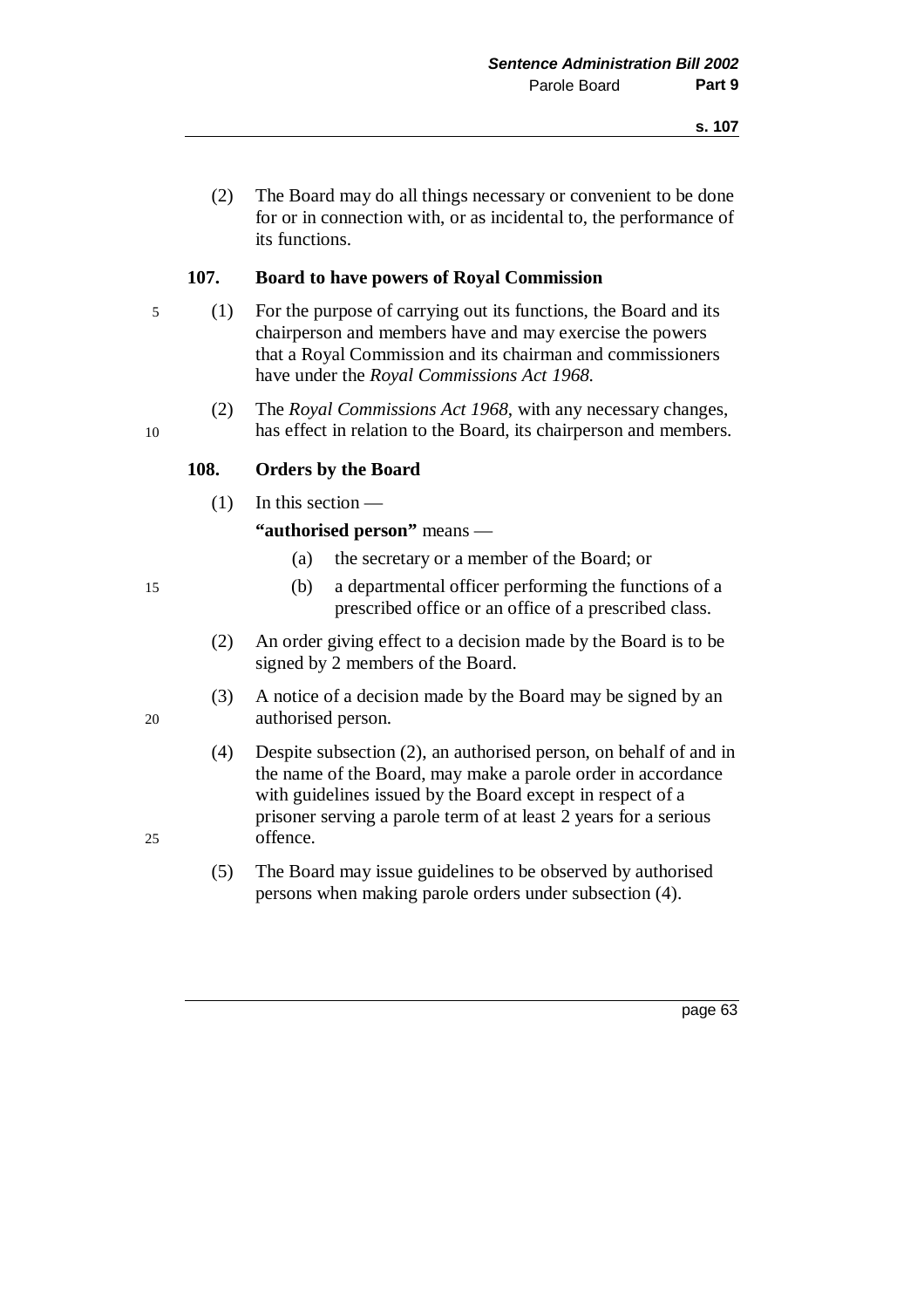#### **109. Board may require prisoner to appear before it**

- (1) At any time while a prisoner is subject to a parole order (other than a CEO parole order) or an RRO, the Board, by order, may require him or her to appear before the Board.
- 5 (2) For the purposes of subsection (1), the Board may issue a warrant to have the prisoner arrested and brought before the Board.
	- (3) The powers in this section may be exercised whether or not the Board has amended, suspended, cancelled or otherwise made a decision in relation to the order concerned.

#### 10 **110. Issue of warrants by Board**

- (1) If this Act empowers the Board to issue a warrant to have a person arrested, it is not necessary for the Board to meet before the warrant is issued.
- (2) A warrant issued by the Board to have a person arrested must be 15 signed by —
	- (a) 2 members of the Board; or
	- (b) the judicial member of the Board if he or she is a Judge of the Supreme Court or the District Court.

#### **111. Judicial notice of appointment and signature**

- 20 (1) Judicial notice must be taken of
	- (a) the fact that a person is or was a member or the secretary of the Board; and
	- (b) the official signature of such a person.
- (2) Evidence of a parole order, an RRO or a decision made by the 25 Board may be given by producing a copy of the order or decision certified by the secretary of the Board as a true copy.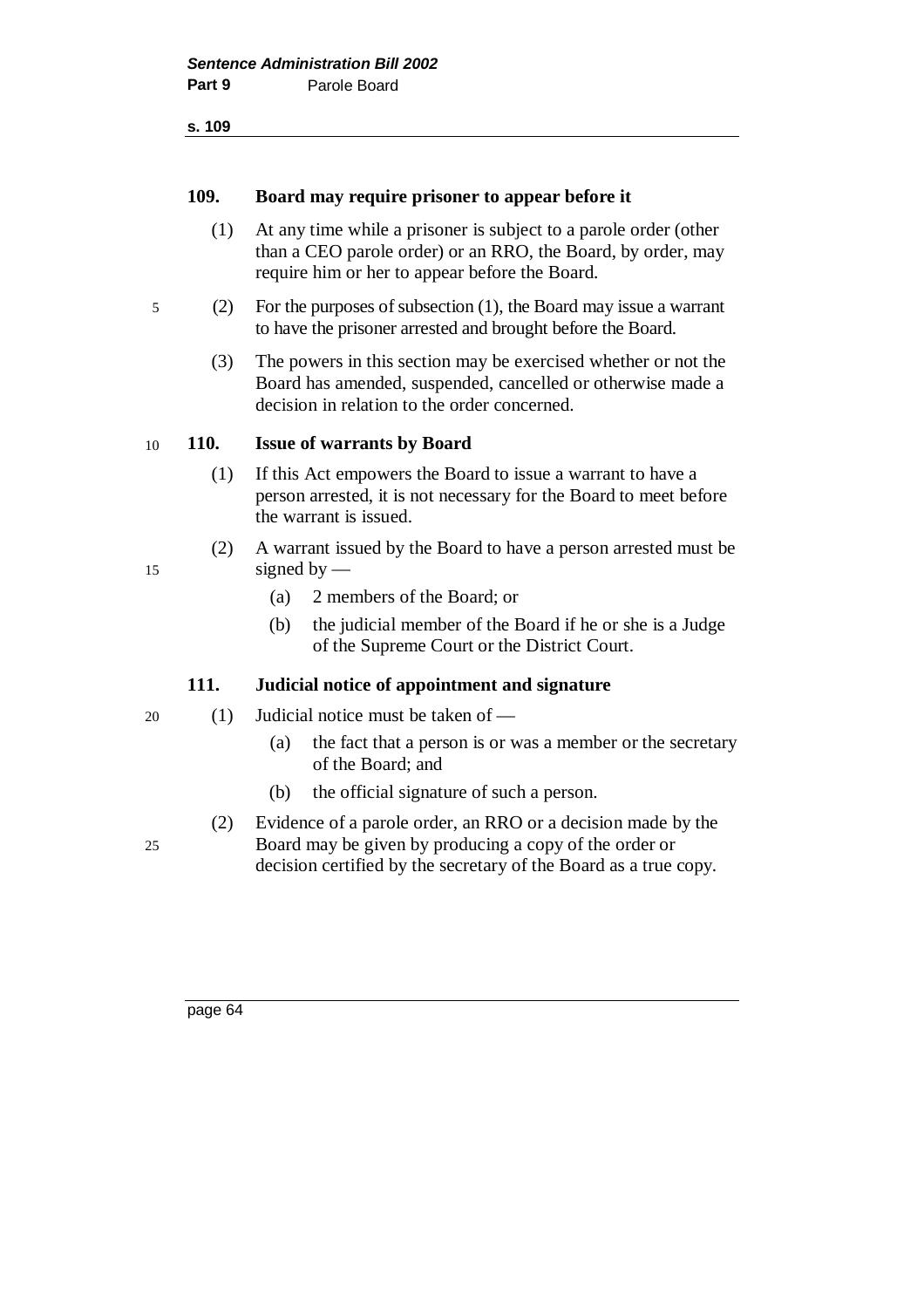### **112. Annual report to Minister**

Before 1 October in each year, the Board is to give a written report to the Minister on —

- (a) the performance of the Board's functions during the 5 previous financial year;
	- (b) the number of prisoners released on parole by the Board or the Governor during the previous financial year; and
- (c) the operation of this Act and relevant parts of the *Sentencing Act 1995* so far as they relate to parole orders 10 (other than CEO parole orders), to RROs and to the activities of CCOs in relation to those orders during the previous financial year.

#### **113. Special reports to Minister**

- (1) The Minister, in writing, may request the Board to report about 15 any specified special matter relating to —
	- (a) the operation of this Act or the *Sentencing Act 1995* so far as it is relevant to the Board; or
	- (b) the performance of any function of the Board.
- (2) If so requested, the Board must provide a written report as soon 20 as practicable.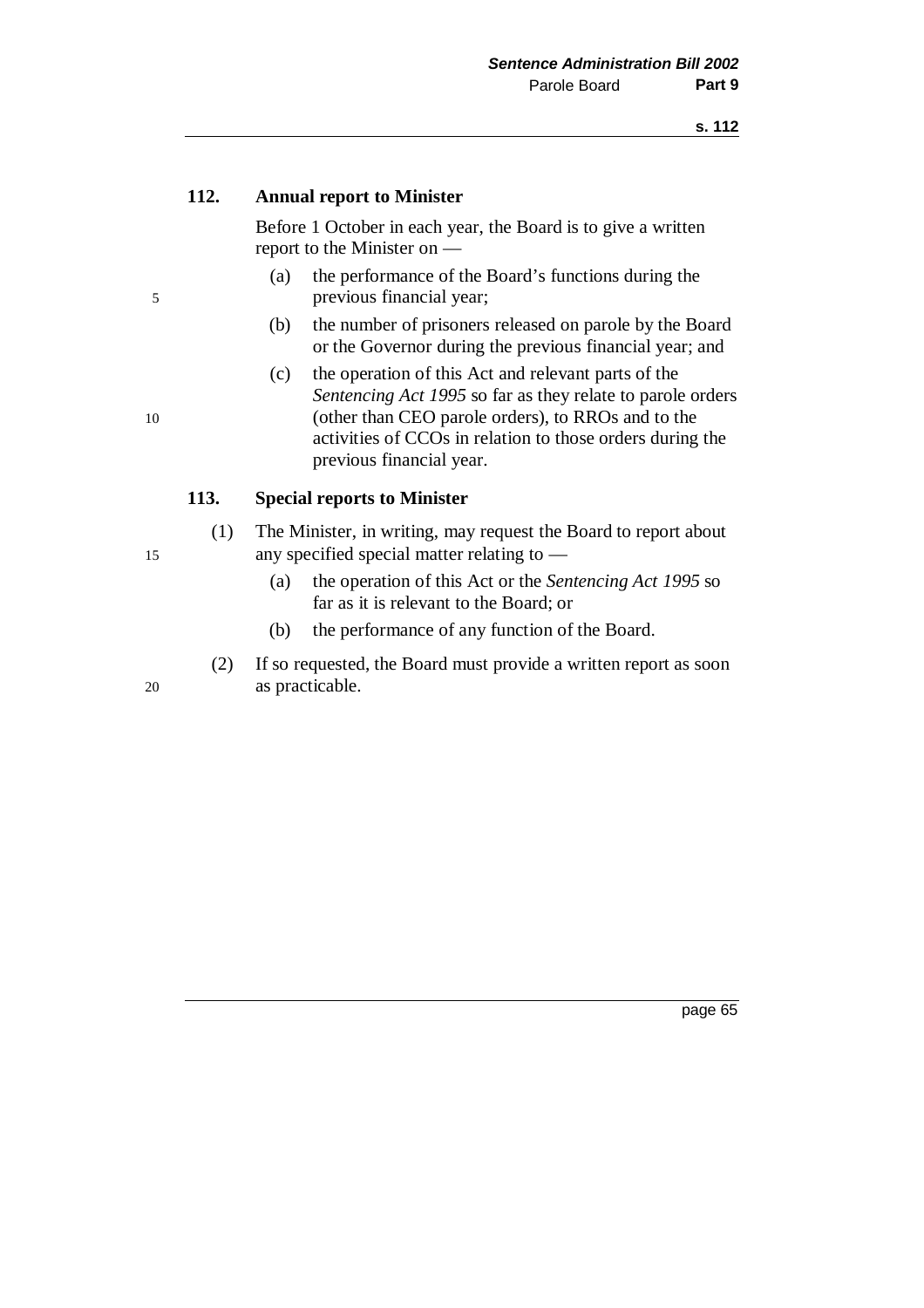**s. 114**

# **Part 10 — Miscellaneous**

#### **114. Reasons for decision may be withheld**

- (1) This section applies to those sections in this Act which refer to it.
- (2) If a person is required to give a prisoner reasons for a decision,
- 5 then if the person decides that it would be in the interest of the prisoner or any other person, or the public, to withhold from the prisoner any or all of the reasons, the person may do so.

### **115. Exclusion of rules of natural justice**

The rules known as the rules of natural justice (including any duty 10 of procedural fairness) do not apply to or in relation to the doing or omission of any act, matter or thing under Parts 2 to 6 by —

- (a) the Governor;
- (b) the Minister;
- (c) the Board;
- 15 (d) an authorised person as defined in section 108(1); or
	- (e) the CEO.

### **116. Arrest warrant may be issued if warrant of commitment in force**

(1) If a court has issued a warrant of commitment in respect of an 20 offender that requires the offender to be imprisoned for a period, then at any time before the prisoner has served the period the CEO may issue a warrant to have the offender arrested and taken to a prison to serve or to continue to serve the period.

(2) A warrant must not be issued under subsection (1) if the 25 offender has been released pursuant to an order made in accordance with this Act or another written law in respect of the sentence or made in the exercise of the Royal Prerogative of Mercy.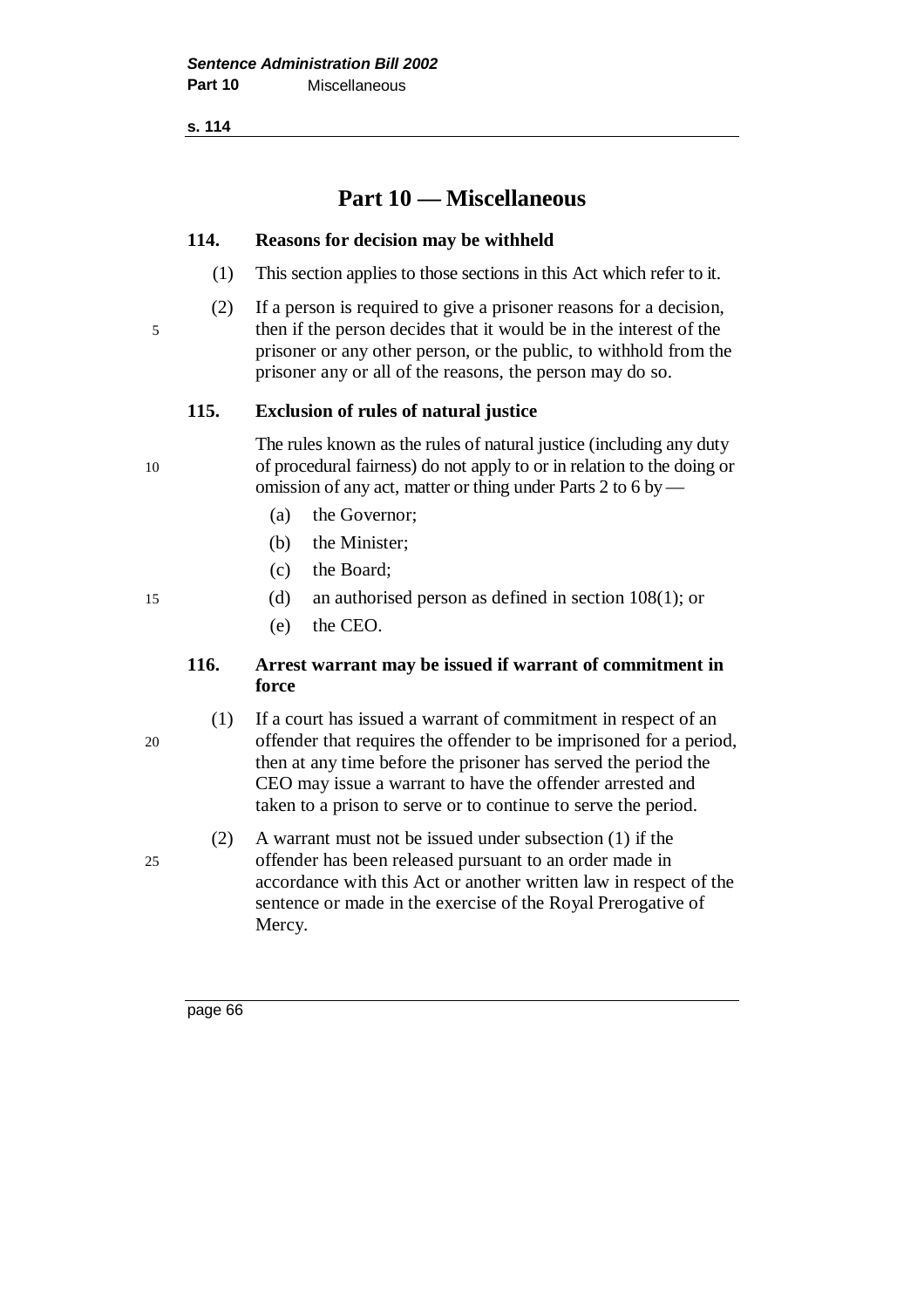- (3) Without limiting subsection (1) or affecting subsection (2), a warrant may be issued under subsection (1) if in error an offender is released before having served the period of imprisonment specified in the warrant of commitment.
- 5 (4) Subsection (1) does not limit any power to arrest a person who has escaped lawful custody.

## **117. Issue and execution of warrants**

- (1) If this Act or the *Sentencing Act 1995* empowers a person to issue a warrant to have a person arrested, the warrant must be in 10 the prescribed form and such a warrant has effect according to its wording.
	- (2) In the absence of evidence to the contrary, it is to be presumed that —
- (a) the person who issued the warrant is empowered to do 15 so; and
	- (b) the signature on the warrant is that of the person who issued it.
	- (3) A person to whom the warrant is directed must give effect to the warrant as soon as practicable.
- 20 (4) The warrant itself is sufficient authority to the person to whom it is directed to arrest the person concerned and to hold the person in custody for the purposes of taking him or her, as soon as practicable, to the place specified in the warrant.

## **118. Monitoring equipment**

25 (1) In this section —

**"monitoring equipment"** means any device or equipment installed under this Act or the *Sentencing Act 1995* or the *Bail Act 1982* at the place where a person lives or lived to keep the person under surveillance or to monitor the 30 person.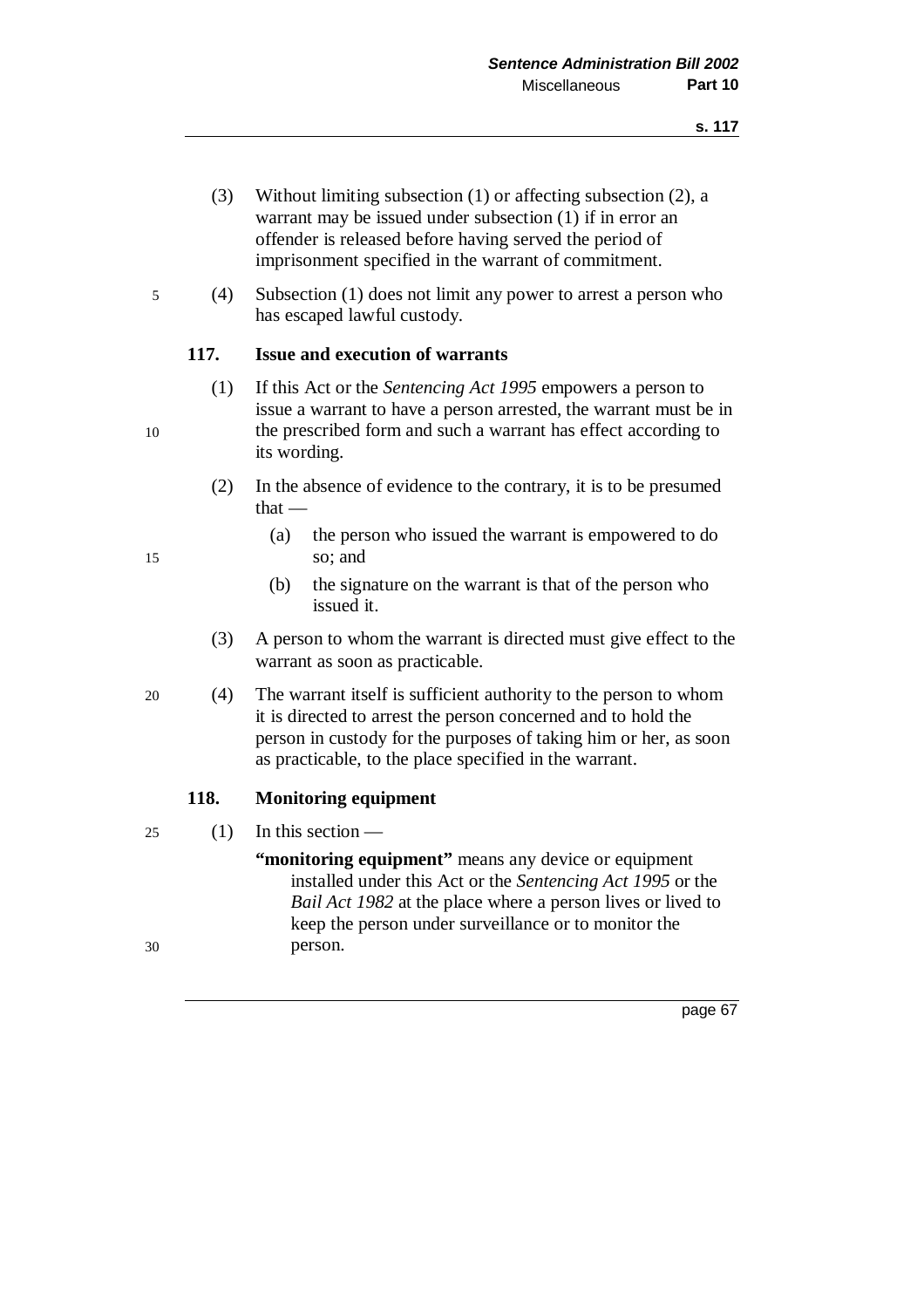#### **s. 119**

|      | The CEO may give the occupier of a place where monitoring<br>equipment is installed a direction to deliver the equipment to the                                 |
|------|-----------------------------------------------------------------------------------------------------------------------------------------------------------------|
|      | CEO within a set period.                                                                                                                                        |
| (3)  | A person who contravenes a direction given under<br>subsection (2) commits an offence.                                                                          |
| (4)  | A CCO may, at any time, enter a place where monitoring<br>equipment is installed to retrieve the equipment.                                                     |
| (5)  | A person who hinders a CCO exercising the power in<br>subsection (4) commits an offence.                                                                        |
| (6)  | A person who unlawfully interferes with the operation of any<br>monitoring equipment commits an offence.                                                        |
| (7)  | A person who wilfully and unlawfully destroys or damages any<br>monitoring equipment commits an offence.                                                        |
|      | Penalty: \$12 000 or imprisonment for 12 months.                                                                                                                |
| 119. | <b>Secrecy</b>                                                                                                                                                  |
| (1)  | A person who is or has been in a position to which this section                                                                                                 |
|      | applies must not, whether directly or indirectly, record, disclose,<br>or make use of any information obtained because of being in<br>that position, except $-$ |
|      | for the purposes of and in the due exercise of functions<br>(a)<br>under this Act;                                                                              |
|      | when ordered by a court or a judge to do so; or<br>(b)                                                                                                          |
|      | in circumstances approved from time to time by the<br>(c)<br>Minister.                                                                                          |
|      | Penalty: \$2 500.                                                                                                                                               |
| (2)  | The positions to which this section applies are $-$                                                                                                             |
|      | (a)<br>a member, a deputy of a member, an acting member or<br>the secretary of the Board;                                                                       |
|      | the CEO; and<br>(b)                                                                                                                                             |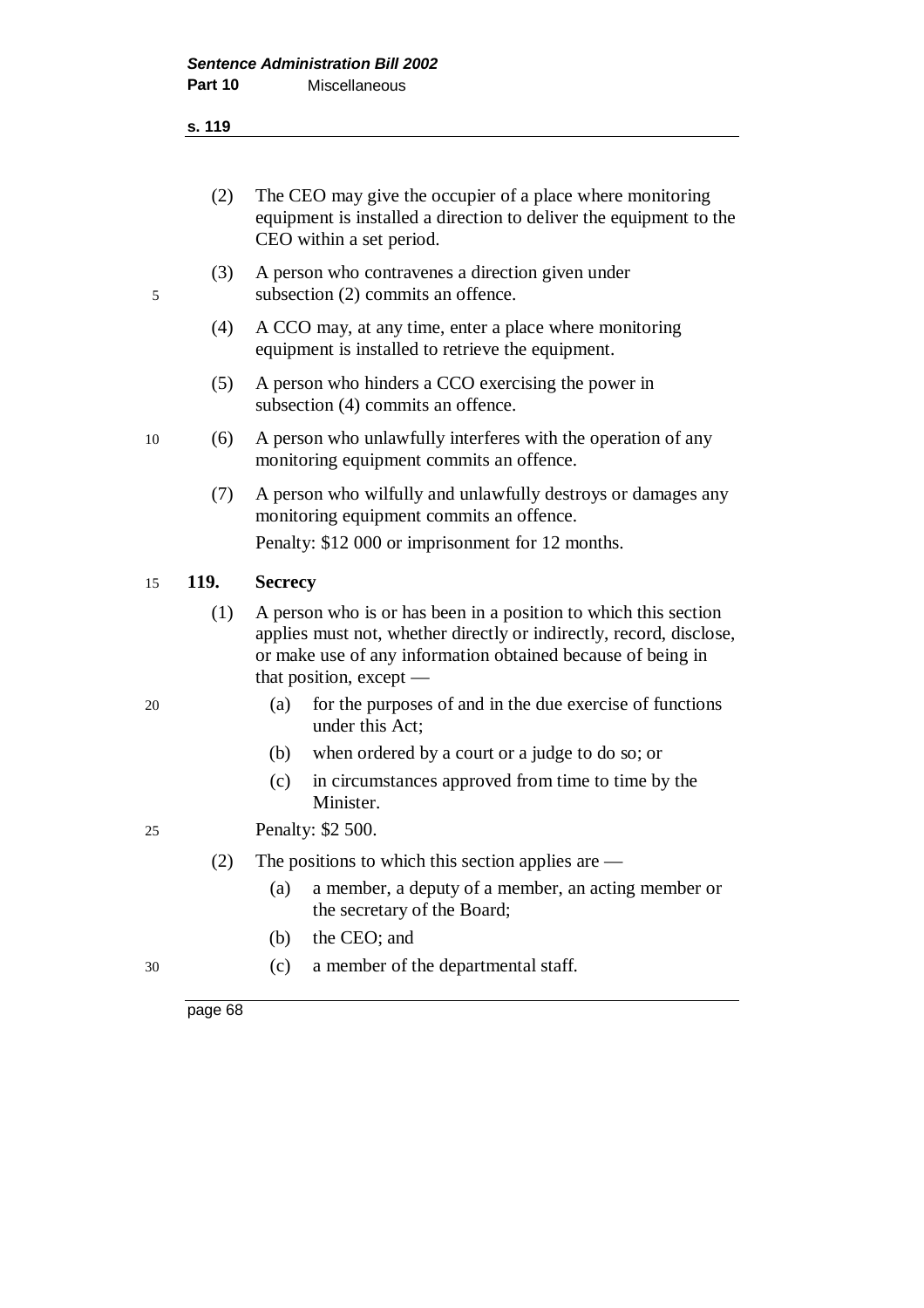## **120. Protection from liability for wrongdoing**

- (1) An action in tort does not lie against a person for anything that the person has done, in good faith, in the performance or purported performance of a function under this Act or the 5 *Sentencing Act 1995*.
	- (2) The protection given by subsection (1) applies even though the thing done as described in that subsection may have been capable of being done whether or not this Act or the *Sentencing Act 1995* had been enacted.
- 10 (3) Despite subsection (1), the Crown is not relieved of any liability that it might have for another person having done anything as described in that subsection.
	- (4) In this section, a reference to the doing of anything includes a reference to an omission to do anything.

## 15 **121. Regulations**

The Governor may make regulations prescribing all matters that are required or permitted by this Act to be prescribed, or are necessary or convenient to be prescribed for giving effect to the purposes of this Act.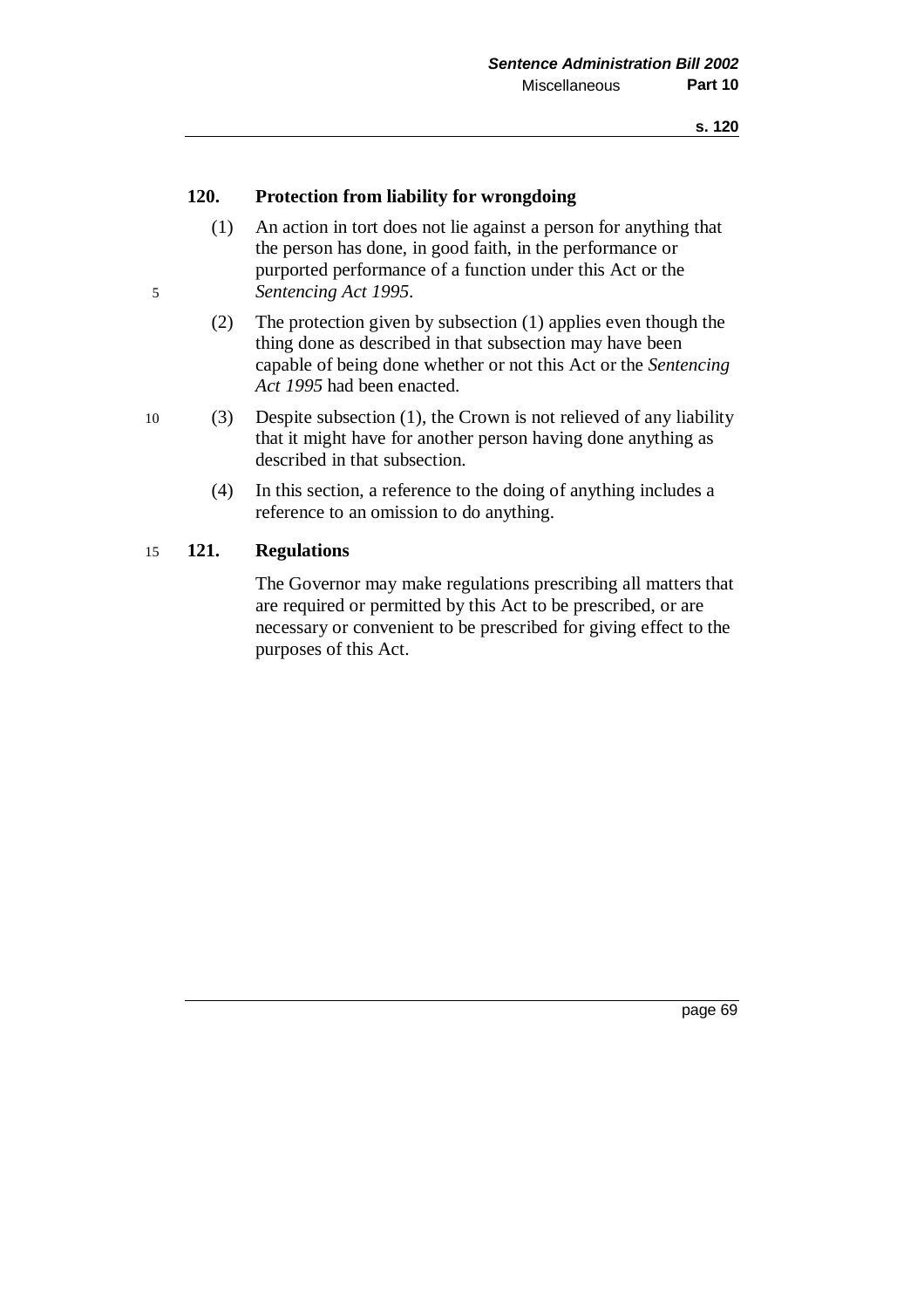# **Schedule 1 — Provisions applying to the Parole Board**

[s. 105]

## **1. Interpretation**

**"member"** means a member of the Board.

#### 5 **2. Terms of office**

- (1) A member appointed by the Governor is a member for the period (not more than 3 years) specified in the instrument of appointment, but is eligible for reappointment.
- (2) A person who is a member by reason of being the CEO ceases to be a 10 member when he or she ceases to be the CEO.
	- (3) A person who is a member by reason of being a departmental officer ceases to be a member when he or she resigns as a member or ceases to be a departmental officer or when another departmental officer is nominated by the CEO.
- 15 (4) A person who is a member by reason of being a police officer ceases to be a member when he or she resigns as a member or ceases to be a police officer or when another police officer is nominated by the Commissioner of Police.

## **3. Resignation**

- 20 (1) A member appointed by the Governor may resign by giving his or her written resignation to the Minister.
	- (2) The member who is a member by reason of being a departmental officer may resign by giving his or her written resignation to the CEO.
- (3) The member who is a member by reason of being a police officer may 25 resign by giving his or her written resignation to the Commissioner of Police.
	- (4) A written resignation has effect when it is received by the relevant person or at such later date as it specifies.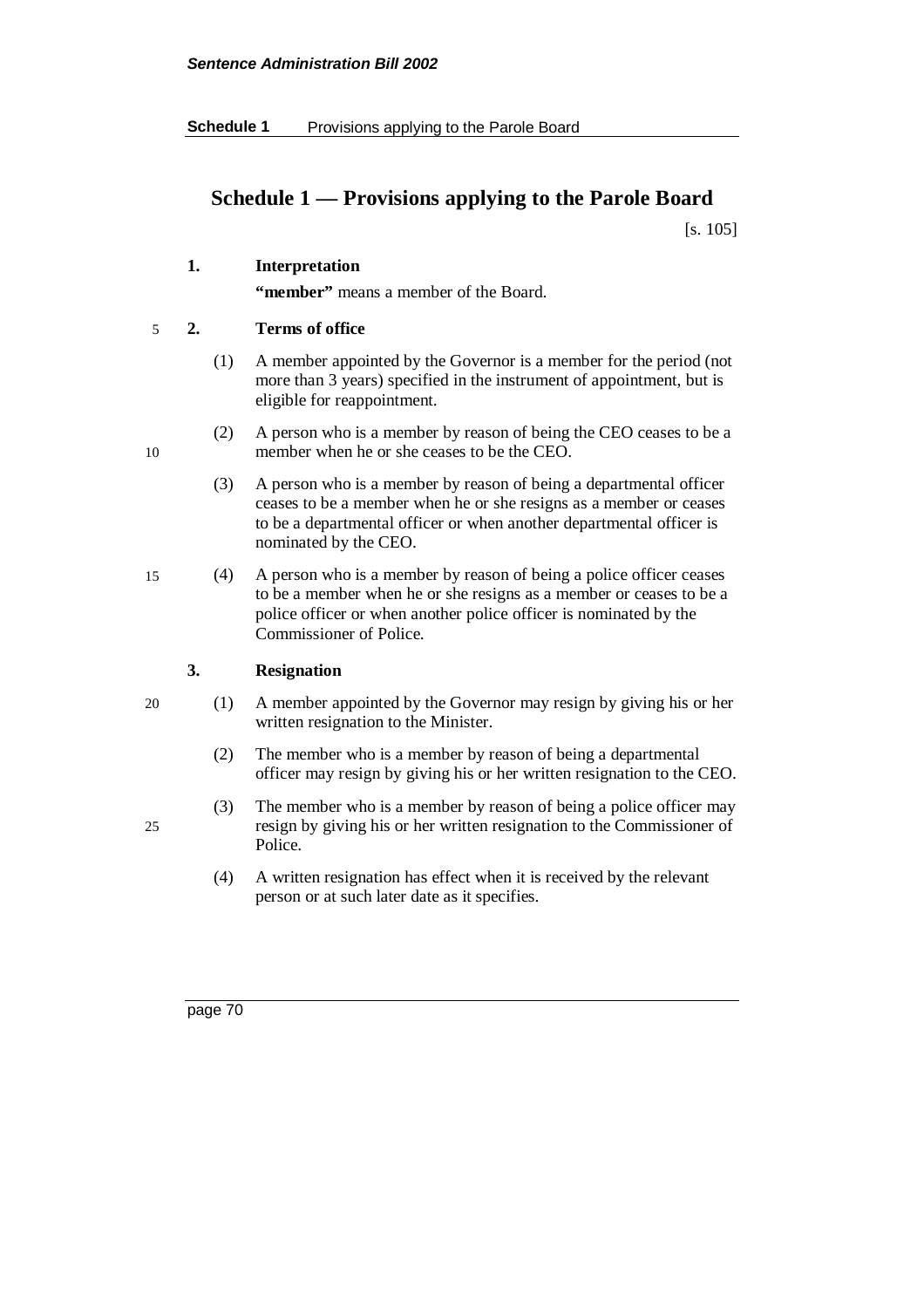#### **4. Deputies of members**

- (1) The Minister may appoint a person to be the deputy of a member appointed by the Governor, other than the judicial member.
- (2) The CEO may nominate a departmental officer to be his or her 5 deputy.
	- (3) The CEO may nominate a departmental officer to be the deputy of the member who is a departmental officer.
	- (4) The member who is a police officer may nominate another police officer to be his or her deputy.
- 10 (5) The deputy of a member may attend a meeting of the Board when the member is absent and may perform the member's functions.
	- (6) This clause does not affect the operation of section 52 of the *Interpretation Act 1984*.

#### **5. Meetings**

- 15 (1) The judicial member is the chairperson of the Board.
	- (2) The chairperson is to decide when the Board meets.
	- (3) At a meeting of the Board the chairperson is to preside, or in his or her absence, the longest serving member.
- (4) If in the absence of the judicial member more than one of the other 20 members is eligible to preside, the other members are to appoint one of the eligible members to preside.
	- (5) At a meeting of the Board
		- (a) the presiding member and 2 other members constitute a quorum;
- 25 (b) questions arising are to be determined by a majority of the members present and voting;
	- (c) if there is a tie in voting, the presiding member has a second vote; and
	- (d) the chairperson alone decides any question of law.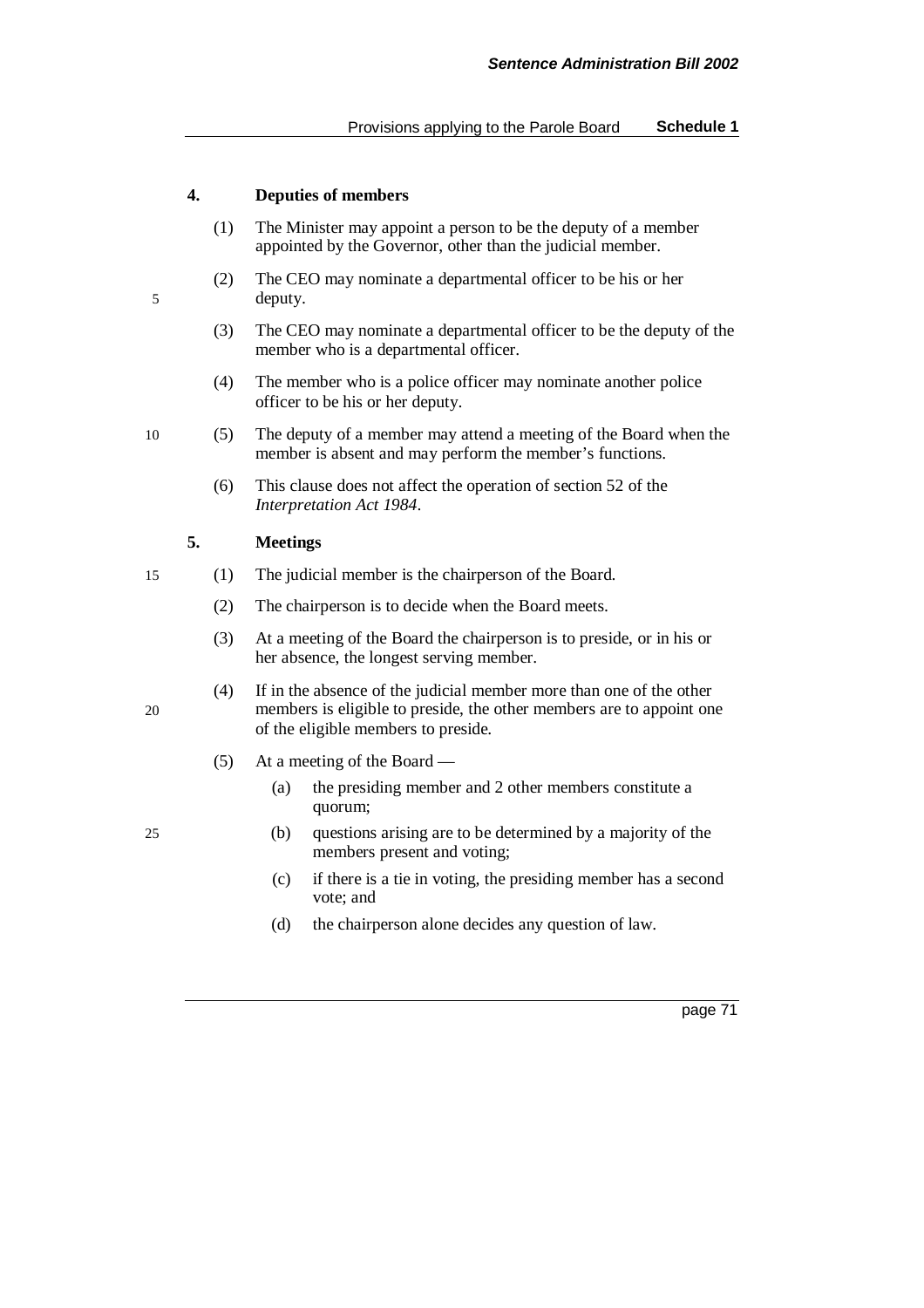#### **Schedule 1** Provisions applying to the Parole Board

- (6) The Board may, if it thinks fit, conduct a meeting at which all or some members participate by telephone or other similar means, but any member who speaks on a matter at the meeting must be able to be heard by the other members at the meeting.
- 5 (7) Subject to this clause the Board is to determine the procedure for convening and conducting its meetings.

#### **6. Remuneration and allowances**

- (1) Members, deputies and acting members, other than a judicial member who is a Judge, are entitled to the remuneration and allowances set by 10 the Governor.
	- (2) Any remuneration and allowances paid to a judicial member who is a retired Judge does not affect his or her entitlements under the *Judges' Salaries and Pensions Act 1950*.

## **7. Leave of absence**

15 The Minister may grant leave of absence to a member on such conditions as the Minister determines.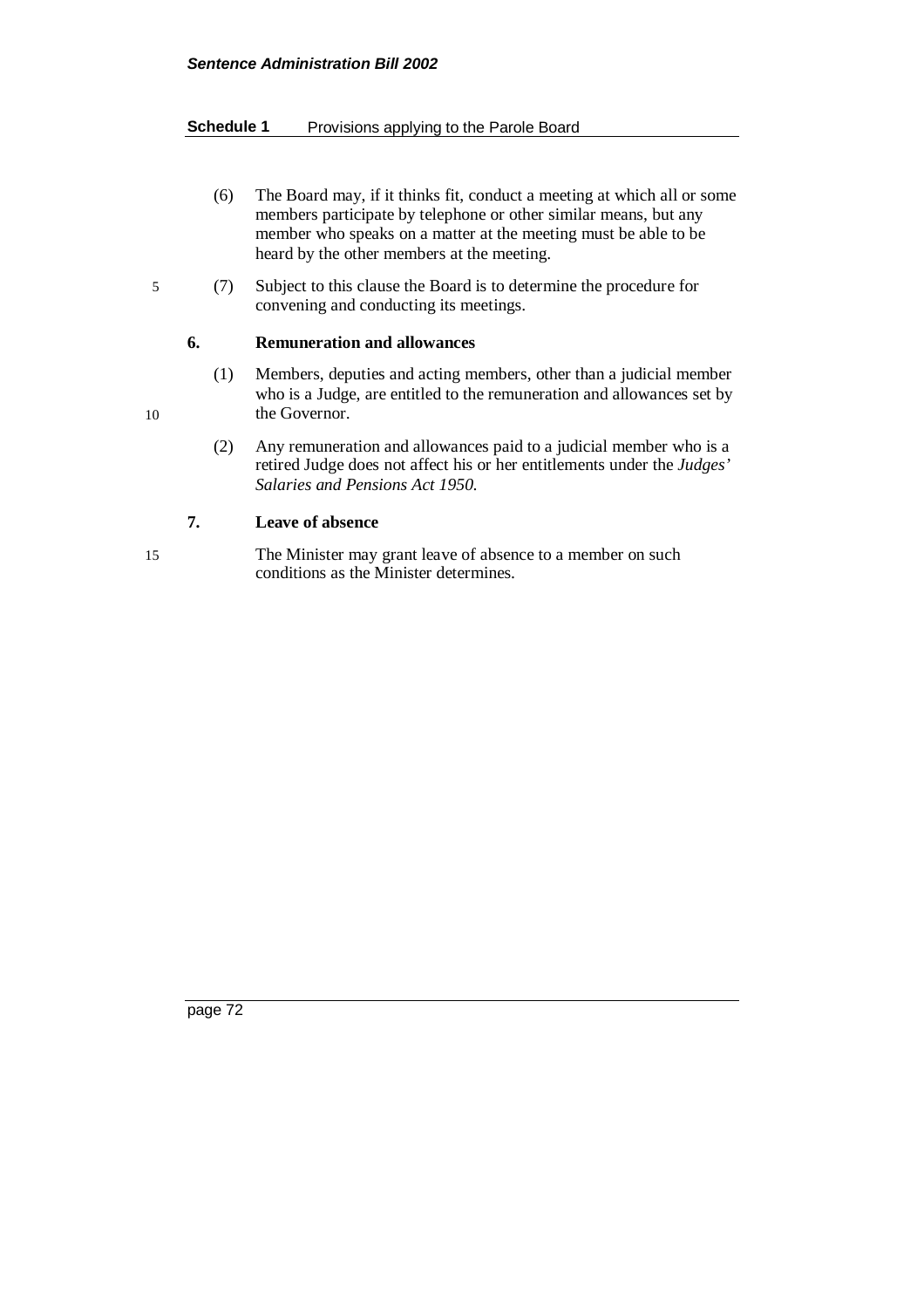## **Schedule 2 — Prescribed offences**

[s. 4]

A prescribed offence is an offence under any of these chapters of *The Criminal Code* —

- 5 (a) Chapter XXVIII Homicide: Suicide: Concealment of birth
	- (b) Chapter XXIX Offences endangering life or health
	- (c) Chapter XXX Assaults
	- (d) Chapter XXXI Sexual Offences
	- (e) Chapter XXXIII Offences against liberty
- 10 (f) Chapter XXXIIIA Threats
	- (g) Chapter XXXIIIB Stalking
	- (h) Chapter XXXVIII Robbery; Extortion by Threats